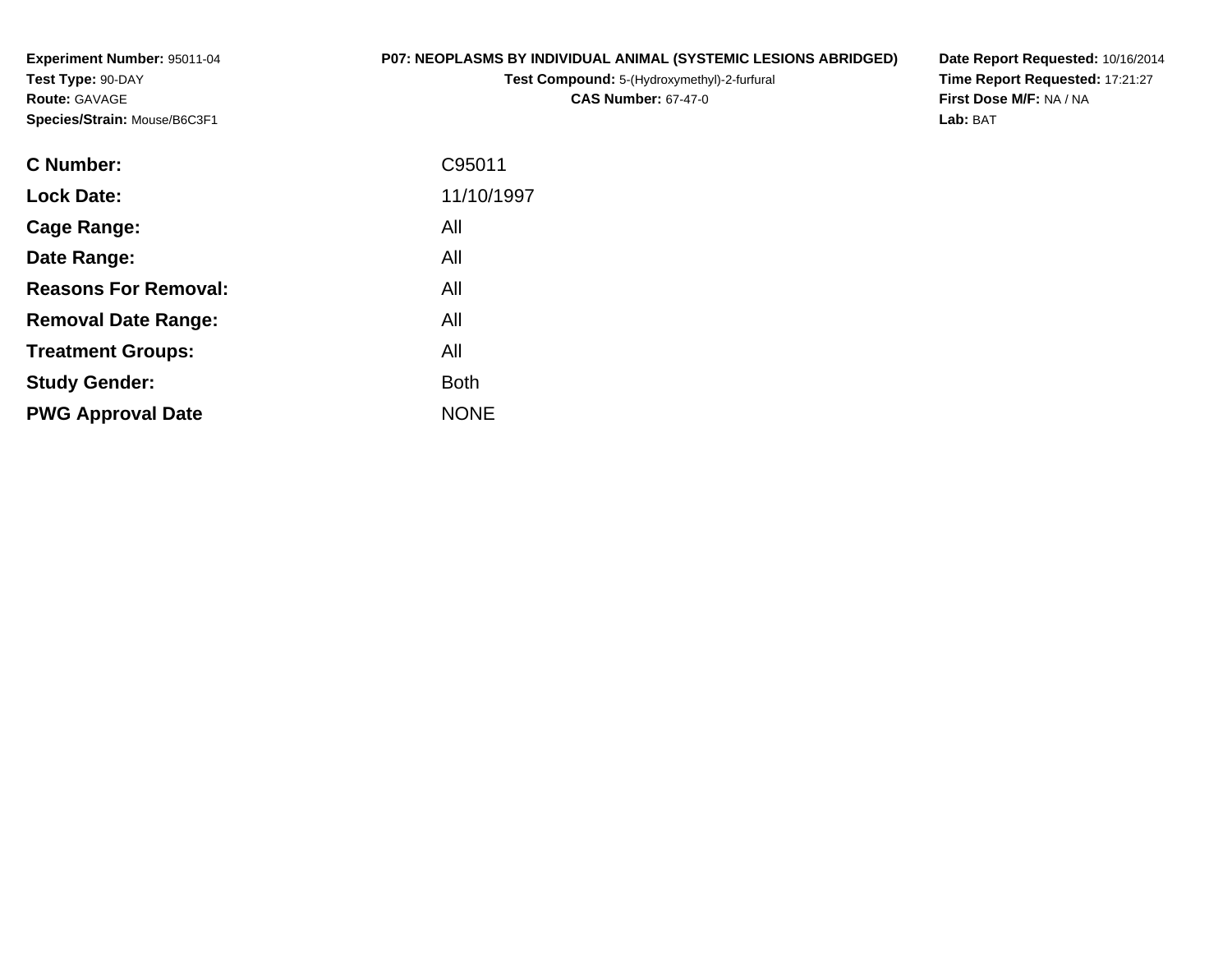# **Test Type:** 90-DAY

**Route:** GAVAGE

**Species/Strain:** Mouse/B6C3F1

## **P07: NEOPLASMS BY INDIVIDUAL ANIMAL (SYSTEMIC LESIONS ABRIDGED)**

**Test Compound:** 5-(Hydroxymethyl)-2-furfural

**CAS Number:** 67-47-0

**Date Report Requested:** 10/16/2014**Time Report Requested:** 17:21:27**First Dose M/F:** NA / NA**Lab:** BAT

| <b>B6C3F1 Mouse Male</b><br>0 MG/KG | DAY ON TEST<br><b>ANIMAL ID</b> | $\boldsymbol{\theta}$<br>0<br>9<br>$\boldsymbol{4}$<br>$\mathbf 0$<br>0<br>$\overline{c}$<br>4<br>1 | 0<br>0<br>9<br>$\overline{\boldsymbol{4}}$<br>$\mathbf 0$<br>0<br>$\boldsymbol{2}$<br>4<br>$\overline{2}$ | 0<br>$\boldsymbol{\theta}$<br>9<br>$\boldsymbol{4}$<br>$\mathbf 0$<br>0<br>$\overline{c}$<br>4<br>3 | $\boldsymbol{\theta}$<br>$\boldsymbol{\theta}$<br>9<br>$\boldsymbol{4}$<br>$\Omega$<br>$\mathbf 0$<br>$\overline{c}$<br>4<br>4 | 0<br>$\boldsymbol{\theta}$<br>9<br>$\boldsymbol{4}$<br>$\mathbf 0$<br>$\mathbf 0$<br>$\overline{c}$<br>$\overline{4}$<br>5 | 0<br>$\boldsymbol{\theta}$<br>9<br>$\boldsymbol{4}$<br>$\Omega$<br>0<br>$\overline{c}$<br>$\overline{4}$<br>6 | 0<br>0<br>9<br>$\boldsymbol{4}$<br>$\mathbf 0$<br>$\boldsymbol{0}$<br>$\overline{c}$<br>4<br>7 | 0<br>$\boldsymbol{\theta}$<br>9<br>$\boldsymbol{4}$<br>$\Omega$<br>$\mathbf 0$<br>$\overline{2}$<br>4<br>8 | 0<br>$\boldsymbol{\theta}$<br>9<br>$\boldsymbol{4}$<br>$\mathbf 0$<br>0<br>$\overline{c}$<br>$\overline{4}$<br>9 | 0<br>0<br>9<br>$\boldsymbol{4}$<br>$\mathbf 0$<br>$\mathbf 0$<br>$\overline{2}$<br>5<br>$\Omega$ | <i><b>*TOTALS</b></i> |
|-------------------------------------|---------------------------------|-----------------------------------------------------------------------------------------------------|-----------------------------------------------------------------------------------------------------------|-----------------------------------------------------------------------------------------------------|--------------------------------------------------------------------------------------------------------------------------------|----------------------------------------------------------------------------------------------------------------------------|---------------------------------------------------------------------------------------------------------------|------------------------------------------------------------------------------------------------|------------------------------------------------------------------------------------------------------------|------------------------------------------------------------------------------------------------------------------|--------------------------------------------------------------------------------------------------|-----------------------|
| <b>Alimentary System</b>            |                                 |                                                                                                     |                                                                                                           |                                                                                                     |                                                                                                                                |                                                                                                                            |                                                                                                               |                                                                                                |                                                                                                            |                                                                                                                  |                                                                                                  |                       |
| Esophagus                           |                                 | +                                                                                                   | +                                                                                                         | +                                                                                                   | +                                                                                                                              | +                                                                                                                          | +                                                                                                             | +                                                                                              | +                                                                                                          | +                                                                                                                | +                                                                                                | 10                    |
| Gallbladder                         |                                 | +                                                                                                   | $\ddot{}$                                                                                                 | $\ddot{}$                                                                                           | $\ddot{}$                                                                                                                      | $\ddot{}$                                                                                                                  | $\ddot{}$                                                                                                     | $\ddot{}$                                                                                      | +                                                                                                          | $\ddot{}$                                                                                                        | $\ddot{}$                                                                                        | 10                    |
| Intestine Large, Cecum              |                                 | +                                                                                                   | +                                                                                                         | +                                                                                                   | +                                                                                                                              | +                                                                                                                          | +                                                                                                             | +                                                                                              | $\ddot{}$                                                                                                  | $\ddot{}$                                                                                                        | +                                                                                                | 10                    |
| Intestine Large, Colon              |                                 | +                                                                                                   | $\ddot{}$                                                                                                 | $\ddot{}$                                                                                           | $\ddot{}$                                                                                                                      | $\ddot{}$                                                                                                                  | $\ddot{}$                                                                                                     | +                                                                                              | $\ddot{}$                                                                                                  | $\ddot{}$                                                                                                        | $\ddot{}$                                                                                        | 10                    |
| Intestine Large, Rectum             |                                 | $\ddot{}$                                                                                           | $\ddot{}$                                                                                                 | $\ddot{}$                                                                                           | $\ddot{}$                                                                                                                      | $\ddot{}$                                                                                                                  | $\ddot{}$                                                                                                     | $\ddot{}$                                                                                      | $\ddot{}$                                                                                                  | $\ddot{}$                                                                                                        | $\ddot{}$                                                                                        | 10                    |
| Intestine Small, Duodenum           |                                 | $\ddot{}$                                                                                           | $\ddot{}$                                                                                                 | +                                                                                                   | $\ddot{}$                                                                                                                      | $\ddot{}$                                                                                                                  | $\ddot{}$                                                                                                     | +                                                                                              | $\ddot{}$                                                                                                  | $\ddot{}$                                                                                                        | $\ddot{}$                                                                                        | 10                    |
| Intestine Small, Ileum              |                                 | +                                                                                                   | +                                                                                                         | +                                                                                                   | +                                                                                                                              | $\ddot{}$                                                                                                                  | $\ddot{}$                                                                                                     | +                                                                                              | +                                                                                                          | +                                                                                                                | +                                                                                                | 10                    |
| Intestine Small, Jejunum            |                                 | +                                                                                                   | $\ddot{}$                                                                                                 | +                                                                                                   | $\ddot{}$                                                                                                                      | $\ddot{}$                                                                                                                  | $\ddot{}$                                                                                                     | +                                                                                              | $\ddot{}$                                                                                                  | $\ddot{}$                                                                                                        | $\ddot{}$                                                                                        | 10                    |
| Liver                               |                                 | +                                                                                                   | +                                                                                                         | $\ddot{}$                                                                                           | $\ddot{}$                                                                                                                      | $\ddot{}$                                                                                                                  | +                                                                                                             | +                                                                                              | +                                                                                                          | +                                                                                                                | $\ddot{}$                                                                                        | 10                    |
| Pancreas                            |                                 | $\ddot{}$                                                                                           | +                                                                                                         | $\ddot{}$                                                                                           | $\ddot{}$                                                                                                                      | $\ddot{}$                                                                                                                  | $\ddot{}$                                                                                                     | $\ddot{}$                                                                                      | $\ddot{}$                                                                                                  | $\ddot{}$                                                                                                        | $\ddot{}$                                                                                        | 10                    |
| Salivary Glands                     |                                 | +                                                                                                   | +                                                                                                         | +                                                                                                   | $\ddot{}$                                                                                                                      | $\ddot{}$                                                                                                                  | $\ddot{}$                                                                                                     | $\ddot{}$                                                                                      | $\ddot{}$                                                                                                  | +                                                                                                                | $\ddot{}$                                                                                        | 10                    |
| Stomach, Forestomach                |                                 | $\ddot{}$                                                                                           | $\ddot{}$                                                                                                 | +                                                                                                   | $\ddot{}$                                                                                                                      | $\ddot{}$                                                                                                                  | $\ddot{}$                                                                                                     | $\ddot{}$                                                                                      | $\ddot{}$                                                                                                  | $\ddot{}$                                                                                                        | $\ddot{}$                                                                                        | 10                    |
| Stomach, Glandular                  |                                 | $\ddot{}$                                                                                           | $\ddot{}$                                                                                                 | $\ddot{}$                                                                                           | $\ddot{}$                                                                                                                      | $\ddot{}$                                                                                                                  | $\ddot{}$                                                                                                     | $\ddot{}$                                                                                      | $\ddot{}$                                                                                                  | $\ddot{}$                                                                                                        | $\ddot{}$                                                                                        | 10                    |
| <b>Cardiovascular System</b>        |                                 |                                                                                                     |                                                                                                           |                                                                                                     |                                                                                                                                |                                                                                                                            |                                                                                                               |                                                                                                |                                                                                                            |                                                                                                                  |                                                                                                  |                       |
| <b>Blood Vessel</b>                 |                                 | +                                                                                                   | +                                                                                                         | +                                                                                                   |                                                                                                                                |                                                                                                                            |                                                                                                               | +                                                                                              |                                                                                                            | +                                                                                                                | +                                                                                                | 10                    |
| Heart                               |                                 | $\ddot{}$                                                                                           | +                                                                                                         | +                                                                                                   |                                                                                                                                |                                                                                                                            |                                                                                                               | Ł                                                                                              |                                                                                                            | +                                                                                                                | $\ddot{}$                                                                                        | 10                    |
| <b>Endocrine System</b>             |                                 |                                                                                                     |                                                                                                           |                                                                                                     |                                                                                                                                |                                                                                                                            |                                                                                                               |                                                                                                |                                                                                                            |                                                                                                                  |                                                                                                  |                       |
| <b>Adrenal Cortex</b>               |                                 | +                                                                                                   | ٠                                                                                                         | +                                                                                                   | +                                                                                                                              | +                                                                                                                          | ٠                                                                                                             | +                                                                                              | ٠                                                                                                          | +                                                                                                                | +                                                                                                | 10                    |
| Adrenal Medulla                     |                                 | +                                                                                                   |                                                                                                           | +                                                                                                   | +                                                                                                                              | $\ddot{}$                                                                                                                  | $\ddot{}$                                                                                                     | +                                                                                              | $\ddot{}$                                                                                                  | М                                                                                                                | $\ddot{}$                                                                                        | 9                     |
| Islets, Pancreatic                  |                                 | +                                                                                                   | +                                                                                                         | +                                                                                                   | +                                                                                                                              | $\ddot{}$                                                                                                                  | $\ddot{}$                                                                                                     | +                                                                                              | $\ddot{}$                                                                                                  | +                                                                                                                | +                                                                                                | 10                    |

\* ..Total animals with tissue examined microscopically; Total animals with tumor **M** . Missing tissue M ..Missing tissue

+ ..Tissue examined microscopically

I ..Insufficient tissue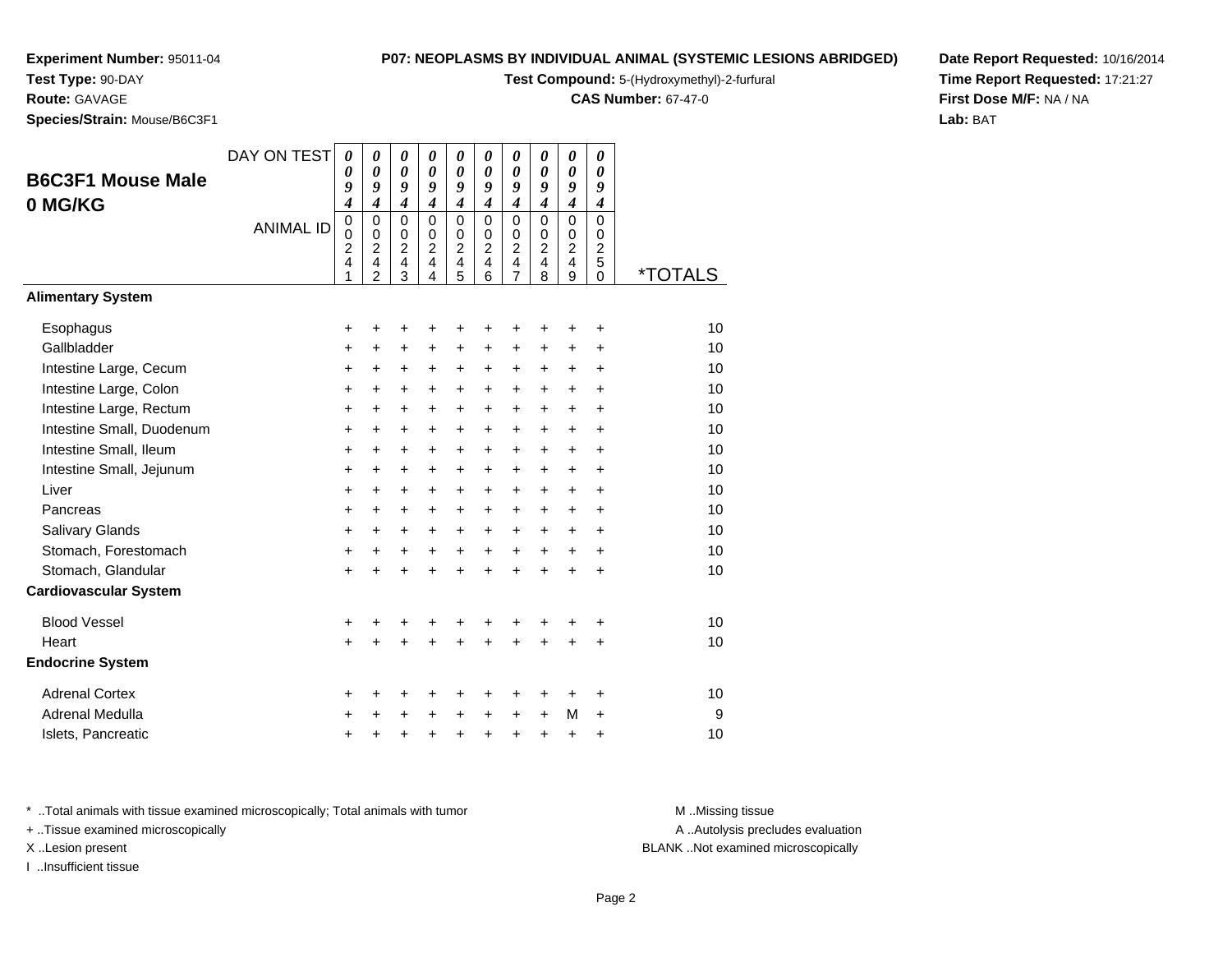# **Test Type:** 90-DAY

**Route:** GAVAGE

**Species/Strain:** Mouse/B6C3F1

#### **P07: NEOPLASMS BY INDIVIDUAL ANIMAL (SYSTEMIC LESIONS ABRIDGED)**

**Test Compound:** 5-(Hydroxymethyl)-2-furfural

**CAS Number:** 67-47-0

**Date Report Requested:** 10/16/2014**Time Report Requested:** 17:21:28**First Dose M/F:** NA / NA**Lab:** BAT

| <b>B6C3F1 Mouse Male</b>    | DAY ON TEST      | 0<br>0                                              | 0<br>0                                                                          | 0<br>$\boldsymbol{\theta}$                                                 | 0<br>0                                                             | 0<br>0                                                                                      | 0<br>0                                                                    | $\boldsymbol{\theta}$<br>$\boldsymbol{\theta}$                                          | 0<br>0                                                                    | 0<br>$\boldsymbol{\theta}$                                                    | 0<br>0                                                        |                       |
|-----------------------------|------------------|-----------------------------------------------------|---------------------------------------------------------------------------------|----------------------------------------------------------------------------|--------------------------------------------------------------------|---------------------------------------------------------------------------------------------|---------------------------------------------------------------------------|-----------------------------------------------------------------------------------------|---------------------------------------------------------------------------|-------------------------------------------------------------------------------|---------------------------------------------------------------|-----------------------|
|                             |                  | 9<br>4                                              | 9<br>$\boldsymbol{4}$                                                           | 9<br>$\boldsymbol{4}$                                                      | 9<br>4                                                             | 9<br>$\boldsymbol{4}$                                                                       | 9<br>4                                                                    | 9<br>$\boldsymbol{4}$                                                                   | 9<br>$\boldsymbol{4}$                                                     | 9<br>$\boldsymbol{4}$                                                         | 9<br>$\boldsymbol{4}$                                         |                       |
| 0 MG/KG                     | <b>ANIMAL ID</b> | 0<br>$\pmb{0}$<br>$\overline{\mathbf{c}}$<br>4<br>1 | 0<br>$\mathbf 0$<br>$\overline{c}$<br>$\overline{\mathbf{4}}$<br>$\overline{c}$ | $\mathbf 0$<br>$\pmb{0}$<br>$\overline{c}$<br>$\overline{\mathbf{4}}$<br>3 | 0<br>$\mathbf 0$<br>$\overline{c}$<br>$\overline{\mathbf{4}}$<br>4 | $\mathbf 0$<br>$\mathbf 0$<br>$\boldsymbol{2}$<br>$\overline{\mathbf{4}}$<br>$\overline{5}$ | $\Omega$<br>$\mathbf 0$<br>$\overline{c}$<br>$\overline{\mathbf{4}}$<br>6 | $\mathbf 0$<br>$\pmb{0}$<br>$\overline{c}$<br>$\overline{\mathbf{4}}$<br>$\overline{7}$ | $\Omega$<br>$\mathbf 0$<br>$\overline{c}$<br>$\overline{\mathbf{4}}$<br>8 | $\mathbf 0$<br>$\begin{array}{c} 0 \\ 2 \\ 4 \end{array}$<br>$\boldsymbol{9}$ | $\Omega$<br>$\mathbf 0$<br>$\overline{c}$<br>5<br>$\mathbf 0$ | <i><b>*TOTALS</b></i> |
| Parathyroid Gland           |                  | $\ddot{}$                                           | $\ddot{}$                                                                       | $\ddot{}$                                                                  | +                                                                  | M                                                                                           | $\ddot{}$                                                                 | $\ddot{}$                                                                               | $\ddot{}$                                                                 | M                                                                             | $+$                                                           | 8                     |
| <b>Pituitary Gland</b>      |                  | +                                                   | $\ddot{}$                                                                       | +                                                                          | +                                                                  | +                                                                                           | $\ddot{}$                                                                 | $\ddot{}$                                                                               | $\ddot{}$                                                                 | M                                                                             | $\ddot{}$                                                     | 9                     |
| <b>Thyroid Gland</b>        |                  | $\ddot{}$                                           | $\ddot{}$                                                                       | $\ddot{}$                                                                  | $\ddot{}$                                                          | $\ddot{}$                                                                                   | $\ddot{}$                                                                 | $\ddot{}$                                                                               | $\ddot{}$                                                                 | $\ddot{}$                                                                     | $\ddot{}$                                                     | 10                    |
| <b>General Body System</b>  |                  |                                                     |                                                                                 |                                                                            |                                                                    |                                                                                             |                                                                           |                                                                                         |                                                                           |                                                                               |                                                               |                       |
| <b>NONE</b>                 |                  |                                                     |                                                                                 |                                                                            |                                                                    |                                                                                             |                                                                           |                                                                                         |                                                                           |                                                                               |                                                               |                       |
| <b>Genital System</b>       |                  |                                                     |                                                                                 |                                                                            |                                                                    |                                                                                             |                                                                           |                                                                                         |                                                                           |                                                                               |                                                               |                       |
| Epididymis                  |                  | +                                                   | +                                                                               | +                                                                          | +                                                                  | +                                                                                           | +                                                                         | +                                                                                       | +                                                                         | +                                                                             | ٠                                                             | 10                    |
| <b>Preputial Gland</b>      |                  | $\ddot{}$                                           | $\ddot{}$                                                                       | $\ddot{}$                                                                  | $\ddot{}$                                                          | $\ddot{}$                                                                                   | $\ddot{}$                                                                 | +                                                                                       | $\ddot{}$                                                                 | +                                                                             | $\ddot{}$                                                     | 10                    |
| Prostate                    |                  | $\ddot{}$                                           | +                                                                               | $\ddot{}$                                                                  | $\ddot{}$                                                          | $\ddot{}$                                                                                   | $\ddot{}$                                                                 | $\ddot{}$                                                                               | $\ddot{}$                                                                 | +                                                                             | $\ddot{}$                                                     | 10                    |
| <b>Seminal Vesicle</b>      |                  | +                                                   | +                                                                               | +                                                                          | +                                                                  | +                                                                                           | +                                                                         | +                                                                                       | $\ddot{}$                                                                 | +                                                                             | $\ddot{}$                                                     | 10                    |
| <b>Testes</b>               |                  | +                                                   |                                                                                 | $\ddot{}$                                                                  | $\ddot{}$                                                          | $\ddot{}$                                                                                   | $\ddot{}$                                                                 | $\ddot{}$                                                                               | $\ddot{}$                                                                 | $\ddot{}$                                                                     | $\ddot{}$                                                     | 10                    |
| <b>Hematopoietic System</b> |                  |                                                     |                                                                                 |                                                                            |                                                                    |                                                                                             |                                                                           |                                                                                         |                                                                           |                                                                               |                                                               |                       |
| <b>Bone Marrow</b>          |                  | +                                                   |                                                                                 | +                                                                          | +                                                                  | +                                                                                           | +                                                                         | +                                                                                       | +                                                                         | +                                                                             | +                                                             | 10                    |
| Lymph Node, Mandibular      |                  | +                                                   | +                                                                               | $\ddot{}$                                                                  | $\pm$                                                              | $\ddot{}$                                                                                   | +                                                                         | +                                                                                       | +                                                                         | $\pm$                                                                         | +                                                             | 10                    |
| Lymph Node, Mesenteric      |                  | +                                                   | +                                                                               | +                                                                          | +                                                                  | +                                                                                           | +                                                                         | +                                                                                       | $\ddot{}$                                                                 | $\pm$                                                                         | +                                                             | 10                    |
| Spleen                      |                  | $\ddot{}$                                           | +                                                                               | +                                                                          | +                                                                  | +                                                                                           | +                                                                         | $\ddot{}$                                                                               | $\ddot{}$                                                                 | $\pm$                                                                         | $\ddot{}$                                                     | 10                    |
| Thymus                      |                  | $\pm$                                               | +                                                                               | +                                                                          | +                                                                  | $\ddot{}$                                                                                   | $\ddot{}$                                                                 | $\ddot{}$                                                                               | $\ddot{}$                                                                 | $\ddot{}$                                                                     | $\ddot{}$                                                     | 10                    |
| <b>Integumentary System</b> |                  |                                                     |                                                                                 |                                                                            |                                                                    |                                                                                             |                                                                           |                                                                                         |                                                                           |                                                                               |                                                               |                       |
| <b>Mammary Gland</b>        |                  | M                                                   | М                                                                               | M                                                                          | М                                                                  | M                                                                                           | М                                                                         | М                                                                                       | М                                                                         | M                                                                             | M                                                             | $\mathbf 0$           |
| Skin                        |                  | +                                                   | +                                                                               | +                                                                          | +                                                                  | +                                                                                           | +                                                                         | +                                                                                       | +                                                                         | +                                                                             | +                                                             | 10                    |

\* ..Total animals with tissue examined microscopically; Total animals with tumor **M** . Missing tissue M ..Missing tissue

+ ..Tissue examined microscopically

I ..Insufficient tissue

A ..Autolysis precludes evaluation

X ..Lesion present BLANK ..Not examined microscopically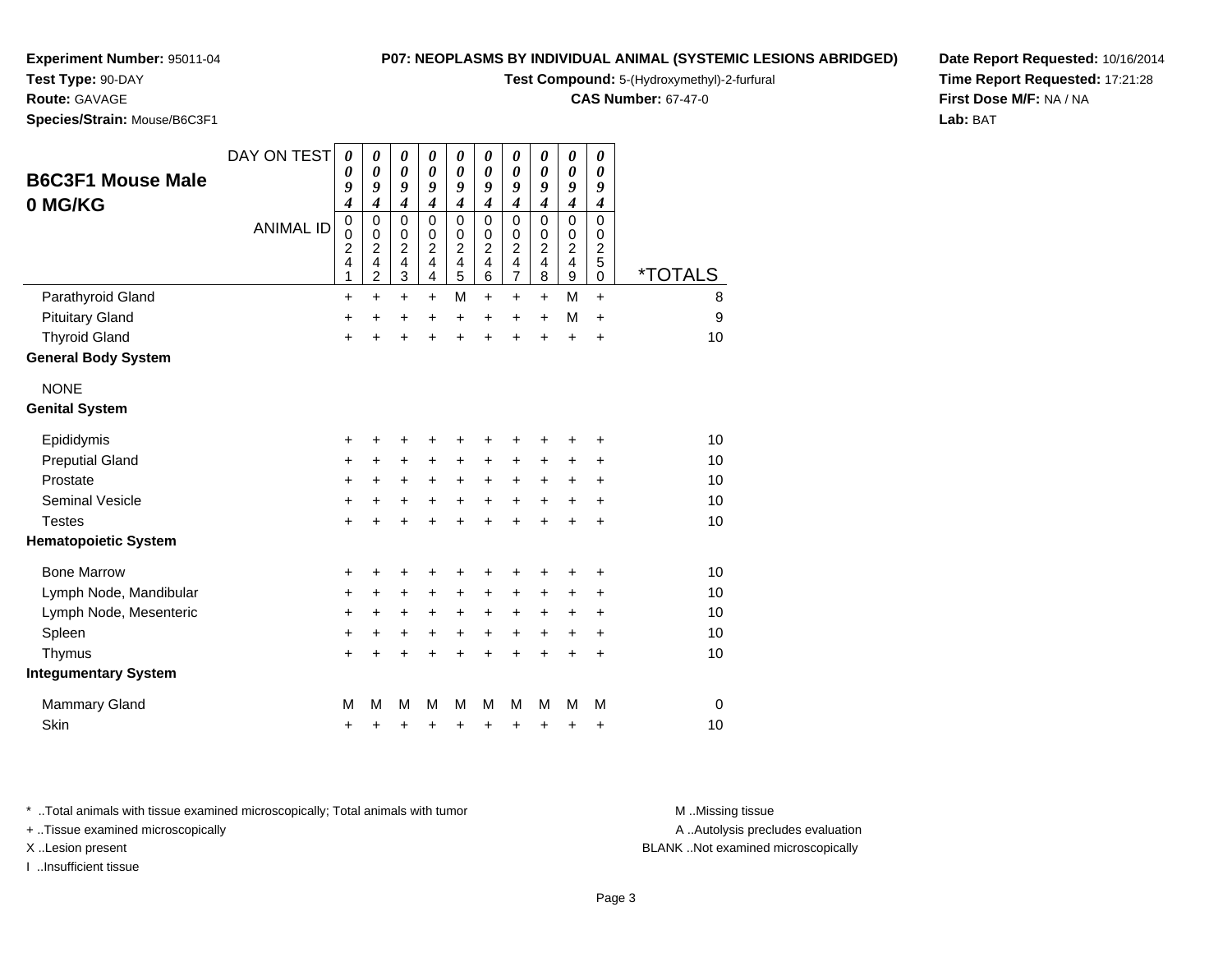**Test Type:** 90-DAY

# **Route:** GAVAGE

**Species/Strain:** Mouse/B6C3F1

## **P07: NEOPLASMS BY INDIVIDUAL ANIMAL (SYSTEMIC LESIONS ABRIDGED)**

**Test Compound:** 5-(Hydroxymethyl)-2-furfural

**CAS Number:** 67-47-0

**Date Report Requested:** 10/16/2014**Time Report Requested:** 17:21:28**First Dose M/F:** NA / NA**Lab:** BAT

|                                                   | DAY ON TEST      | 0<br>0                                       | 0<br>0                                                    | 0<br>$\boldsymbol{\theta}$                                                   | 0<br>0                                                 | 0<br>$\boldsymbol{\theta}$                                                 | 0<br>0                                       | 0<br>0                                                                | 0<br>0                             | 0<br>$\pmb{\theta}$                          | 0<br>0                                       |                       |
|---------------------------------------------------|------------------|----------------------------------------------|-----------------------------------------------------------|------------------------------------------------------------------------------|--------------------------------------------------------|----------------------------------------------------------------------------|----------------------------------------------|-----------------------------------------------------------------------|------------------------------------|----------------------------------------------|----------------------------------------------|-----------------------|
| <b>B6C3F1 Mouse Male</b><br>0 MG/KG               |                  | 9<br>$\boldsymbol{4}$                        | 9<br>$\overline{4}$                                       | 9<br>$\overline{\boldsymbol{4}}$                                             | 9<br>$\boldsymbol{4}$                                  | 9<br>$\boldsymbol{4}$                                                      | 9<br>$\boldsymbol{4}$                        | 9<br>$\boldsymbol{4}$                                                 | 9<br>$\boldsymbol{4}$              | 9<br>$\overline{\boldsymbol{4}}$             | 9<br>$\boldsymbol{4}$                        |                       |
|                                                   | <b>ANIMAL ID</b> | $\mathbf 0$<br>0<br>$\overline{2}$<br>4<br>1 | 0<br>$\mathbf 0$<br>$\overline{c}$<br>4<br>$\overline{2}$ | $\mathbf 0$<br>$\mathbf 0$<br>$\overline{2}$<br>$\overline{\mathbf{4}}$<br>3 | $\mathbf 0$<br>$\mathbf 0$<br>$\overline{2}$<br>4<br>4 | $\mathbf 0$<br>$\pmb{0}$<br>$\overline{2}$<br>$\overline{\mathbf{4}}$<br>5 | $\mathbf 0$<br>0<br>$\overline{2}$<br>4<br>6 | 0<br>0<br>$\overline{c}$<br>$\overline{\mathbf{4}}$<br>$\overline{7}$ | 0<br>0<br>$\overline{c}$<br>4<br>8 | $\mathbf 0$<br>0<br>$\overline{2}$<br>4<br>9 | $\mathbf 0$<br>0<br>$\overline{c}$<br>5<br>0 | <i><b>*TOTALS</b></i> |
| <b>Musculoskeletal System</b>                     |                  |                                              |                                                           |                                                                              |                                                        |                                                                            |                                              |                                                                       |                                    |                                              |                                              |                       |
| <b>Bone</b><br><b>Nervous System</b>              |                  | $\ddot{}$                                    |                                                           |                                                                              |                                                        |                                                                            |                                              |                                                                       |                                    |                                              | ÷                                            | 10                    |
| <b>Brain</b><br><b>Respiratory System</b>         |                  | +                                            |                                                           |                                                                              |                                                        |                                                                            |                                              | +                                                                     |                                    |                                              | $\ddot{}$                                    | 10                    |
| Lung                                              |                  | +                                            |                                                           |                                                                              |                                                        | +                                                                          | +                                            | +                                                                     |                                    | ٠                                            | ٠                                            | 10                    |
| Nose<br>Trachea                                   |                  | $\ddot{}$<br>$\ddot{}$                       | $\ddot{}$                                                 | $\ddot{}$                                                                    | $\ddot{}$<br>$\ddot{}$                                 | $\ddot{}$<br>$\ddot{}$                                                     | $\ddot{}$<br>$\ddot{}$                       | $\ddot{}$<br>$\ddot{}$                                                | $\ddot{}$<br>$\ddot{}$             | $\pm$<br>$\ddot{}$                           | ÷<br>$\ddot{}$                               | 10<br>10              |
| <b>Special Senses System</b>                      |                  |                                              |                                                           |                                                                              |                                                        |                                                                            |                                              |                                                                       |                                    |                                              |                                              |                       |
| <b>NONE</b>                                       |                  |                                              |                                                           |                                                                              |                                                        |                                                                            |                                              |                                                                       |                                    |                                              |                                              |                       |
| <b>Urinary System</b>                             |                  |                                              |                                                           |                                                                              |                                                        |                                                                            |                                              |                                                                       |                                    |                                              |                                              |                       |
| Kidney                                            |                  | +                                            |                                                           |                                                                              |                                                        |                                                                            |                                              |                                                                       |                                    |                                              |                                              | 10                    |
| <b>Urinary Bladder</b><br><b>SYSTEMIC LESIONS</b> |                  | $\ddot{}$                                    |                                                           |                                                                              |                                                        | +                                                                          | ÷                                            | +                                                                     | +                                  | +                                            | +                                            | 10                    |
| Multiple Organ                                    |                  |                                              |                                                           |                                                                              |                                                        |                                                                            |                                              |                                                                       |                                    |                                              | +                                            | 10                    |

\* ..Total animals with tissue examined microscopically; Total animals with tumor **M** . Missing tissue M ..Missing tissue

+ ..Tissue examined microscopically

I ..Insufficient tissue

A ..Autolysis precludes evaluation

X ..Lesion present BLANK ..Not examined microscopically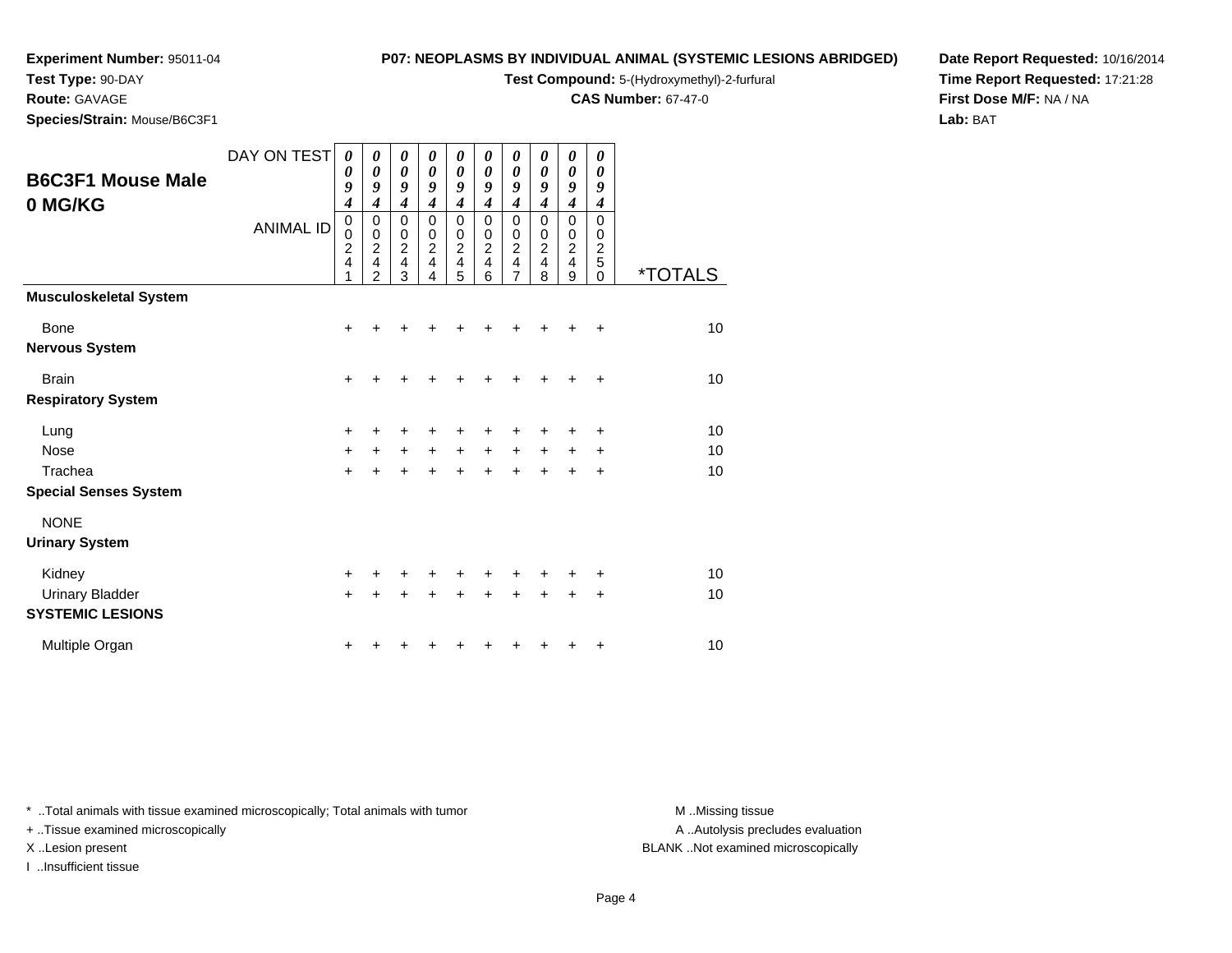# **Test Type:** 90-DAY

**Route:** GAVAGE

**Species/Strain:** Mouse/B6C3F1

# **P07: NEOPLASMS BY INDIVIDUAL ANIMAL (SYSTEMIC LESIONS ABRIDGED)**

**Test Compound:** 5-(Hydroxymethyl)-2-furfural

**CAS Number:** 67-47-0

**Date Report Requested:** 10/16/2014**Time Report Requested:** 17:21:28**First Dose M/F:** NA / NA**Lab:** BAT

| <b>B6C3F1 Mouse Male</b><br>47 MG/KG | DAY ON TEST      | 0<br>0      | $\boldsymbol{\theta}$<br>0 | $\boldsymbol{\theta}$<br>0<br>q | $\boldsymbol{\theta}$<br>0 | $\boldsymbol{\theta}$<br>$\theta$<br>Q | $\boldsymbol{\theta}$<br>$\boldsymbol{\theta}$<br>u | $\boldsymbol{\theta}$<br>$\boldsymbol{\theta}$<br>9 | U<br>$\boldsymbol{\mathit{u}}$<br>ч | $\boldsymbol{\theta}$<br>0<br>q | $\boldsymbol{\theta}$<br>0<br>у |    |
|--------------------------------------|------------------|-------------|----------------------------|---------------------------------|----------------------------|----------------------------------------|-----------------------------------------------------|-----------------------------------------------------|-------------------------------------|---------------------------------|---------------------------------|----|
|                                      | <b>ANIMAL ID</b> | 0<br>0<br>5 | 0<br>0<br>ີ<br>5           | O<br>0<br>◠<br>5<br>ົ           | ◠<br>5                     | 0<br>0<br>ົ<br>5<br>:5                 | 0<br>റ<br>5<br>ี                                    | 0<br>0<br>ົ<br>{<br>5                               | 0<br>0<br>റ<br>5<br>я               | 0<br>0<br>ົ<br>৴<br>5<br>9      | 0<br>0<br>◠<br>6                | ∗⊤ |

# **Alimentary System**

NONE

#### **Cardiovascular System**

NONE

#### **Endocrine System**

NONE

#### **General Body System**

NONE

#### **Genital System**

NONE

#### **Hematopoietic System**

NONE

#### **Integumentary System**

NONE

#### **Musculoskeletal System**

NONE

#### **Nervous System**

NONE

\* ..Total animals with tissue examined microscopically; Total animals with tumor **M** ..Missing tissue M ..Missing tissue

+ ..Tissue examined microscopically

I ..Insufficient tissue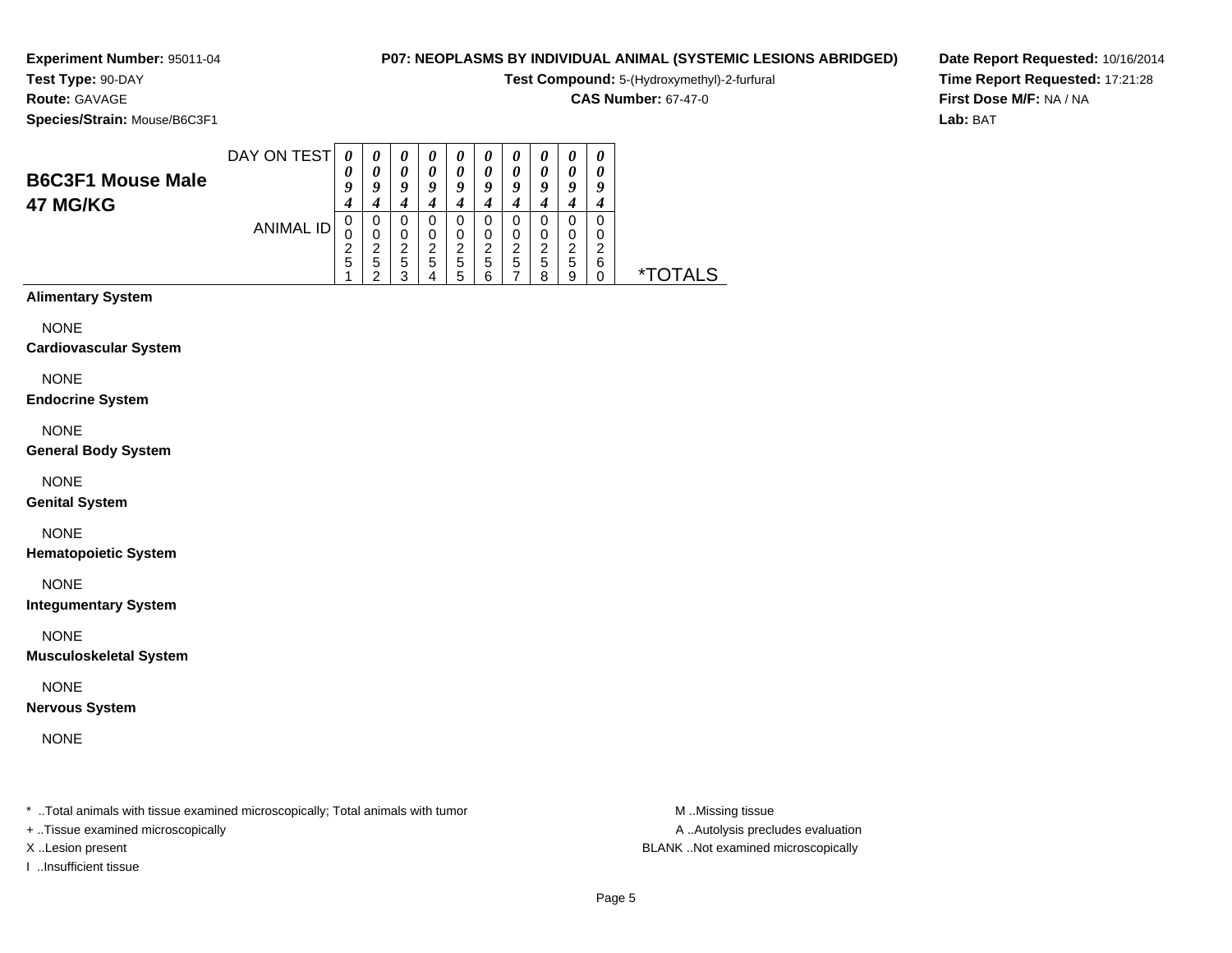# **Test Type:** 90-DAY

**Route:** GAVAGE

**Species/Strain:** Mouse/B6C3F1

# **P07: NEOPLASMS BY INDIVIDUAL ANIMAL (SYSTEMIC LESIONS ABRIDGED)**

**Test Compound:** 5-(Hydroxymethyl)-2-furfural

**CAS Number:** 67-47-0

**Date Report Requested:** 10/16/2014**Time Report Requested:** 17:21:28**First Dose M/F:** NA / NA**Lab:** BAT

| <b>B6C3F1 Mouse Male</b><br>47 MG/KG        | DAY ON TEST<br><b>ANIMAL ID</b> | $\boldsymbol{\theta}$<br>0<br>9<br>4<br>$\mathbf 0$<br>0<br>$\overline{c}$<br>5 | 0<br>$\boldsymbol{\theta}$<br>9<br>4<br>0<br>$\mathbf 0$<br>$\overline{\mathbf{c}}$<br>5<br>$\mathfrak{p}$ | $\boldsymbol{\theta}$<br>$\boldsymbol{\theta}$<br>9<br>4<br>0<br>$\mathbf 0$<br>$\overline{c}$<br>$\overline{5}$<br>3 | 0<br>0<br>9<br>4<br>$\Omega$<br>0<br>$\overline{c}$<br>5 | $\boldsymbol{\theta}$<br>0<br>9<br>4<br>$\Omega$<br>0<br>$\boldsymbol{2}$<br>5<br>5 | 0<br>0<br>9<br>4<br>0<br>0<br>$\overline{c}$<br>5<br>6 | 0<br>0<br>9<br>4<br>$\Omega$<br>0<br>$\frac{2}{5}$<br>7 | 0<br>0<br>9<br>4<br>0<br>0<br>$\frac{2}{5}$<br>8 | 0<br>0<br>9<br>4<br>0<br>0<br>$\frac{2}{5}$<br>9 | 0<br>0<br>9<br>4<br>0<br>0<br>2<br>6<br>0 | <i><b>*TOTALS</b></i> |
|---------------------------------------------|---------------------------------|---------------------------------------------------------------------------------|------------------------------------------------------------------------------------------------------------|-----------------------------------------------------------------------------------------------------------------------|----------------------------------------------------------|-------------------------------------------------------------------------------------|--------------------------------------------------------|---------------------------------------------------------|--------------------------------------------------|--------------------------------------------------|-------------------------------------------|-----------------------|
| <b>Respiratory System</b>                   |                                 |                                                                                 |                                                                                                            |                                                                                                                       |                                                          |                                                                                     |                                                        |                                                         |                                                  |                                                  |                                           |                       |
| <b>NONE</b><br><b>Special Senses System</b> |                                 |                                                                                 |                                                                                                            |                                                                                                                       |                                                          |                                                                                     |                                                        |                                                         |                                                  |                                                  |                                           |                       |
| <b>NONE</b><br><b>Urinary System</b>        |                                 |                                                                                 |                                                                                                            |                                                                                                                       |                                                          |                                                                                     |                                                        |                                                         |                                                  |                                                  |                                           |                       |
| Kidney<br><b>SYSTEMIC LESIONS</b>           |                                 | $\ddot{}$                                                                       |                                                                                                            |                                                                                                                       |                                                          | +                                                                                   | +                                                      | +                                                       |                                                  | ÷                                                | $\div$                                    | 10                    |
| Multiple Organ                              |                                 |                                                                                 |                                                                                                            |                                                                                                                       |                                                          |                                                                                     |                                                        |                                                         |                                                  |                                                  | ٠                                         | 10                    |

\* ..Total animals with tissue examined microscopically; Total animals with tumor **M** . Missing tissue M ..Missing tissue

+ ..Tissue examined microscopically

I ..Insufficient tissue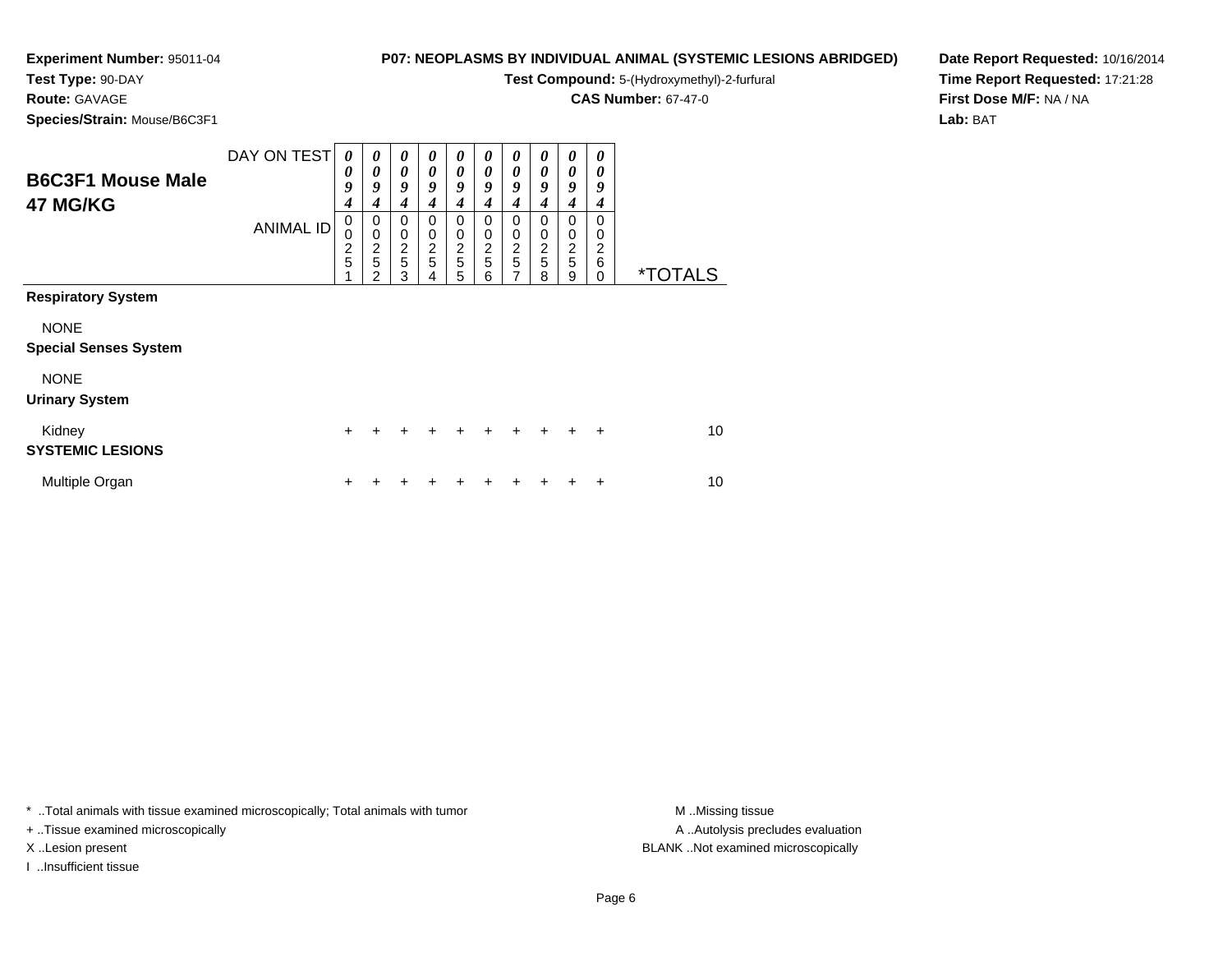### **Test Type:** 90-DAY**Route:** GAVAGE

**Species/Strain:** Mouse/B6C3F1

# **P07: NEOPLASMS BY INDIVIDUAL ANIMAL (SYSTEMIC LESIONS ABRIDGED)**

**Test Compound:** 5-(Hydroxymethyl)-2-furfural

**CAS Number:** 67-47-0

**Date Report Requested:** 10/16/2014**Time Report Requested:** 17:21:28**First Dose M/F:** NA / NA**Lab:** BAT

| <b>B6C3F1 Mouse Male</b><br><b>94 MG/KG</b> | DAY ON TEST      | 0<br>$\boldsymbol{\theta}$<br>O | $\boldsymbol{\theta}$<br>a | $\boldsymbol{\theta}$<br>O<br>q | $\boldsymbol{\theta}$<br>o | $\boldsymbol{\theta}$<br>O<br>q | $\boldsymbol{\theta}$<br>o | $\boldsymbol{\theta}$<br>$\theta$<br>q | $\boldsymbol{\theta}$<br>o | 0<br>0<br>o      | 0<br>0<br>9 |      |
|---------------------------------------------|------------------|---------------------------------|----------------------------|---------------------------------|----------------------------|---------------------------------|----------------------------|----------------------------------------|----------------------------|------------------|-------------|------|
|                                             | <b>ANIMAL ID</b> | 6                               | ◠<br>6                     | ີ<br>6<br>◠                     | ີ<br>6                     | ີ<br>6                          | ີ<br>6<br>ี                | ີ<br>6<br>–                            | ີ<br>6<br>ິດ               | 0<br>ີ<br>6<br>9 | 0<br>O<br>ີ | ALS. |

# **Alimentary System**

NONE

#### **Cardiovascular System**

NONE

#### **Endocrine System**

NONE

#### **General Body System**

NONE

#### **Genital System**

NONE

#### **Hematopoietic System**

NONE

#### **Integumentary System**

NONE

#### **Musculoskeletal System**

NONE

#### **Nervous System**

NONE

\* ..Total animals with tissue examined microscopically; Total animals with tumor **M** ...Missing tissue M ...Missing tissue

+ ..Tissue examined microscopically

I ..Insufficient tissue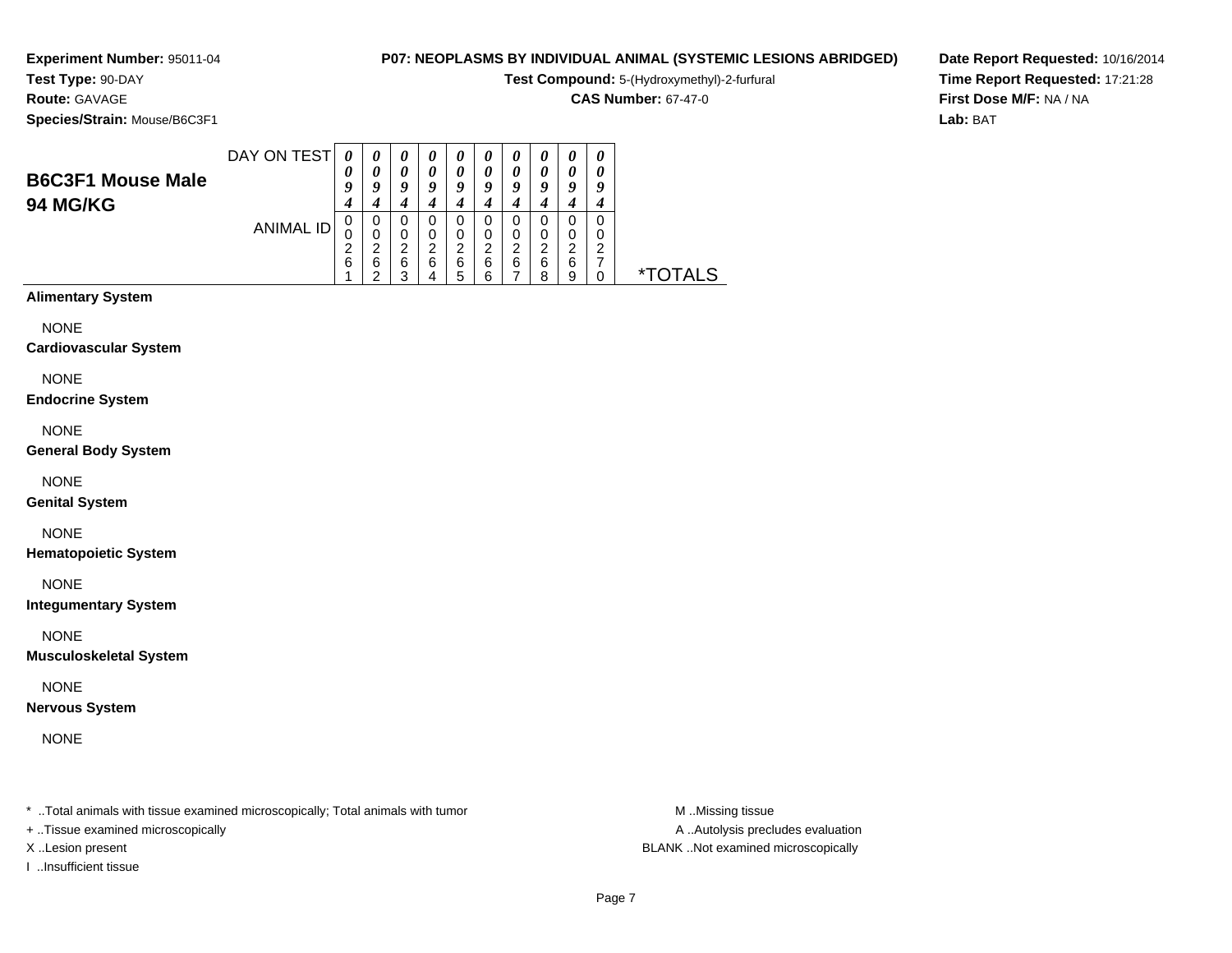# **Test Type:** 90-DAY

**Route:** GAVAGE

**Species/Strain:** Mouse/B6C3F1

# **P07: NEOPLASMS BY INDIVIDUAL ANIMAL (SYSTEMIC LESIONS ABRIDGED)**

**Test Compound:** 5-(Hydroxymethyl)-2-furfural

**CAS Number:** 67-47-0

**Date Report Requested:** 10/16/2014**Time Report Requested:** 17:21:28**First Dose M/F:** NA / NA**Lab:** BAT

| <b>B6C3F1 Mouse Male</b><br><b>94 MG/KG</b>                              | DAY ON TEST<br><b>ANIMAL ID</b> | $\boldsymbol{\theta}$<br>0<br>9<br>4<br>0<br>0<br>$\frac{2}{6}$ | $\boldsymbol{\theta}$<br>0<br>9<br>4<br>0<br>$\mathbf 0$<br>$\frac{2}{6}$<br>$\mathfrak{p}$ | 0<br>$\boldsymbol{\theta}$<br>9<br>$\boldsymbol{4}$<br>$\Omega$<br>$\pmb{0}$<br>$\frac{2}{6}$<br>3 | 0<br>0<br>9<br>4<br>0<br>$\mathbf 0$<br>$\overline{c}$<br>$6\phantom{1}6$<br>4 | 0<br>0<br>9<br>4<br>0<br>$\mathbf 0$<br>$\frac{2}{6}$<br>5 | 0<br>0<br>9<br>4<br>0<br>0<br>$\overline{c}$<br>6<br>6 | $\theta$<br>0<br>9<br>4<br>0<br>0<br>$\frac{2}{6}$<br>7 | 0<br>0<br>9<br>4<br>0<br>0<br>2<br>6<br>8 | 0<br>0<br>9<br>$\boldsymbol{4}$<br>0<br>0<br>$\frac{2}{6}$<br>9 | 0<br>0<br>9<br>4<br>0<br>0<br>2<br>$\overline{7}$<br>0 | <i><b>*TOTALS</b></i> |
|--------------------------------------------------------------------------|---------------------------------|-----------------------------------------------------------------|---------------------------------------------------------------------------------------------|----------------------------------------------------------------------------------------------------|--------------------------------------------------------------------------------|------------------------------------------------------------|--------------------------------------------------------|---------------------------------------------------------|-------------------------------------------|-----------------------------------------------------------------|--------------------------------------------------------|-----------------------|
| <b>Respiratory System</b><br><b>NONE</b><br><b>Special Senses System</b> |                                 |                                                                 |                                                                                             |                                                                                                    |                                                                                |                                                            |                                                        |                                                         |                                           |                                                                 |                                                        |                       |
| <b>NONE</b><br><b>Urinary System</b>                                     |                                 |                                                                 |                                                                                             |                                                                                                    |                                                                                |                                                            |                                                        |                                                         |                                           |                                                                 |                                                        |                       |
| Kidney<br><b>SYSTEMIC LESIONS</b>                                        |                                 | +                                                               |                                                                                             |                                                                                                    |                                                                                | +                                                          | +                                                      | +                                                       |                                           |                                                                 | $\div$                                                 | 10                    |
| Multiple Organ                                                           |                                 | +                                                               |                                                                                             |                                                                                                    |                                                                                |                                                            |                                                        |                                                         |                                           |                                                                 | +                                                      | 10                    |

\* ..Total animals with tissue examined microscopically; Total animals with tumor **M** . Missing tissue M ..Missing tissue

+ ..Tissue examined microscopically

I ..Insufficient tissue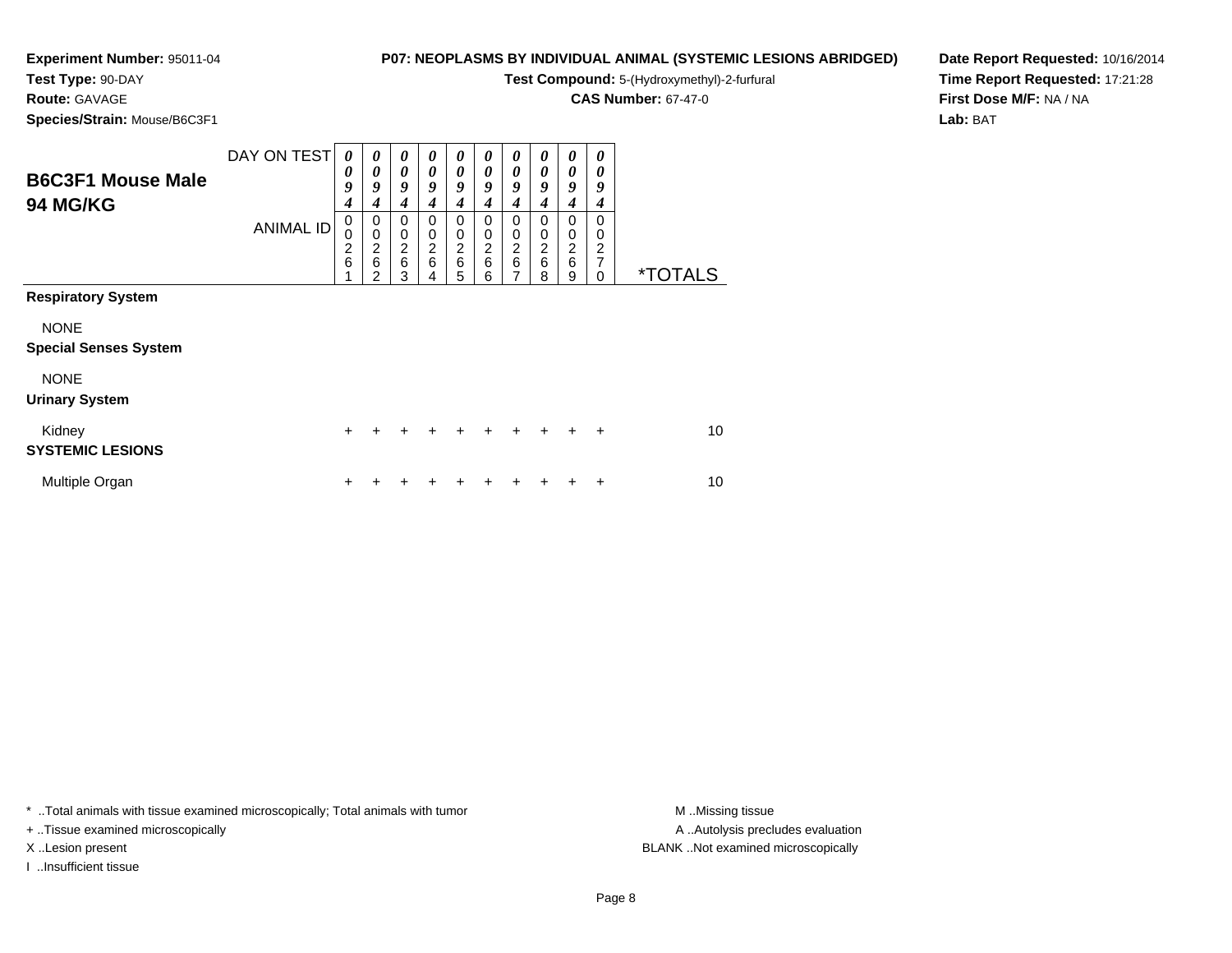# **Route:** GAVAGE

**Species/Strain:** Mouse/B6C3F1

## **P07: NEOPLASMS BY INDIVIDUAL ANIMAL (SYSTEMIC LESIONS ABRIDGED)**

**Test Compound:** 5-(Hydroxymethyl)-2-furfural

**CAS Number:** 67-47-0

**Date Report Requested:** 10/16/2014**Time Report Requested:** 17:21:28**First Dose M/F:** NA / NA**Lab:** BAT

| <b>B6C3F1 Mouse Male</b><br><b>MG/KG</b><br>188 | DAY ON TEST | U<br>ч           | $\boldsymbol{\theta}$<br>a | $\boldsymbol{\theta}$<br>Q | c.          | $\boldsymbol{\theta}$<br>O |             | Q           |                  | $\boldsymbol{\theta}$<br>0<br>o | U      |    |
|-------------------------------------------------|-------------|------------------|----------------------------|----------------------------|-------------|----------------------------|-------------|-------------|------------------|---------------------------------|--------|----|
|                                                 | ANIMAL ID   | υ<br>U<br>ົ<br>← | 0<br>0<br>◠<br>←<br>◠      | 0<br>0<br>っ<br>∠<br>າ      | 0<br>ີ<br>← | 0<br>ົ<br>∠<br>5           | ◠<br>ے<br>6 | 0<br>າ<br>∠ | O<br>ົ<br>←<br>ິ | 0<br>າ<br>∠<br>-<br>9           | ◠<br>8 | ∗⊤ |

# **Alimentary System**

NONE

#### **Cardiovascular System**

NONE

#### **Endocrine System**

NONE

#### **General Body System**

NONE

#### **Genital System**

NONE

#### **Hematopoietic System**

NONE

#### **Integumentary System**

NONE

#### **Musculoskeletal System**

NONE

#### **Nervous System**

NONE

\* ..Total animals with tissue examined microscopically; Total animals with tumor **M** ..Missing tissue M ..Missing tissue

+ ..Tissue examined microscopically

I ..Insufficient tissue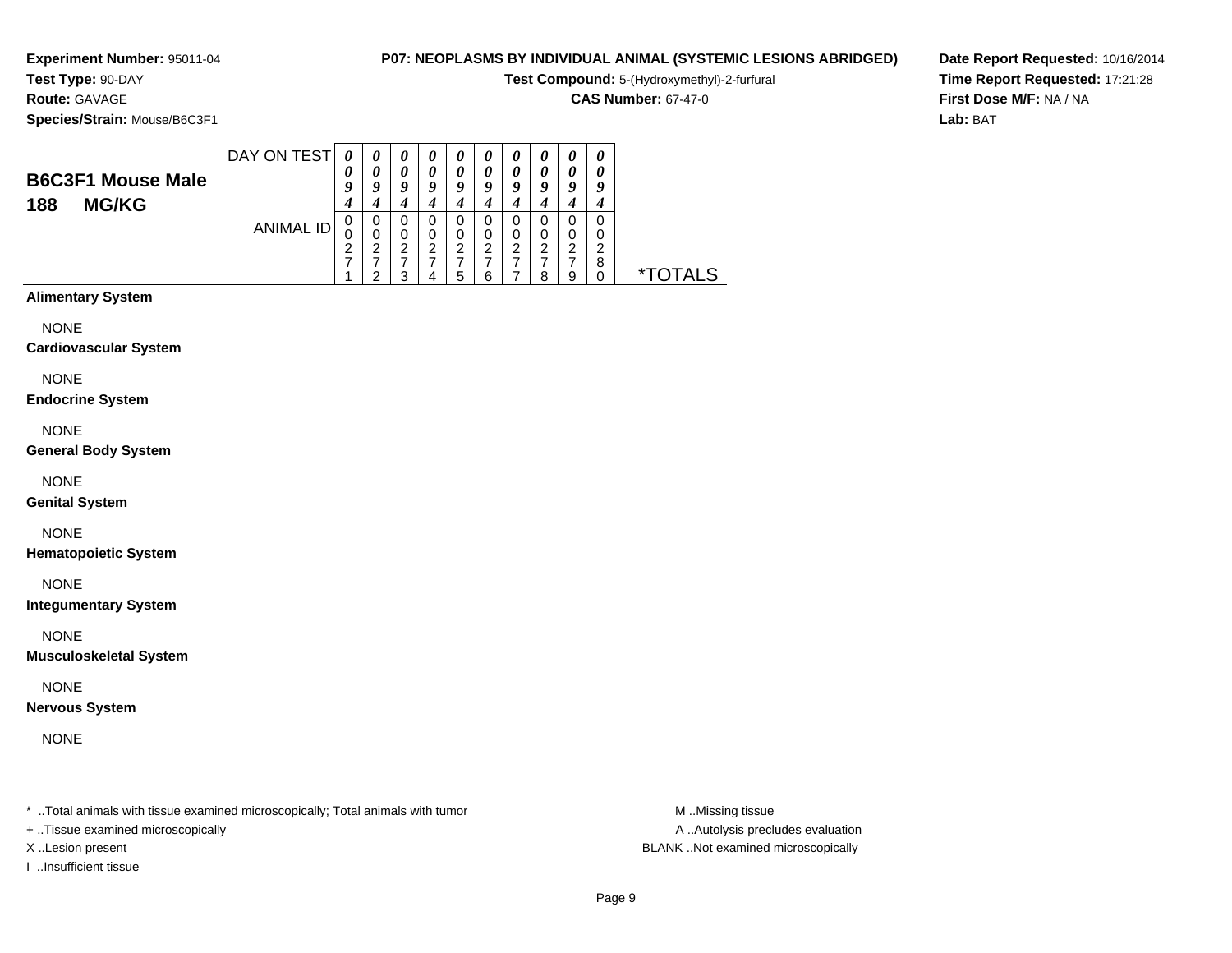# **Test Type:** 90-DAY

**Route:** GAVAGE

**Species/Strain:** Mouse/B6C3F1

# **P07: NEOPLASMS BY INDIVIDUAL ANIMAL (SYSTEMIC LESIONS ABRIDGED)**

**Test Compound:** 5-(Hydroxymethyl)-2-furfural

**CAS Number:** 67-47-0

**Date Report Requested:** 10/16/2014**Time Report Requested:** 17:21:28**First Dose M/F:** NA / NA**Lab:** BAT

| <b>B6C3F1 Mouse Male</b><br><b>MG/KG</b><br>188                                                                  | DAY ON TEST<br><b>ANIMAL ID</b> | 0<br>0<br>9<br>4<br>$\mathbf 0$<br>0<br>$\frac{2}{7}$ | 0<br>0<br>9<br>4<br>0<br>$\pmb{0}$<br>$\frac{2}{7}$<br>$\overline{2}$ | 0<br>$\boldsymbol{\theta}$<br>9<br>$\boldsymbol{4}$<br>0<br>$\pmb{0}$<br>$\frac{2}{7}$<br>3 | 0<br>$\boldsymbol{\theta}$<br>9<br>4<br>$\mathbf 0$<br>$\mathbf 0$<br>$\frac{2}{7}$<br>4 | 0<br>0<br>9<br>4<br>0<br>0<br>$\frac{2}{7}$<br>5 | 0<br>0<br>9<br>4<br>0<br>0<br>$\frac{2}{7}$<br>6 | 0<br>0<br>9<br>$\boldsymbol{4}$<br>0<br>$\pmb{0}$<br>$\frac{2}{7}$<br>7 | 0<br>0<br>9<br>4<br>0<br>$\mathbf 0$<br>$\frac{2}{7}$<br>8 | 0<br>0<br>9<br>4<br>0<br>0<br>$\frac{2}{7}$<br>9 | 0<br>0<br>9<br>4<br>0<br>0<br>2<br>8<br>$\Omega$ | <i><b>*TOTALS</b></i> |
|------------------------------------------------------------------------------------------------------------------|---------------------------------|-------------------------------------------------------|-----------------------------------------------------------------------|---------------------------------------------------------------------------------------------|------------------------------------------------------------------------------------------|--------------------------------------------------|--------------------------------------------------|-------------------------------------------------------------------------|------------------------------------------------------------|--------------------------------------------------|--------------------------------------------------|-----------------------|
| <b>Respiratory System</b><br><b>NONE</b><br><b>Special Senses System</b><br><b>NONE</b><br><b>Urinary System</b> |                                 |                                                       |                                                                       |                                                                                             |                                                                                          |                                                  |                                                  |                                                                         |                                                            |                                                  |                                                  |                       |
| Kidney<br><b>SYSTEMIC LESIONS</b>                                                                                |                                 | $\ddot{}$                                             |                                                                       |                                                                                             |                                                                                          |                                                  |                                                  |                                                                         |                                                            |                                                  | $\ddot{}$                                        | 10                    |
| Multiple Organ                                                                                                   |                                 | ٠                                                     |                                                                       |                                                                                             |                                                                                          |                                                  |                                                  |                                                                         |                                                            |                                                  | +                                                | 10                    |

\* ..Total animals with tissue examined microscopically; Total animals with tumor **M** . Missing tissue M ..Missing tissue

+ ..Tissue examined microscopically

I ..Insufficient tissue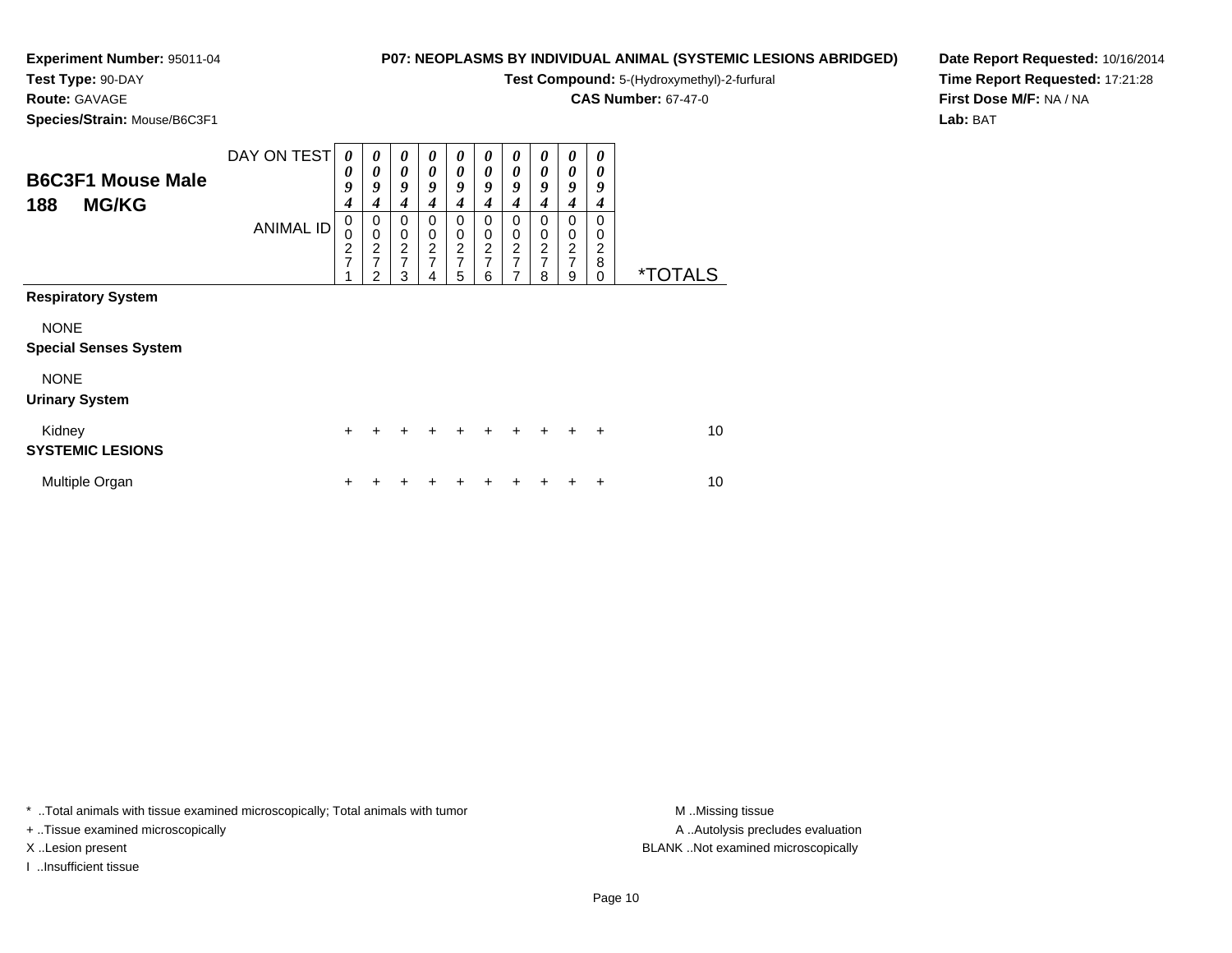# **Route:** GAVAGE

**Species/Strain:** Mouse/B6C3F1

# **P07: NEOPLASMS BY INDIVIDUAL ANIMAL (SYSTEMIC LESIONS ABRIDGED)**

**Test Compound:** 5-(Hydroxymethyl)-2-furfural

**CAS Number:** 67-47-0

**Date Report Requested:** 10/16/2014**Time Report Requested:** 17:21:28**First Dose M/F:** NA / NA**Lab:** BAT

| <b>B6C3F1 Mouse Male</b><br><b>MG/KG</b><br>375 | DAY ON TEST      | 0<br>0 | $\boldsymbol{\theta}$<br>0 | $\boldsymbol{\theta}$<br>$\theta$<br>a | $\boldsymbol{\theta}$<br>0 | $\boldsymbol{\theta}$<br>0<br>Q | U<br>U<br>u | U<br>$\boldsymbol{\theta}$<br>U | U<br>$\boldsymbol{\mathsf{u}}$<br>ч | $\boldsymbol{\theta}$<br>0<br>о | 0<br>U<br>ч      |     |
|-------------------------------------------------|------------------|--------|----------------------------|----------------------------------------|----------------------------|---------------------------------|-------------|---------------------------------|-------------------------------------|---------------------------------|------------------|-----|
|                                                 | <b>ANIMAL ID</b> | O<br>8 | 0<br>O<br>◠<br>8           | 0<br>O<br>ີ<br>8<br>c                  | O<br>ີ<br>8                | 0<br>0<br>ົ<br>8                | O<br>◠<br>8 | U<br>0<br>2<br>8                | O<br>O<br>ີ<br>8<br>8               | 0<br>0<br>ົ<br>8<br>9           | 0<br>0<br>◠<br>9 | ѫ ၂ |

## **Alimentary System**

NONE

#### **Cardiovascular System**

NONE

#### **Endocrine System**

NONE

#### **General Body System**

NONE

#### **Genital System**

NONE

#### **Hematopoietic System**

NONE

#### **Integumentary System**

NONE

#### **Musculoskeletal System**

NONE

#### **Nervous System**

NONE

\* ..Total animals with tissue examined microscopically; Total animals with tumor **M** ..Missing tissue M ..Missing tissue

+ ..Tissue examined microscopically

I ..Insufficient tissue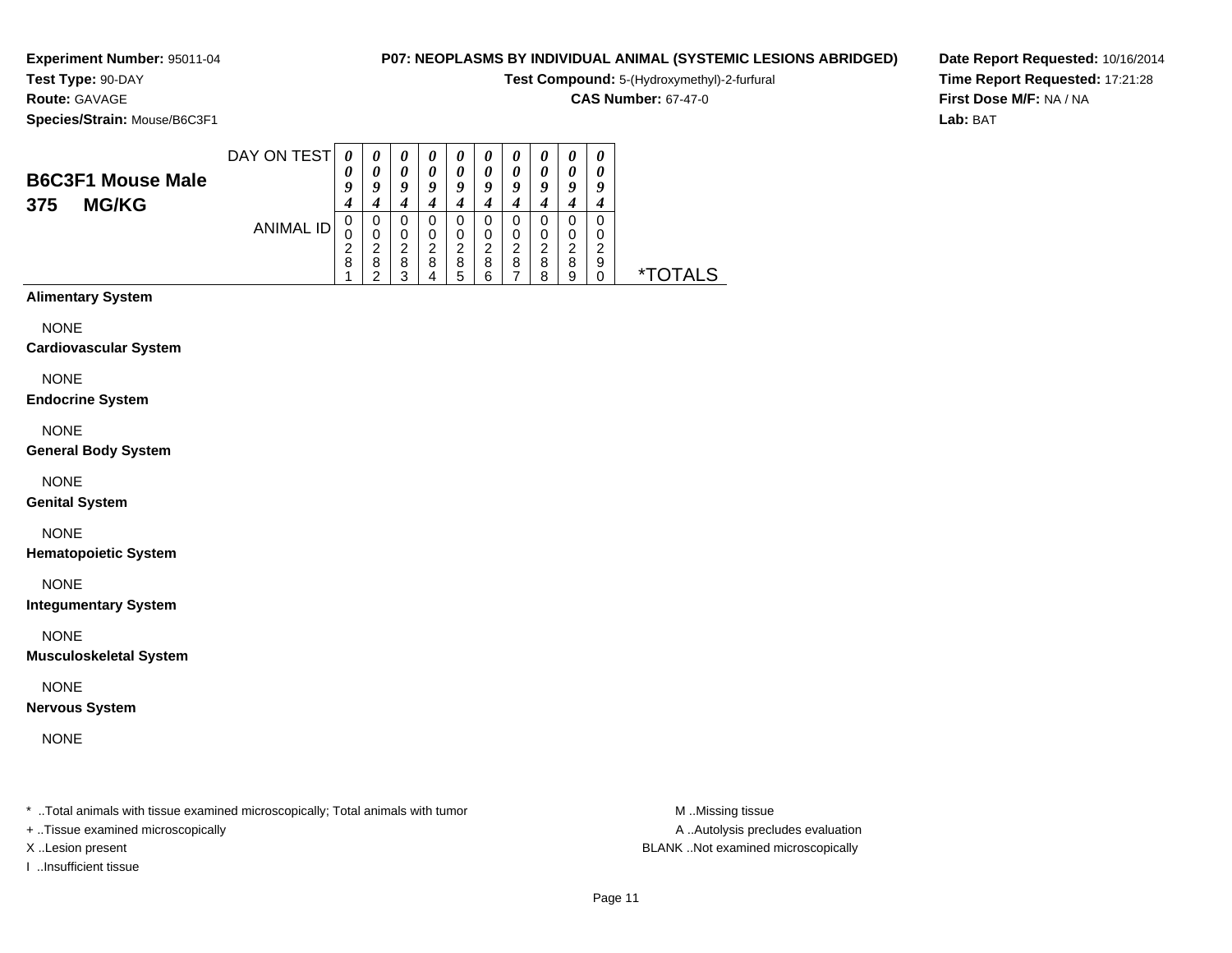# **Test Type:** 90-DAY

**Route:** GAVAGE

**Species/Strain:** Mouse/B6C3F1

# **P07: NEOPLASMS BY INDIVIDUAL ANIMAL (SYSTEMIC LESIONS ABRIDGED)**

**Test Compound:** 5-(Hydroxymethyl)-2-furfural

**CAS Number:** 67-47-0

**Date Report Requested:** 10/16/2014**Time Report Requested:** 17:21:28**First Dose M/F:** NA / NA**Lab:** BAT

| <b>B6C3F1 Mouse Male</b><br><b>MG/KG</b><br>375 | DAY ON TEST<br><b>ANIMAL ID</b> | 0<br>0<br>9<br>4<br>$\pmb{0}$<br>$\mathbf 0$<br>$\frac{2}{8}$ | 0<br>0<br>9<br>4<br>0<br>$\pmb{0}$<br>$\frac{2}{8}$ | 0<br>$\boldsymbol{\theta}$<br>9<br>$\boldsymbol{4}$<br>0<br>0<br>$\frac{2}{8}$ | 0<br>$\boldsymbol{\theta}$<br>9<br>4<br>$\mathbf 0$<br>0<br>$\overline{\mathbf{c}}$ | 0<br>0<br>9<br>4<br>0<br>0<br>$\boldsymbol{2}$ | 0<br>0<br>9<br>4<br>0<br>0<br>$\overline{c}$ | 0<br>0<br>9<br>4<br>0<br>$\begin{array}{c} 0 \\ 2 \\ 8 \end{array}$ | 0<br>0<br>9<br>4<br>0<br>0<br>$\overline{c}$ | 0<br>0<br>9<br>4<br>0<br>0<br>$\frac{2}{8}$ | 0<br>0<br>9<br>4<br>$\Omega$<br>0<br>$\overline{2}$ |                       |
|-------------------------------------------------|---------------------------------|---------------------------------------------------------------|-----------------------------------------------------|--------------------------------------------------------------------------------|-------------------------------------------------------------------------------------|------------------------------------------------|----------------------------------------------|---------------------------------------------------------------------|----------------------------------------------|---------------------------------------------|-----------------------------------------------------|-----------------------|
|                                                 |                                 |                                                               | 2                                                   | 3                                                                              | 8<br>4                                                                              | 8<br>5                                         | 8<br>6                                       | 7                                                                   | 8<br>8                                       | 9                                           | 9<br>$\Omega$                                       | <i><b>*TOTALS</b></i> |
| <b>Respiratory System</b>                       |                                 |                                                               |                                                     |                                                                                |                                                                                     |                                                |                                              |                                                                     |                                              |                                             |                                                     |                       |
| <b>NONE</b><br><b>Special Senses System</b>     |                                 |                                                               |                                                     |                                                                                |                                                                                     |                                                |                                              |                                                                     |                                              |                                             |                                                     |                       |
| <b>NONE</b><br><b>Urinary System</b>            |                                 |                                                               |                                                     |                                                                                |                                                                                     |                                                |                                              |                                                                     |                                              |                                             |                                                     |                       |
| Kidney<br><b>SYSTEMIC LESIONS</b>               |                                 | $\ddot{}$                                                     |                                                     |                                                                                |                                                                                     |                                                | $\div$                                       |                                                                     | $\ddot{}$                                    | $\div$                                      | $\ddot{}$                                           | 10                    |
| Multiple Organ                                  |                                 | ٠                                                             |                                                     |                                                                                |                                                                                     |                                                |                                              |                                                                     |                                              |                                             | ÷                                                   | 10                    |

\* ..Total animals with tissue examined microscopically; Total animals with tumor **M** . Missing tissue M ..Missing tissue

+ ..Tissue examined microscopically

I ..Insufficient tissue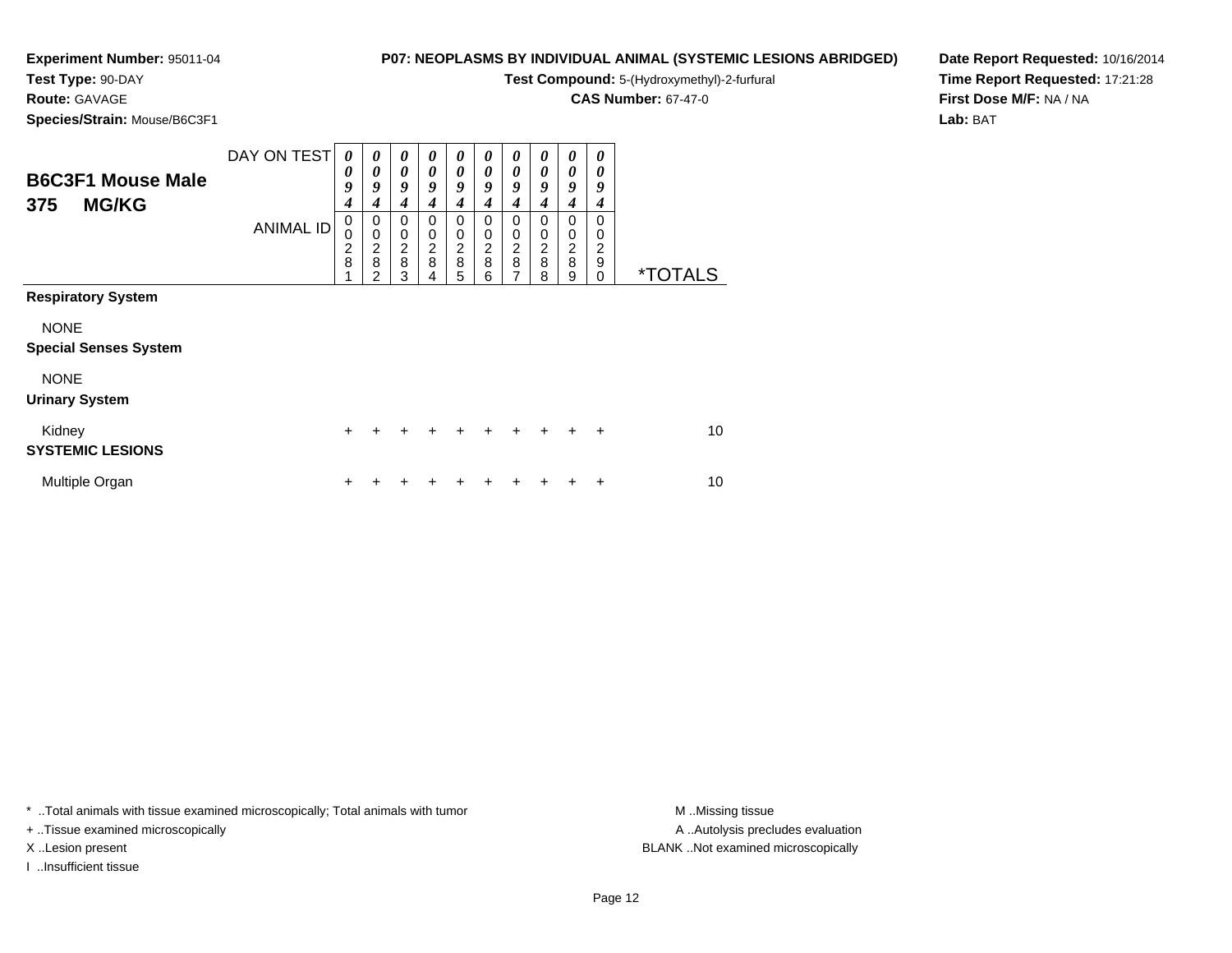# **Test Type:** 90-DAY

# **Route:** GAVAGE

**Species/Strain:** Mouse/B6C3F1

#### **P07: NEOPLASMS BY INDIVIDUAL ANIMAL (SYSTEMIC LESIONS ABRIDGED)**

**Test Compound:** 5-(Hydroxymethyl)-2-furfural

**CAS Number:** 67-47-0

**Date Report Requested:** 10/16/2014**Time Report Requested:** 17:21:28**First Dose M/F:** NA / NA**Lab:** BAT

| <b>B6C3F1 Mouse Male</b><br><b>MG/KG</b><br>750 | DAY ON TEST<br><b>ANIMAL ID</b> | $\boldsymbol{\theta}$<br>0<br>9<br>4<br>$\pmb{0}$<br>$\mathbf 0$<br>2<br>9 | 0<br>$\boldsymbol{\theta}$<br>9<br>$\mathfrak{z}$<br>$\mathbf 0$<br>$\mathbf 0$<br>$\overline{\mathbf{c}}$<br>9 | $\boldsymbol{\theta}$<br>$\boldsymbol{\theta}$<br>9<br>$\boldsymbol{4}$<br>$\mathbf 0$<br>$\mathbf 0$<br>$\overline{c}$<br>$\boldsymbol{9}$ | 0<br>$\boldsymbol{\theta}$<br>9<br>$\overline{\boldsymbol{4}}$<br>$\mathbf 0$<br>$\mathbf 0$<br>$\overline{2}$<br>$\boldsymbol{9}$ | 0<br>$\boldsymbol{\theta}$<br>9<br>$\boldsymbol{4}$<br>$\mathbf 0$<br>$\mathbf 0$<br>$\overline{c}$<br>$\mathsf g$ | 0<br>$\boldsymbol{\theta}$<br>9<br>$\boldsymbol{4}$<br>$\Omega$<br>$\mathbf 0$<br>$\overline{2}$<br>9 | 0<br>$\boldsymbol{\theta}$<br>9<br>$\boldsymbol{4}$<br>$\mathbf 0$<br>$\mathbf 0$<br>$\overline{c}$<br>9 | 0<br>$\boldsymbol{\theta}$<br>9<br>$\overline{4}$<br>$\mathbf 0$<br>$\mathbf 0$<br>$\boldsymbol{2}$<br>$\overline{9}$ | 0<br>$\boldsymbol{\theta}$<br>9<br>$\overline{4}$<br>0<br>$\mathbf 0$<br>$\overline{2}$<br>9 | 0<br>$\boldsymbol{\theta}$<br>9<br>$\boldsymbol{4}$<br>$\mathbf 0$<br>$\mathbf 0$<br>3<br>0 |                       |
|-------------------------------------------------|---------------------------------|----------------------------------------------------------------------------|-----------------------------------------------------------------------------------------------------------------|---------------------------------------------------------------------------------------------------------------------------------------------|------------------------------------------------------------------------------------------------------------------------------------|--------------------------------------------------------------------------------------------------------------------|-------------------------------------------------------------------------------------------------------|----------------------------------------------------------------------------------------------------------|-----------------------------------------------------------------------------------------------------------------------|----------------------------------------------------------------------------------------------|---------------------------------------------------------------------------------------------|-----------------------|
| <b>Alimentary System</b>                        |                                 | 1                                                                          | $\overline{2}$                                                                                                  | $\overline{3}$                                                                                                                              | $\overline{4}$                                                                                                                     | 5                                                                                                                  | 6                                                                                                     | $\overline{7}$                                                                                           | 8                                                                                                                     | $\overline{9}$                                                                               | 0                                                                                           | <i><b>*TOTALS</b></i> |
|                                                 |                                 |                                                                            |                                                                                                                 |                                                                                                                                             |                                                                                                                                    |                                                                                                                    |                                                                                                       |                                                                                                          |                                                                                                                       |                                                                                              |                                                                                             |                       |
| Esophagus                                       |                                 | +                                                                          | +                                                                                                               | +                                                                                                                                           | +                                                                                                                                  | +                                                                                                                  | +                                                                                                     | +                                                                                                        | +                                                                                                                     | +                                                                                            | +                                                                                           | 10                    |
| Gallbladder                                     |                                 | $\ddot{}$                                                                  | +                                                                                                               | +                                                                                                                                           | +                                                                                                                                  | +                                                                                                                  | $\ddot{}$                                                                                             | М                                                                                                        | $\ddot{}$                                                                                                             | $\pm$                                                                                        | +                                                                                           | 9                     |
| Intestine Large, Cecum                          |                                 | $\ddot{}$                                                                  | $\ddot{}$                                                                                                       | $\ddot{}$                                                                                                                                   | $\ddot{}$                                                                                                                          | +                                                                                                                  | $\ddot{}$                                                                                             | $\ddot{}$                                                                                                | $\ddot{}$                                                                                                             | $+$                                                                                          | $\ddot{}$                                                                                   | 10                    |
| Intestine Large, Colon                          |                                 | $\ddot{}$                                                                  | $\ddot{}$                                                                                                       | $\ddot{}$                                                                                                                                   | $\ddot{}$                                                                                                                          | $\ddot{}$                                                                                                          | $\ddot{}$                                                                                             | $\ddot{}$                                                                                                | $\ddot{}$                                                                                                             | $+$                                                                                          | ÷                                                                                           | 10                    |
| Intestine Large, Rectum                         |                                 | $\ddot{}$                                                                  | $\ddot{}$                                                                                                       | $\ddot{}$                                                                                                                                   | +                                                                                                                                  | $\ddot{}$                                                                                                          | $\ddot{}$                                                                                             | $\ddot{}$                                                                                                | $\ddot{}$                                                                                                             | $+$                                                                                          | $\ddot{}$                                                                                   | 10                    |
| Intestine Small, Duodenum                       |                                 | +                                                                          | +                                                                                                               | $\ddot{}$                                                                                                                                   | +                                                                                                                                  | $\ddot{}$                                                                                                          | $\ddot{}$                                                                                             | $\ddot{}$                                                                                                | $\ddot{}$                                                                                                             | $+$                                                                                          | $\ddot{}$                                                                                   | 10                    |
| Intestine Small, Ileum                          |                                 | $\ddot{}$                                                                  | $\ddot{}$                                                                                                       | $\ddot{}$                                                                                                                                   | $\ddot{}$                                                                                                                          | $\ddot{}$                                                                                                          | $\ddot{}$                                                                                             | $\ddot{}$                                                                                                | $\ddot{}$                                                                                                             | $\ddot{}$                                                                                    | $\ddot{}$                                                                                   | 10                    |
| Intestine Small, Jejunum                        |                                 | +                                                                          | $\ddot{}$                                                                                                       | $\ddot{}$                                                                                                                                   | $\pm$                                                                                                                              | +                                                                                                                  | $\ddot{}$                                                                                             | $\ddot{}$                                                                                                | $\pm$                                                                                                                 | $\pm$                                                                                        | +                                                                                           | 10                    |
| Liver                                           |                                 | $\ddot{}$                                                                  | $\ddot{}$                                                                                                       | $\ddot{}$                                                                                                                                   | $\ddot{}$                                                                                                                          | $\ddot{}$                                                                                                          | $\ddot{}$                                                                                             | $\ddot{}$                                                                                                | $\ddot{}$                                                                                                             | $+$                                                                                          | $\ddot{}$                                                                                   | 10                    |
| Pancreas                                        |                                 | $\ddot{}$                                                                  | +                                                                                                               | +                                                                                                                                           | +                                                                                                                                  | $\ddot{}$                                                                                                          | $\ddot{}$                                                                                             | $\ddot{}$                                                                                                | $\ddot{}$                                                                                                             | $+$                                                                                          | $\ddot{}$                                                                                   | 10                    |
| Salivary Glands                                 |                                 | $\ddot{}$                                                                  | $\ddot{}$                                                                                                       | $\ddot{}$                                                                                                                                   | $\ddot{}$                                                                                                                          | $+$                                                                                                                | $\ddot{}$                                                                                             | $\ddot{}$                                                                                                | $+$                                                                                                                   | $\ddot{}$                                                                                    | $\ddot{}$                                                                                   | 10                    |
| Stomach, Forestomach                            |                                 | $\ddot{}$                                                                  | +                                                                                                               | +                                                                                                                                           | $\ddot{}$                                                                                                                          | +                                                                                                                  | $\ddot{}$                                                                                             | $\ddot{}$                                                                                                | $\ddot{}$                                                                                                             | $\pm$                                                                                        | +                                                                                           | 10                    |
| Stomach, Glandular                              |                                 | $\ddot{}$                                                                  |                                                                                                                 | $\ddot{}$                                                                                                                                   | $\ddot{}$                                                                                                                          | $\ddot{}$                                                                                                          | $\ddot{}$                                                                                             | $\ddot{}$                                                                                                | $\ddot{}$                                                                                                             | $\ddot{}$                                                                                    | +                                                                                           | 10                    |
| <b>Cardiovascular System</b>                    |                                 |                                                                            |                                                                                                                 |                                                                                                                                             |                                                                                                                                    |                                                                                                                    |                                                                                                       |                                                                                                          |                                                                                                                       |                                                                                              |                                                                                             |                       |
| <b>Blood Vessel</b>                             |                                 | +                                                                          | +                                                                                                               | +                                                                                                                                           | +                                                                                                                                  | +                                                                                                                  | +                                                                                                     | +                                                                                                        | +                                                                                                                     |                                                                                              | ٠                                                                                           | 10                    |
| Heart                                           |                                 | $\ddot{}$                                                                  |                                                                                                                 |                                                                                                                                             |                                                                                                                                    | $\ddot{}$                                                                                                          | ÷                                                                                                     | $\ddot{}$                                                                                                |                                                                                                                       | $\ddot{}$                                                                                    | $\ddot{}$                                                                                   | 10                    |
| <b>Endocrine System</b>                         |                                 |                                                                            |                                                                                                                 |                                                                                                                                             |                                                                                                                                    |                                                                                                                    |                                                                                                       |                                                                                                          |                                                                                                                       |                                                                                              |                                                                                             |                       |
| <b>Adrenal Cortex</b>                           |                                 | +                                                                          | +                                                                                                               | +                                                                                                                                           | +                                                                                                                                  | +                                                                                                                  | +                                                                                                     | +                                                                                                        | ٠                                                                                                                     | ٠                                                                                            | ٠                                                                                           | 10                    |
| Adrenal Medulla                                 |                                 | +                                                                          |                                                                                                                 | +                                                                                                                                           | +                                                                                                                                  | +                                                                                                                  | $\ddot{}$                                                                                             | $\ddot{}$                                                                                                | $\ddot{}$                                                                                                             | +                                                                                            | +                                                                                           | 10                    |
| Islets, Pancreatic                              |                                 | +                                                                          |                                                                                                                 | +                                                                                                                                           | +                                                                                                                                  | +                                                                                                                  | +                                                                                                     | $\ddot{}$                                                                                                | +                                                                                                                     | +                                                                                            | +                                                                                           | 10                    |

\* ..Total animals with tissue examined microscopically; Total animals with tumor **M** . Missing tissue M ..Missing tissue

+ ..Tissue examined microscopically

I ..Insufficient tissue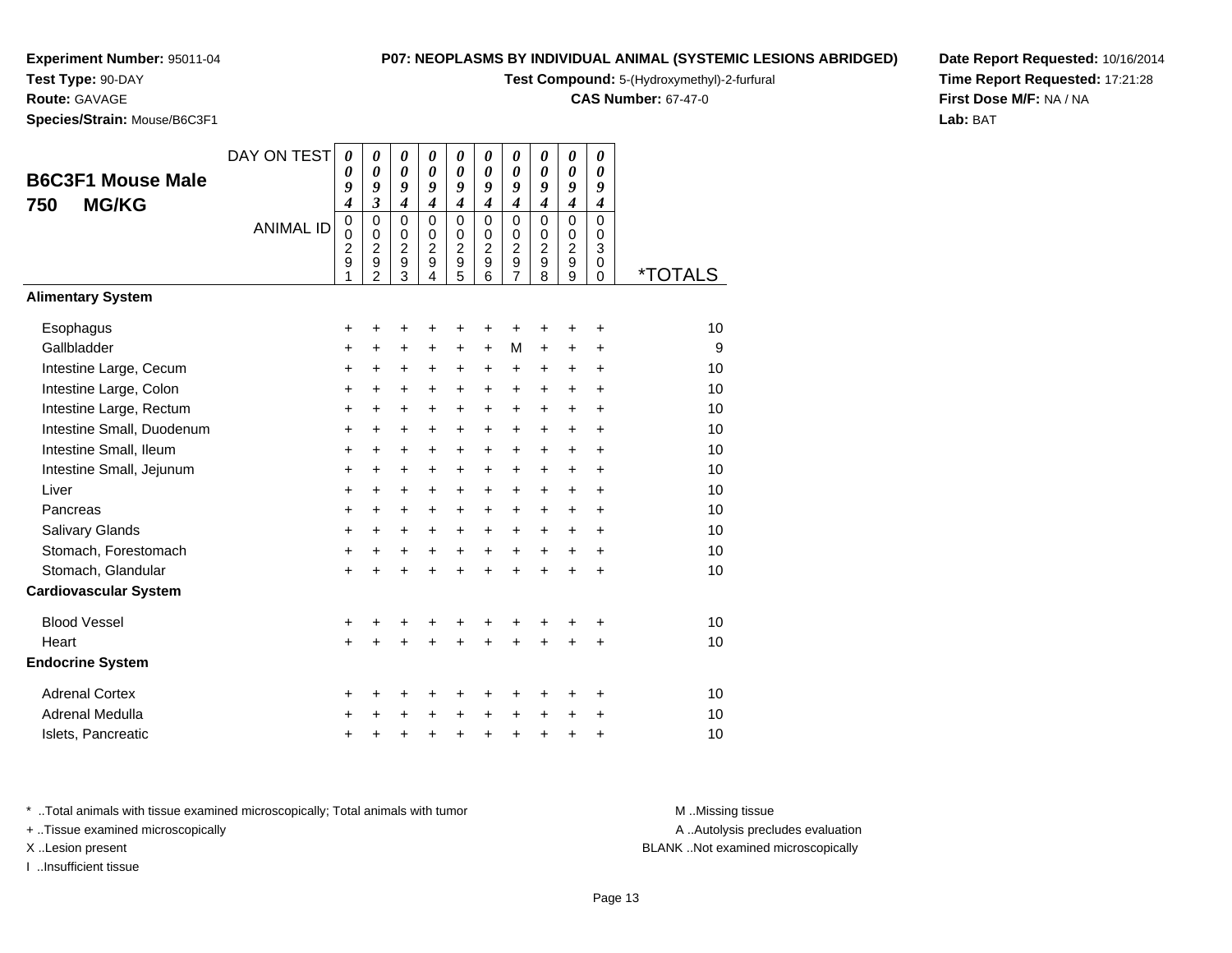# **Test Type:** 90-DAY

**Route:** GAVAGE

**Species/Strain:** Mouse/B6C3F1

**Test Compound:** 5-(Hydroxymethyl)-2-furfural

**CAS Number:** 67-47-0

**Date Report Requested:** 10/16/2014**Time Report Requested:** 17:21:28**First Dose M/F:** NA / NA**Lab:** BAT

| <b>B6C3F1 Mouse Male</b><br><b>MG/KG</b><br>750 | DAY ON TEST      | $\boldsymbol{\theta}$<br>0<br>9<br>4                          | 0<br>0<br>9<br>3                                                            | 0<br>$\boldsymbol{\theta}$<br>9<br>4                      | 0<br>0<br>9<br>$\boldsymbol{4}$                                                       | 0<br>0<br>9<br>4                                                          | 0<br>0<br>9<br>$\boldsymbol{4}$                        | 0<br>0<br>9<br>$\boldsymbol{4}$                     | 0<br>0<br>9<br>$\boldsymbol{4}$                                         | 0<br>$\boldsymbol{\theta}$<br>9<br>4 | 0<br>0<br>9<br>$\boldsymbol{4}$ |                       |
|-------------------------------------------------|------------------|---------------------------------------------------------------|-----------------------------------------------------------------------------|-----------------------------------------------------------|---------------------------------------------------------------------------------------|---------------------------------------------------------------------------|--------------------------------------------------------|-----------------------------------------------------|-------------------------------------------------------------------------|--------------------------------------|---------------------------------|-----------------------|
|                                                 | <b>ANIMAL ID</b> | $\boldsymbol{0}$<br>$\mathbf 0$<br>$\boldsymbol{2}$<br>9<br>1 | $\mathbf 0$<br>$\pmb{0}$<br>$\overline{c}$<br>$\mathsf g$<br>$\overline{c}$ | $\mathbf 0$<br>0<br>$\overline{c}$<br>9<br>$\overline{3}$ | $\Omega$<br>$\mathbf 0$<br>$\boldsymbol{2}$<br>$\mathsf g$<br>$\overline{\mathbf{4}}$ | $\mathbf 0$<br>$\mathbf 0$<br>$\overline{\mathbf{c}}$<br>$\mathbf 9$<br>5 | $\mathbf 0$<br>$\mathbf 0$<br>$\overline{c}$<br>9<br>6 | $\mathbf 0$<br>0<br>$\frac{2}{9}$<br>$\overline{7}$ | $\mathbf 0$<br>$\mathbf 0$<br>$\boldsymbol{2}$<br>$\boldsymbol{9}$<br>8 | 0<br>$\frac{0}{2}$<br>$\overline{9}$ | $\Omega$<br>0<br>3<br>0<br>0    | <i><b>*TOTALS</b></i> |
| Parathyroid Gland                               |                  | $\ddot{}$                                                     | $\ddot{}$                                                                   | +                                                         | +                                                                                     | $\ddot{}$                                                                 | $\ddot{}$                                              | M                                                   | M                                                                       | $\ddot{}$                            | $\ddot{}$                       | 8                     |
| <b>Pituitary Gland</b>                          |                  | +                                                             | $\ddot{}$                                                                   | +                                                         | +                                                                                     | +                                                                         | $\ddot{}$                                              | $\ddot{}$                                           | $\ddot{}$                                                               | M                                    | $\ddot{}$                       | 9                     |
| <b>Thyroid Gland</b>                            |                  | $\ddot{}$                                                     | $\ddot{}$                                                                   | $\ddot{}$                                                 | $\ddot{}$                                                                             | $\ddot{}$                                                                 | $\ddot{}$                                              | $\ddot{}$                                           | $\ddot{}$                                                               | +                                    | $\ddot{}$                       | 10                    |
| <b>General Body System</b>                      |                  |                                                               |                                                                             |                                                           |                                                                                       |                                                                           |                                                        |                                                     |                                                                         |                                      |                                 |                       |
| <b>NONE</b>                                     |                  |                                                               |                                                                             |                                                           |                                                                                       |                                                                           |                                                        |                                                     |                                                                         |                                      |                                 |                       |
| <b>Genital System</b>                           |                  |                                                               |                                                                             |                                                           |                                                                                       |                                                                           |                                                        |                                                     |                                                                         |                                      |                                 |                       |
| Epididymis                                      |                  | +                                                             | +                                                                           | +                                                         | +                                                                                     | +                                                                         | +                                                      | +                                                   | +                                                                       | +                                    | +                               | 10                    |
| <b>Preputial Gland</b>                          |                  | $\ddot{}$                                                     | $\ddot{}$                                                                   | +                                                         | +                                                                                     | $\ddot{}$                                                                 | +                                                      | $\ddot{}$                                           | $\ddot{}$                                                               | +                                    | +                               | 10                    |
| Prostate                                        |                  | $\ddot{}$                                                     | $\ddot{}$                                                                   | +                                                         | $\ddot{}$                                                                             | $\ddot{}$                                                                 | $\ddot{}$                                              | $\ddot{}$                                           | $\ddot{}$                                                               | +                                    | $\ddot{}$                       | 10                    |
| <b>Seminal Vesicle</b>                          |                  | +                                                             | +                                                                           | +                                                         | $\ddot{}$                                                                             | +                                                                         | $\ddot{}$                                              | $\ddot{}$                                           | $\ddot{}$                                                               | +                                    | $\ddot{}$                       | 10                    |
| <b>Testes</b>                                   |                  | +                                                             | +                                                                           | $\ddot{}$                                                 | ÷                                                                                     | $\ddot{}$                                                                 | $\ddot{}$                                              | $\ddot{}$                                           | $\ddot{}$                                                               | $\ddot{}$                            | $\ddot{}$                       | 10                    |
| <b>Hematopoietic System</b>                     |                  |                                                               |                                                                             |                                                           |                                                                                       |                                                                           |                                                        |                                                     |                                                                         |                                      |                                 |                       |
| <b>Bone Marrow</b>                              |                  | +                                                             | +                                                                           | +                                                         | +                                                                                     | +                                                                         | +                                                      | +                                                   |                                                                         | +                                    | +                               | 10                    |
| Lymph Node, Mandibular                          |                  | +                                                             | $\ddot{}$                                                                   | $\ddot{}$                                                 | $\ddot{}$                                                                             | +                                                                         | $\ddot{}$                                              | $\ddot{}$                                           | +                                                                       | $\ddot{}$                            | +                               | 10                    |
| Lymph Node, Mesenteric                          |                  | +                                                             | +                                                                           | +                                                         | +                                                                                     | +                                                                         | $\ddot{}$                                              | +                                                   | $\ddot{}$                                                               | $\ddot{}$                            | +                               | 10                    |
| Spleen                                          |                  | $\ddot{}$                                                     | +                                                                           | +                                                         | +                                                                                     | +                                                                         | $\ddot{}$                                              | $\ddot{}$                                           | $\ddot{}$                                                               | $\ddot{}$                            | $\ddot{}$                       | 10                    |
| Thymus                                          |                  | $\ddot{}$                                                     | +                                                                           | $\ddot{}$                                                 | +                                                                                     | $\ddot{}$                                                                 | $\ddot{}$                                              | $\ddot{}$                                           | $\ddot{}$                                                               | $\ddot{}$                            | $\ddot{}$                       | 10                    |
| <b>Integumentary System</b>                     |                  |                                                               |                                                                             |                                                           |                                                                                       |                                                                           |                                                        |                                                     |                                                                         |                                      |                                 |                       |
| Mammary Gland                                   |                  | M                                                             | М                                                                           | M                                                         | М                                                                                     | M                                                                         | м                                                      | М                                                   | М                                                                       | М                                    | M                               | $\mathbf 0$           |
| Skin                                            |                  | +                                                             | +                                                                           | +                                                         | +                                                                                     | +                                                                         | +                                                      | +                                                   | +                                                                       | +                                    | +                               | 10                    |

\* ..Total animals with tissue examined microscopically; Total animals with tumor **M** . Missing tissue M ..Missing tissue

+ ..Tissue examined microscopically

I ..Insufficient tissue

A ..Autolysis precludes evaluation

X ..Lesion present BLANK ..Not examined microscopically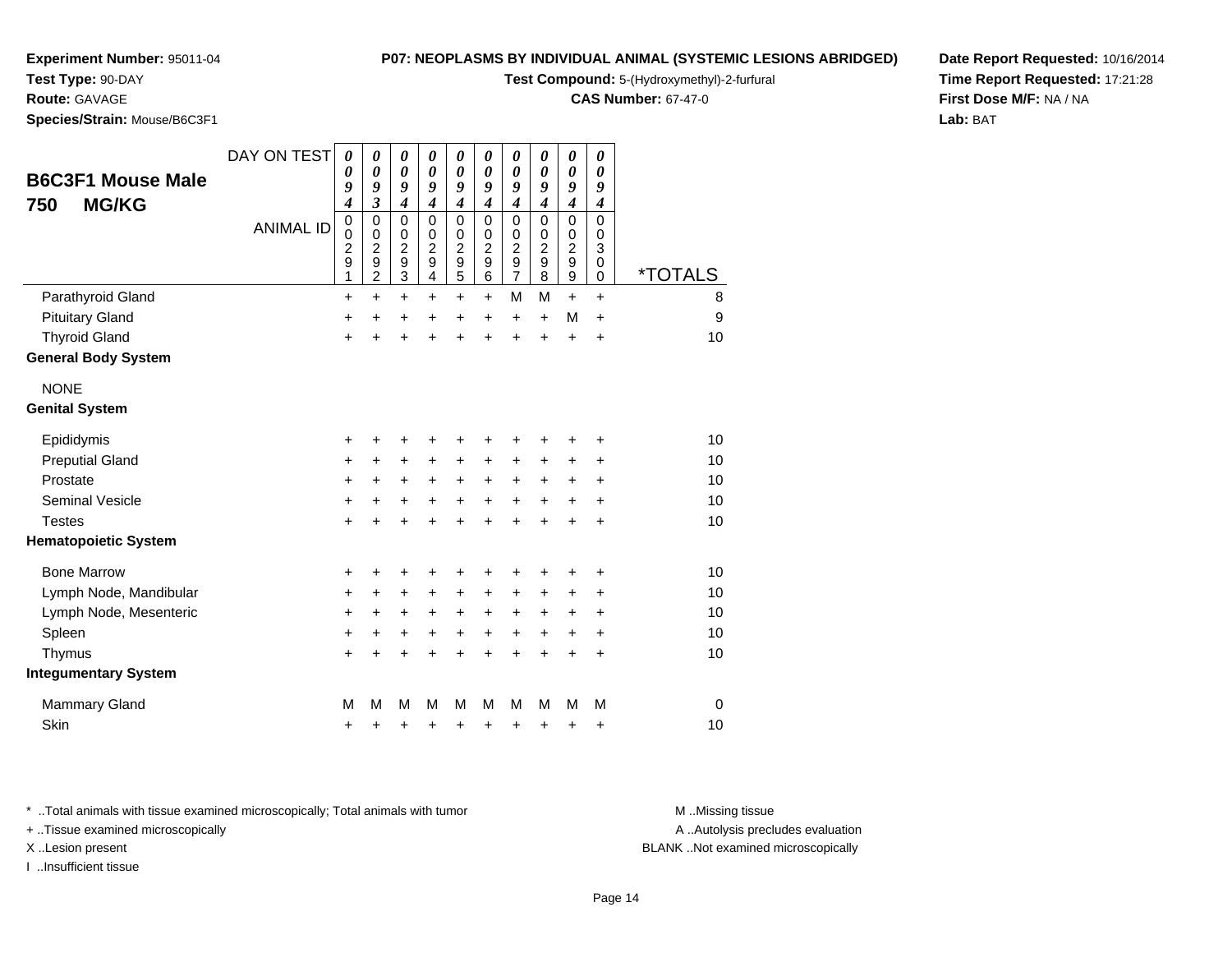## **Test Type:** 90-DAY

**Route:** GAVAGE

**Species/Strain:** Mouse/B6C3F1

## **P07: NEOPLASMS BY INDIVIDUAL ANIMAL (SYSTEMIC LESIONS ABRIDGED)**

**Test Compound:** 5-(Hydroxymethyl)-2-furfural

**CAS Number:** 67-47-0

**Date Report Requested:** 10/16/2014**Time Report Requested:** 17:21:28**First Dose M/F:** NA / NA**Lab:** BAT

|                               | DAY ON TEST      | 0                | 0                          | 0                     | 0                          | 0                                            | 0                           | 0                       | 0                           | 0                           | 0                          |                             |
|-------------------------------|------------------|------------------|----------------------------|-----------------------|----------------------------|----------------------------------------------|-----------------------------|-------------------------|-----------------------------|-----------------------------|----------------------------|-----------------------------|
| <b>B6C3F1 Mouse Male</b>      |                  | 0                | $\boldsymbol{\theta}$      | $\boldsymbol{\theta}$ | $\boldsymbol{\theta}$      | 0                                            | 0                           | $\boldsymbol{\theta}$   | $\boldsymbol{\theta}$       | $\boldsymbol{\theta}$       | 0                          |                             |
|                               |                  | 9                | 9                          | 9                     | 9                          | 9                                            | 9                           | 9                       | 9                           | 9                           | 9                          |                             |
| <b>MG/KG</b><br>750           |                  | $\boldsymbol{4}$ | $\overline{\mathbf{3}}$    | $\boldsymbol{4}$      | $\boldsymbol{4}$           | $\overline{\boldsymbol{4}}$                  | $\overline{\boldsymbol{4}}$ | $\overline{\mathbf{4}}$ | $\overline{\boldsymbol{4}}$ | $\overline{\boldsymbol{4}}$ | $\boldsymbol{4}$           |                             |
|                               | <b>ANIMAL ID</b> | 0<br>0           | $\mathbf 0$<br>$\mathbf 0$ | 0<br>0                | $\mathbf 0$<br>$\mathbf 0$ | 0<br>0                                       | $\mathbf 0$<br>$\mathbf 0$  | 0<br>$\mathbf 0$        | $\mathbf 0$<br>$\mathbf 0$  | $\mathbf 0$<br>$\pmb{0}$    | $\mathbf 0$<br>$\mathbf 0$ |                             |
|                               |                  | $\frac{2}{9}$    | $\overline{c}$             | $\frac{2}{9}$         | $\boldsymbol{2}$           |                                              | $\overline{c}$              | $\overline{\mathbf{c}}$ | $\overline{c}$              | $\frac{2}{9}$               | $\mathfrak{S}$             |                             |
|                               |                  | 1                | 9<br>$\overline{2}$        | $\overline{3}$        | $\boldsymbol{9}$<br>4      | $\begin{array}{c}\n2 \\ 9 \\ 5\n\end{array}$ | 9<br>6                      | 9<br>$\overline{7}$     | $\boldsymbol{9}$<br>8       | 9                           | $\pmb{0}$                  | <i><b>*TOTALS</b></i>       |
| <b>Musculoskeletal System</b> |                  |                  |                            |                       |                            |                                              |                             |                         |                             |                             | 0                          |                             |
|                               |                  |                  |                            |                       |                            |                                              |                             |                         |                             |                             |                            |                             |
| Bone                          |                  | +                |                            |                       |                            |                                              |                             |                         |                             |                             |                            | 10                          |
| <b>Nervous System</b>         |                  |                  |                            |                       |                            |                                              |                             |                         |                             |                             |                            |                             |
| <b>Brain</b>                  |                  | +                | +                          | +                     |                            | +                                            | +                           | +                       | ٠                           |                             | $\ddot{}$                  | 10                          |
| <b>Respiratory System</b>     |                  |                  |                            |                       |                            |                                              |                             |                         |                             |                             |                            |                             |
| Lung                          |                  | $\pm$            | +                          | +                     |                            | ٠                                            |                             |                         |                             |                             | ÷                          | 10                          |
| <b>Nose</b>                   |                  | $\ddot{}$        | $\ddot{}$                  | $\ddot{}$             | $+$                        | $+$                                          | $+$                         | $+$                     | $\ddot{}$                   | $\ddot{}$                   | $\ddot{}$                  | 10                          |
| Trachea                       |                  | $\ddot{}$        | $\ddot{}$                  | $\ddot{}$             | $+$                        | $+$                                          | $\ddot{}$                   | $\ddot{}$               | $\ddot{}$                   | $\ddot{}$                   | $\ddot{}$                  | 10                          |
| <b>Special Senses System</b>  |                  |                  |                            |                       |                            |                                              |                             |                         |                             |                             |                            |                             |
| <b>NONE</b>                   |                  |                  |                            |                       |                            |                                              |                             |                         |                             |                             |                            |                             |
| <b>Urinary System</b>         |                  |                  |                            |                       |                            |                                              |                             |                         |                             |                             |                            |                             |
| Kidney                        |                  | $\ddot{}$        |                            | +                     |                            |                                              |                             |                         |                             |                             | ٠                          | 10                          |
| <b>Urinary Bladder</b>        |                  | $\ddot{}$        | $\ddot{}$                  | +                     | +                          | $\ddot{}$                                    | +                           | +                       | +                           |                             | $\ddot{}$                  | 10                          |
| <b>SYSTEMIC LESIONS</b>       |                  |                  |                            |                       |                            |                                              |                             |                         |                             |                             |                            |                             |
| Multiple Organ                |                  | +                | +                          | +                     | ٠                          | ÷                                            | ÷                           | +                       |                             |                             |                            | 10                          |
|                               |                  |                  |                            |                       |                            |                                              |                             |                         |                             |                             |                            | ***<br>***END OF MALE DATA® |

\* ..Total animals with tissue examined microscopically; Total animals with tumor **M** . Missing tissue M ..Missing tissue

+ ..Tissue examined microscopically

I ..Insufficient tissue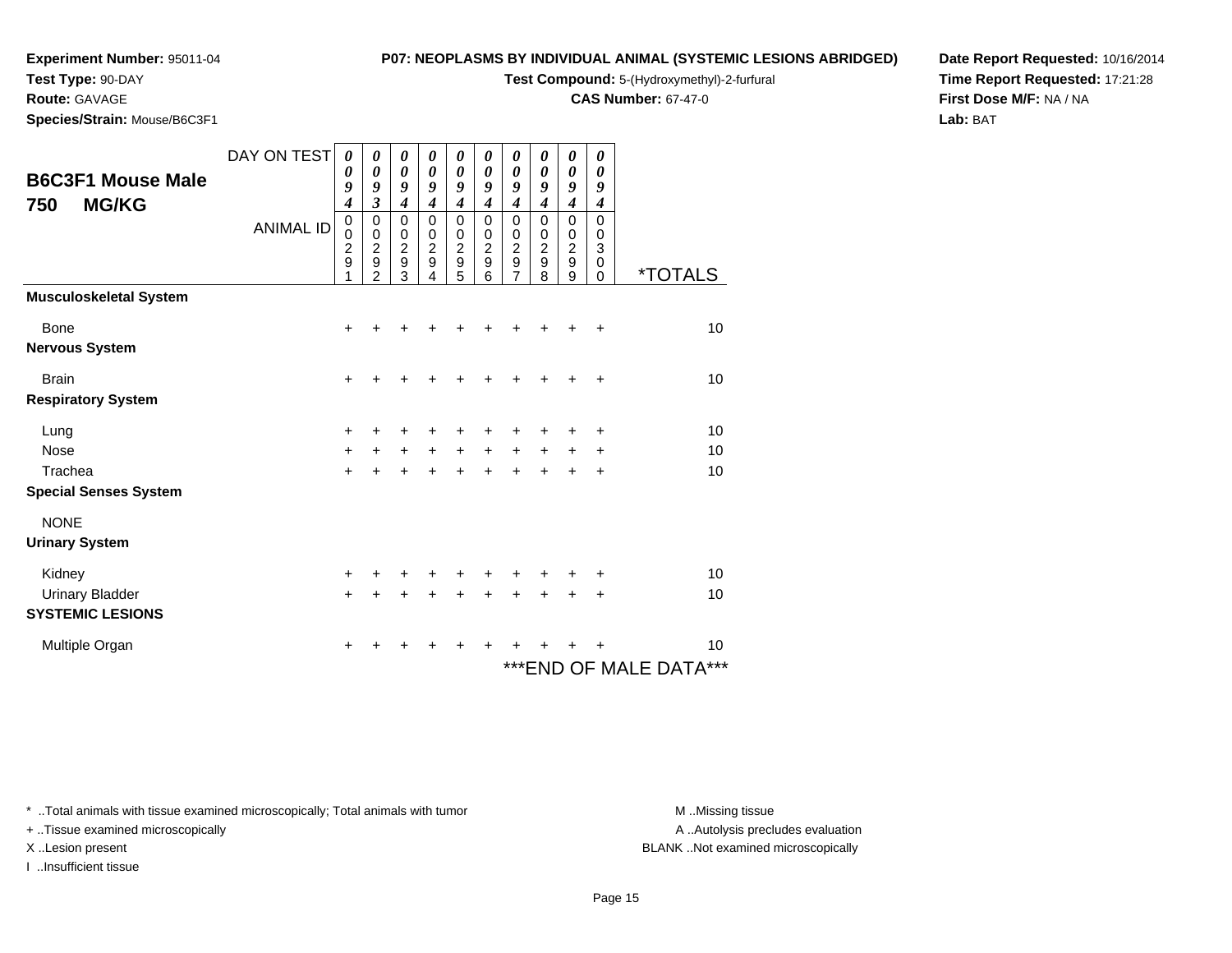# **Test Type:** 90-DAY

**Route:** GAVAGE

**Species/Strain:** Mouse/B6C3F1

**Test Compound:** 5-(Hydroxymethyl)-2-furfural

**CAS Number:** 67-47-0

**Date Report Requested:** 10/16/2014**Time Report Requested:** 17:21:28**First Dose M/F:** NA / NA**Lab:** BAT

| <b>B6C3F1 Mouse Female</b><br>0 MG/KG | DAY ON TEST<br><b>ANIMAL ID</b> | 0<br>0<br>9<br>4<br>$\mathbf 0$<br>$\mathbf 0$<br>3<br>0<br>1 | $\boldsymbol{\theta}$<br>$\boldsymbol{\theta}$<br>9<br>$\boldsymbol{4}$<br>$\mathbf 0$<br>$\mathbf 0$<br>3<br>0<br>$\overline{2}$ | 0<br>0<br>9<br>$\boldsymbol{4}$<br>$\mathbf 0$<br>0<br>$\ensuremath{\mathsf{3}}$<br>$\mathbf 0$<br>3 | 0<br>$\boldsymbol{\theta}$<br>9<br>$\boldsymbol{4}$<br>$\mathbf 0$<br>$\mathbf 0$<br>3<br>$\,0\,$<br>4 | 0<br>0<br>9<br>$\boldsymbol{4}$<br>$\mathbf 0$<br>0<br>3<br>0<br>5 | 0<br>0<br>9<br>$\boldsymbol{4}$<br>$\Omega$<br>$\mathbf 0$<br>3<br>$\mathbf 0$<br>6 | 0<br>0<br>9<br>$\boldsymbol{4}$<br>$\mathbf 0$<br>0<br>3<br>$\mathbf 0$<br>7 | 0<br>0<br>9<br>$\boldsymbol{4}$<br>$\mathbf 0$<br>$\pmb{0}$<br>3<br>0<br>8 | 0<br>$\boldsymbol{\theta}$<br>9<br>$\boldsymbol{4}$<br>$\mathbf 0$<br>0<br>3<br>$\boldsymbol{0}$<br>9 | 0<br>0<br>9<br>4<br>0<br>0<br>3<br>1<br>0 | <i><b>*TOTALS</b></i> |
|---------------------------------------|---------------------------------|---------------------------------------------------------------|-----------------------------------------------------------------------------------------------------------------------------------|------------------------------------------------------------------------------------------------------|--------------------------------------------------------------------------------------------------------|--------------------------------------------------------------------|-------------------------------------------------------------------------------------|------------------------------------------------------------------------------|----------------------------------------------------------------------------|-------------------------------------------------------------------------------------------------------|-------------------------------------------|-----------------------|
| <b>Alimentary System</b>              |                                 |                                                               |                                                                                                                                   |                                                                                                      |                                                                                                        |                                                                    |                                                                                     |                                                                              |                                                                            |                                                                                                       |                                           |                       |
| Esophagus                             |                                 | +                                                             | +                                                                                                                                 | +                                                                                                    | +                                                                                                      | +                                                                  | +                                                                                   | +                                                                            | +                                                                          | +                                                                                                     | +                                         | 10                    |
| Gallbladder                           |                                 | +                                                             | $\ddot{}$                                                                                                                         | $\ddot{}$                                                                                            | $\ddot{}$                                                                                              | $\ddot{}$                                                          | $\ddot{}$                                                                           | $\ddot{}$                                                                    | $\ddot{}$                                                                  | $\ddot{}$                                                                                             | $\ddot{}$                                 | 10                    |
| Intestine Large, Cecum                |                                 | +                                                             | $\ddot{}$                                                                                                                         | $\ddot{}$                                                                                            | $\ddot{}$                                                                                              | $\ddot{}$                                                          | +                                                                                   | $\ddot{}$                                                                    | $\ddot{}$                                                                  | $\ddot{}$                                                                                             | $\ddot{}$                                 | 10                    |
| Intestine Large, Colon                |                                 | $\ddot{}$                                                     | $\ddot{}$                                                                                                                         | $\ddot{}$                                                                                            | $\ddot{}$                                                                                              | $\ddot{}$                                                          | +                                                                                   | $\ddot{}$                                                                    | $\ddot{}$                                                                  | $\ddot{}$                                                                                             | $\ddot{}$                                 | 10                    |
| Intestine Large, Rectum               |                                 | $\ddot{}$                                                     | $\ddot{}$                                                                                                                         | $\ddot{}$                                                                                            | +                                                                                                      | +                                                                  | +                                                                                   | $\ddot{}$                                                                    | $\ddot{}$                                                                  | $\ddot{}$                                                                                             | $\ddot{}$                                 | 10                    |
| Intestine Small, Duodenum             |                                 | $\ddot{}$                                                     | $\ddot{}$                                                                                                                         | $\ddot{}$                                                                                            | $\ddot{}$                                                                                              | $\ddot{}$                                                          | $\ddot{}$                                                                           | $\ddot{}$                                                                    | $\ddot{}$                                                                  | $\ddot{}$                                                                                             | $\ddot{}$                                 | 10                    |
| Intestine Small, Ileum                |                                 | $\ddot{}$                                                     | $\ddot{}$                                                                                                                         | $\ddot{}$                                                                                            | $\ddot{}$                                                                                              | $\ddot{}$                                                          | $\ddot{}$                                                                           | $\ddot{}$                                                                    | $\ddot{}$                                                                  | $\ddot{}$                                                                                             | $\ddot{}$                                 | 10                    |
| Intestine Small, Jejunum              |                                 | $\ddot{}$                                                     | $\ddot{}$                                                                                                                         | $\ddot{}$                                                                                            | $\ddot{}$                                                                                              | $\ddot{}$                                                          | $\ddot{}$                                                                           | $\ddot{}$                                                                    | $\ddot{}$                                                                  | $\ddot{}$                                                                                             | $\ddot{}$                                 | 10                    |
| Liver                                 |                                 | $\ddot{}$                                                     | $\ddot{}$                                                                                                                         | $\ddot{}$                                                                                            | $\ddot{}$                                                                                              | $\ddot{}$                                                          | +                                                                                   | +                                                                            | $\ddot{}$                                                                  | $\ddot{}$                                                                                             | +                                         | 10                    |
| Pancreas                              |                                 | $\ddot{}$                                                     | $\ddot{}$                                                                                                                         | $\ddot{}$                                                                                            | $+$                                                                                                    | $\ddot{}$                                                          | $\ddot{}$                                                                           | $\ddot{}$                                                                    | $\ddot{}$                                                                  | $\ddot{}$                                                                                             | $\ddot{}$                                 | 10                    |
| Salivary Glands                       |                                 | +                                                             | $\ddot{}$                                                                                                                         | $\ddot{}$                                                                                            | $\ddot{}$                                                                                              | $\ddot{}$                                                          | $\ddot{}$                                                                           | +                                                                            | $\ddot{}$                                                                  | +                                                                                                     | +                                         | 10                    |
| Stomach, Forestomach                  |                                 | $\ddot{}$                                                     | $\ddot{}$                                                                                                                         | +                                                                                                    | $\ddot{}$                                                                                              | $\ddot{}$                                                          | $\ddot{}$                                                                           | $\ddot{}$                                                                    | $\ddot{}$                                                                  | $\ddot{}$                                                                                             | $\ddot{}$                                 | 10                    |
| Stomach, Glandular                    |                                 | $\ddot{}$                                                     | +                                                                                                                                 | $\ddot{}$                                                                                            | ÷                                                                                                      | $\ddot{}$                                                          | $\ddot{}$                                                                           | $\ddot{}$                                                                    | $\ddot{}$                                                                  | $\ddot{}$                                                                                             | +                                         | 10                    |
| <b>Cardiovascular System</b>          |                                 |                                                               |                                                                                                                                   |                                                                                                      |                                                                                                        |                                                                    |                                                                                     |                                                                              |                                                                            |                                                                                                       |                                           |                       |
| <b>Blood Vessel</b>                   |                                 | +                                                             |                                                                                                                                   |                                                                                                      | +                                                                                                      | +                                                                  | +                                                                                   | +                                                                            |                                                                            | +                                                                                                     | +                                         | 10                    |
| Heart                                 |                                 | $\ddot{}$                                                     |                                                                                                                                   |                                                                                                      |                                                                                                        | ÷                                                                  | ÷                                                                                   | $\ddot{}$                                                                    |                                                                            | $\ddot{}$                                                                                             | $\ddot{}$                                 | 10                    |
| <b>Endocrine System</b>               |                                 |                                                               |                                                                                                                                   |                                                                                                      |                                                                                                        |                                                                    |                                                                                     |                                                                              |                                                                            |                                                                                                       |                                           |                       |
| <b>Adrenal Cortex</b>                 |                                 | +                                                             | +                                                                                                                                 | +                                                                                                    | +                                                                                                      | +                                                                  | +                                                                                   | +                                                                            | +                                                                          | +                                                                                                     | +                                         | 10                    |
| Adrenal Medulla                       |                                 | +                                                             |                                                                                                                                   | +                                                                                                    |                                                                                                        | +                                                                  | +                                                                                   | +                                                                            | +                                                                          | +                                                                                                     | +                                         | 10                    |
| Islets, Pancreatic                    |                                 | +                                                             |                                                                                                                                   | +                                                                                                    | +                                                                                                      | +                                                                  | +                                                                                   | +                                                                            | +                                                                          | +                                                                                                     | +                                         | 10                    |

\* ..Total animals with tissue examined microscopically; Total animals with tumor **M** . Missing tissue M ..Missing tissue

+ ..Tissue examined microscopically

I ..Insufficient tissue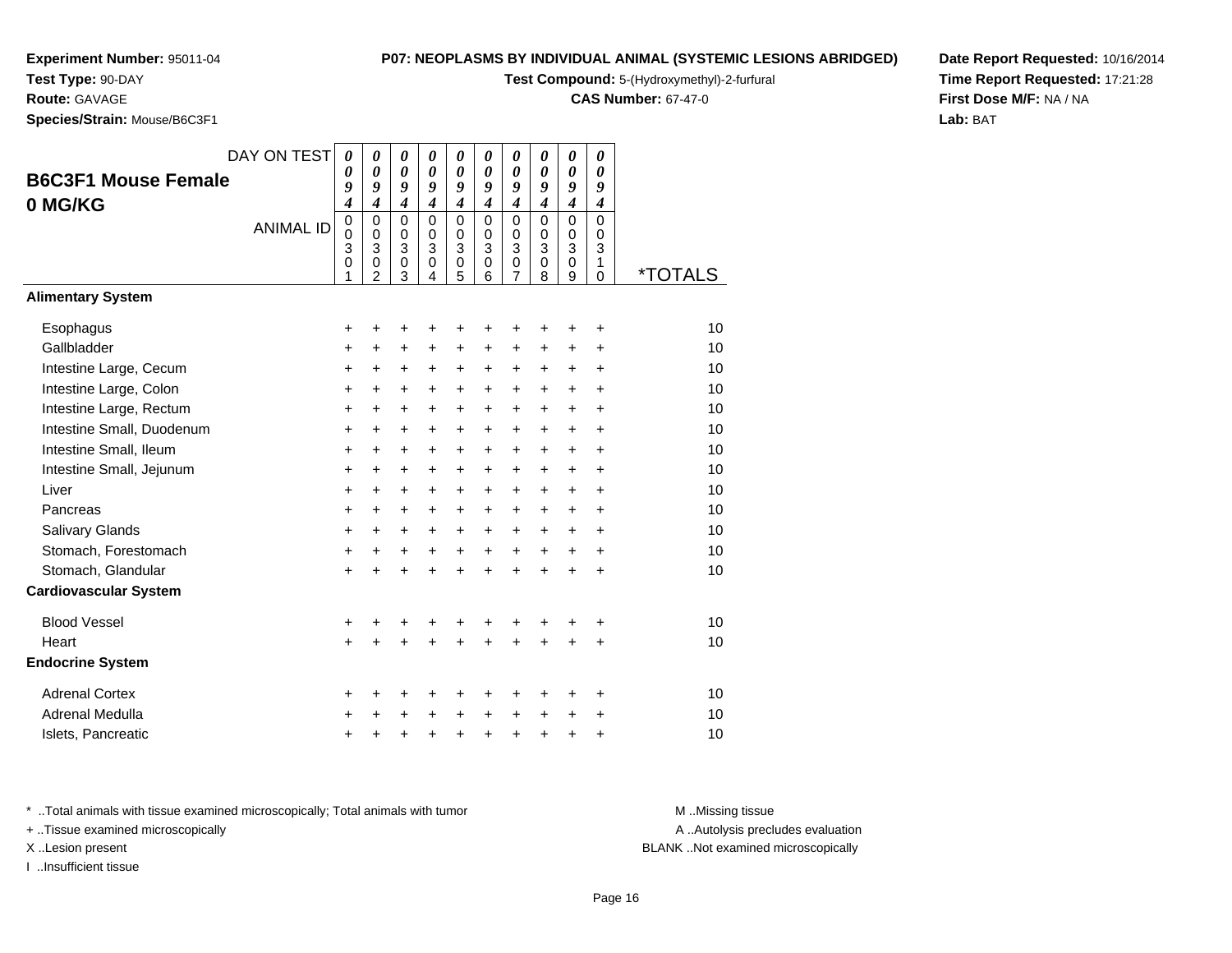## **Test Type:** 90-DAY

**Route:** GAVAGE

**Species/Strain:** Mouse/B6C3F1

## **P07: NEOPLASMS BY INDIVIDUAL ANIMAL (SYSTEMIC LESIONS ABRIDGED)**

**Test Compound:** 5-(Hydroxymethyl)-2-furfural

**CAS Number:** 67-47-0

**Date Report Requested:** 10/16/2014**Time Report Requested:** 17:21:28**First Dose M/F:** NA / NA**Lab:** BAT

| <b>B6C3F1 Mouse Female</b><br>0 MG/KG | DAY ON TEST<br><b>ANIMAL ID</b> | 0<br>0<br>9<br>$\boldsymbol{4}$<br>$\pmb{0}$<br>0<br>3<br>$\mathbf 0$<br>1 | 0<br>0<br>9<br>$\overline{\mathcal{A}}$<br>0<br>0<br>3<br>0<br>$\overline{2}$ | 0<br>$\pmb{\theta}$<br>9<br>$\boldsymbol{4}$<br>$\mathbf 0$<br>0<br>3<br>$\pmb{0}$<br>$\mathbf{3}$ | 0<br>$\boldsymbol{\theta}$<br>9<br>$\boldsymbol{4}$<br>$\mathbf 0$<br>$\Omega$<br>3<br>$\mathbf 0$<br>4 | 0<br>$\boldsymbol{\theta}$<br>9<br>$\boldsymbol{4}$<br>$\mathbf 0$<br>0<br>3<br>0<br>5 | 0<br>$\boldsymbol{\theta}$<br>9<br>$\boldsymbol{4}$<br>$\mathbf 0$<br>0<br>3<br>$\mathbf 0$<br>6 | 0<br>$\pmb{\theta}$<br>9<br>$\boldsymbol{4}$<br>$\mathbf 0$<br>0<br>3<br>$\pmb{0}$<br>$\overline{7}$ | 0<br>0<br>9<br>$\boldsymbol{4}$<br>0<br>0<br>3<br>0<br>8 | 0<br>$\pmb{\theta}$<br>9<br>$\boldsymbol{4}$<br>0<br>0<br>3<br>0<br>9 | 0<br>0<br>9<br>4<br>0<br>0<br>3<br>1<br>0 | <i><b>*TOTALS</b></i> |
|---------------------------------------|---------------------------------|----------------------------------------------------------------------------|-------------------------------------------------------------------------------|----------------------------------------------------------------------------------------------------|---------------------------------------------------------------------------------------------------------|----------------------------------------------------------------------------------------|--------------------------------------------------------------------------------------------------|------------------------------------------------------------------------------------------------------|----------------------------------------------------------|-----------------------------------------------------------------------|-------------------------------------------|-----------------------|
| Parathyroid Gland                     |                                 | $\ddot{}$                                                                  | M                                                                             | $+$                                                                                                | $\ddot{}$                                                                                               | $+$                                                                                    | м                                                                                                | M                                                                                                    | $+$                                                      | M                                                                     | M                                         | 5                     |
| <b>Pituitary Gland</b>                |                                 | +                                                                          | +                                                                             | +                                                                                                  | +                                                                                                       | +                                                                                      | $\ddot{}$                                                                                        | +                                                                                                    | $\ddot{}$                                                | $\ddot{}$                                                             | $\ddot{}$                                 | 10                    |
| <b>Thyroid Gland</b>                  |                                 | $+$                                                                        | $\ddot{}$                                                                     | $\ddot{}$                                                                                          | $\ddot{}$                                                                                               | $\ddot{}$                                                                              | $\ddot{}$                                                                                        | $\ddot{}$                                                                                            | $\ddot{}$                                                | +                                                                     | +                                         | 10                    |
| <b>General Body System</b>            |                                 |                                                                            |                                                                               |                                                                                                    |                                                                                                         |                                                                                        |                                                                                                  |                                                                                                      |                                                          |                                                                       |                                           |                       |
| <b>NONE</b>                           |                                 |                                                                            |                                                                               |                                                                                                    |                                                                                                         |                                                                                        |                                                                                                  |                                                                                                      |                                                          |                                                                       |                                           |                       |
| <b>Genital System</b>                 |                                 |                                                                            |                                                                               |                                                                                                    |                                                                                                         |                                                                                        |                                                                                                  |                                                                                                      |                                                          |                                                                       |                                           |                       |
| <b>Clitoral Gland</b>                 |                                 | +                                                                          |                                                                               | +                                                                                                  | +                                                                                                       | +                                                                                      |                                                                                                  |                                                                                                      |                                                          |                                                                       | +                                         | 10                    |
| Ovary                                 |                                 | $\ddot{}$                                                                  | +                                                                             | +                                                                                                  | +                                                                                                       | +                                                                                      | $\ddot{}$                                                                                        | +                                                                                                    | +                                                        | +                                                                     | +                                         | 10                    |
| <b>Uterus</b>                         |                                 | $\ddot{}$                                                                  |                                                                               | $\ddot{}$                                                                                          | $\ddot{}$                                                                                               | $\ddot{}$                                                                              |                                                                                                  | $\ddot{}$                                                                                            |                                                          | $\ddot{}$                                                             | $\ddot{}$                                 | 10                    |
| <b>Hematopoietic System</b>           |                                 |                                                                            |                                                                               |                                                                                                    |                                                                                                         |                                                                                        |                                                                                                  |                                                                                                      |                                                          |                                                                       |                                           |                       |
| <b>Bone Marrow</b>                    |                                 | +                                                                          | ٠                                                                             | +                                                                                                  | +                                                                                                       | +                                                                                      | ٠                                                                                                | +                                                                                                    | +                                                        | ٠                                                                     | ٠                                         | 10                    |
| Lymph Node, Mandibular                |                                 | $\ddot{}$                                                                  | $\ddot{}$                                                                     | $\ddot{}$                                                                                          | $\ddot{}$                                                                                               | $\ddot{}$                                                                              | $\ddot{}$                                                                                        | $\ddot{}$                                                                                            |                                                          | +                                                                     | +                                         | 10                    |
| Lymph Node, Mesenteric                |                                 | $\ddot{}$                                                                  | +                                                                             | $\ddot{}$                                                                                          | $\ddot{}$                                                                                               | $\ddot{}$                                                                              | $\ddot{}$                                                                                        | $\ddot{}$                                                                                            | $\ddot{}$                                                | +                                                                     | +                                         | 10                    |
| Spleen                                |                                 | $\ddot{}$                                                                  | +                                                                             | +                                                                                                  | $\ddot{}$                                                                                               | $\ddot{}$                                                                              | $\ddot{}$                                                                                        | $\ddot{}$                                                                                            | $\ddot{}$                                                | +                                                                     | $\ddot{}$                                 | 10                    |
| Thymus                                |                                 | $\ddot{}$                                                                  | $\ddot{}$                                                                     | $\ddot{}$                                                                                          | $\ddot{}$                                                                                               | $\ddot{}$                                                                              | $\ddot{}$                                                                                        | +                                                                                                    | $\ddot{}$                                                | +                                                                     | +                                         | 10                    |
| <b>Integumentary System</b>           |                                 |                                                                            |                                                                               |                                                                                                    |                                                                                                         |                                                                                        |                                                                                                  |                                                                                                      |                                                          |                                                                       |                                           |                       |
| <b>Mammary Gland</b>                  |                                 | +                                                                          | +                                                                             | +                                                                                                  | +                                                                                                       | +                                                                                      | +                                                                                                | +                                                                                                    | ٠                                                        | +                                                                     | +                                         | 10                    |
| Skin                                  |                                 | $\ddot{}$                                                                  |                                                                               |                                                                                                    |                                                                                                         | +                                                                                      |                                                                                                  | +                                                                                                    |                                                          | +                                                                     | +                                         | 10                    |
| <b>Musculoskeletal System</b>         |                                 |                                                                            |                                                                               |                                                                                                    |                                                                                                         |                                                                                        |                                                                                                  |                                                                                                      |                                                          |                                                                       |                                           |                       |
| <b>Bone</b>                           |                                 | +                                                                          |                                                                               | ٠                                                                                                  | ٠                                                                                                       | ٠                                                                                      |                                                                                                  |                                                                                                      |                                                          | +                                                                     | +                                         | 10                    |

\* ..Total animals with tissue examined microscopically; Total animals with tumor **M** . Missing tissue M ..Missing tissue A ..Autolysis precludes evaluation + ..Tissue examined microscopically X ..Lesion present BLANK ..Not examined microscopicallyI ..Insufficient tissue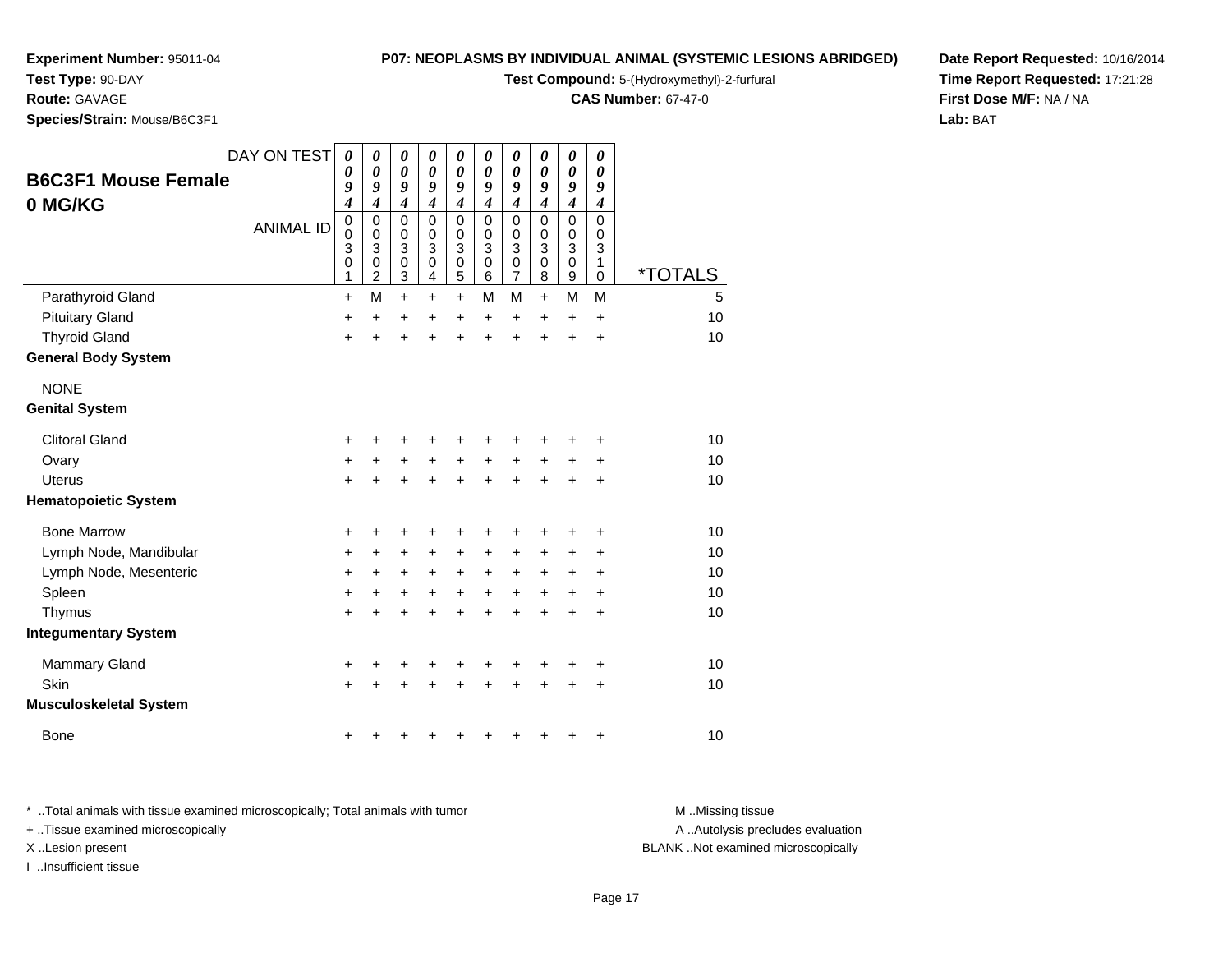# **Test Type:** 90-DAY

**Route:** GAVAGE

**Species/Strain:** Mouse/B6C3F1

# **P07: NEOPLASMS BY INDIVIDUAL ANIMAL (SYSTEMIC LESIONS ABRIDGED)**

**Test Compound:** 5-(Hydroxymethyl)-2-furfural

**CAS Number:** 67-47-0

**Date Report Requested:** 10/16/2014**Time Report Requested:** 17:21:28**First Dose M/F:** NA / NA**Lab:** BAT

| <b>B6C3F1 Mouse Female</b><br>0 MG/KG | DAY ON TEST<br><b>ANIMAL ID</b> | 0<br>$\boldsymbol{\theta}$<br>9<br>$\boldsymbol{4}$<br>$\mathbf 0$<br>$\mathbf 0$<br>3<br>$\mathbf 0$<br>1 | $\boldsymbol{\theta}$<br>$\boldsymbol{\theta}$<br>9<br>$\boldsymbol{4}$<br>0<br>$\pmb{0}$<br>3<br>$\mathbf 0$<br>$\overline{2}$ | 0<br>$\boldsymbol{\theta}$<br>9<br>$\boldsymbol{4}$<br>0<br>$_3^0$<br>$\mathbf 0$<br>3 | 0<br>0<br>9<br>$\boldsymbol{4}$<br>0<br>$\pmb{0}$<br>$\overline{3}$<br>$\mathbf 0$<br>4 | 0<br>0<br>9<br>$\boldsymbol{4}$<br>0<br>$_3^0$<br>$\mathbf 0$<br>5 | 0<br>0<br>9<br>4<br>0<br>0<br>$\ensuremath{\mathsf{3}}$<br>$\mathbf 0$<br>6 | 0<br>0<br>9<br>$\boldsymbol{4}$<br>0<br>$_3^0$<br>$\mathbf 0$<br>$\overline{7}$ | 0<br>0<br>9<br>4<br>0<br>0<br>$\,$ 3 $\,$<br>$\mathbf 0$<br>8 | 0<br>0<br>9<br>$\boldsymbol{4}$<br>0<br>0<br>$\,$ 3 $\,$<br>$\mathbf 0$<br>9 | 0<br>0<br>9<br>4<br>$\Omega$<br>0<br>3<br>1<br>0 | <i><b>*TOTALS</b></i> |
|---------------------------------------|---------------------------------|------------------------------------------------------------------------------------------------------------|---------------------------------------------------------------------------------------------------------------------------------|----------------------------------------------------------------------------------------|-----------------------------------------------------------------------------------------|--------------------------------------------------------------------|-----------------------------------------------------------------------------|---------------------------------------------------------------------------------|---------------------------------------------------------------|------------------------------------------------------------------------------|--------------------------------------------------|-----------------------|
| <b>Nervous System</b>                 |                                 |                                                                                                            |                                                                                                                                 |                                                                                        |                                                                                         |                                                                    |                                                                             |                                                                                 |                                                               |                                                                              |                                                  |                       |
| <b>Brain</b>                          |                                 | $\ddot{}$                                                                                                  | +                                                                                                                               |                                                                                        |                                                                                         |                                                                    |                                                                             | ٠                                                                               | +                                                             | ٠                                                                            | ÷                                                | 10                    |
| <b>Respiratory System</b>             |                                 |                                                                                                            |                                                                                                                                 |                                                                                        |                                                                                         |                                                                    |                                                                             |                                                                                 |                                                               |                                                                              |                                                  |                       |
| Lung                                  |                                 | $\ddot{}$                                                                                                  |                                                                                                                                 |                                                                                        |                                                                                         |                                                                    |                                                                             |                                                                                 |                                                               | +                                                                            | $\ddot{}$                                        | 10                    |
| <b>Nose</b>                           |                                 | $\ddot{}$                                                                                                  | $\ddot{}$                                                                                                                       | $+$                                                                                    | $+$                                                                                     | $+$                                                                | $+$                                                                         | $\ddot{}$                                                                       | $\ddot{}$                                                     | $\ddot{}$                                                                    | $\ddot{}$                                        | 10                    |
| Trachea                               |                                 | $\ddot{}$                                                                                                  |                                                                                                                                 |                                                                                        |                                                                                         | $\ddot{}$                                                          |                                                                             | $\ddot{}$                                                                       | $\ddot{}$                                                     | +                                                                            | $\ddot{}$                                        | 10                    |
| <b>Special Senses System</b>          |                                 |                                                                                                            |                                                                                                                                 |                                                                                        |                                                                                         |                                                                    |                                                                             |                                                                                 |                                                               |                                                                              |                                                  |                       |
| <b>NONE</b>                           |                                 |                                                                                                            |                                                                                                                                 |                                                                                        |                                                                                         |                                                                    |                                                                             |                                                                                 |                                                               |                                                                              |                                                  |                       |
| <b>Urinary System</b>                 |                                 |                                                                                                            |                                                                                                                                 |                                                                                        |                                                                                         |                                                                    |                                                                             |                                                                                 |                                                               |                                                                              |                                                  |                       |
| Kidney                                |                                 | $\ddot{}$                                                                                                  |                                                                                                                                 | ÷                                                                                      |                                                                                         | ÷                                                                  |                                                                             | ٠                                                                               | +                                                             | +                                                                            | ÷                                                | 10                    |
| <b>Urinary Bladder</b>                |                                 | $\ddot{}$                                                                                                  |                                                                                                                                 |                                                                                        |                                                                                         |                                                                    |                                                                             | +                                                                               | $\ddot{}$                                                     | $\ddot{}$                                                                    | $\ddot{}$                                        | 10                    |
| <b>SYSTEMIC LESIONS</b>               |                                 |                                                                                                            |                                                                                                                                 |                                                                                        |                                                                                         |                                                                    |                                                                             |                                                                                 |                                                               |                                                                              |                                                  |                       |
| Multiple Organ                        |                                 | +                                                                                                          |                                                                                                                                 |                                                                                        |                                                                                         |                                                                    |                                                                             |                                                                                 |                                                               | +                                                                            | ÷                                                | 10                    |

\* ..Total animals with tissue examined microscopically; Total animals with tumor **M** . Missing tissue M ..Missing tissue

+ ..Tissue examined microscopically

I ..Insufficient tissue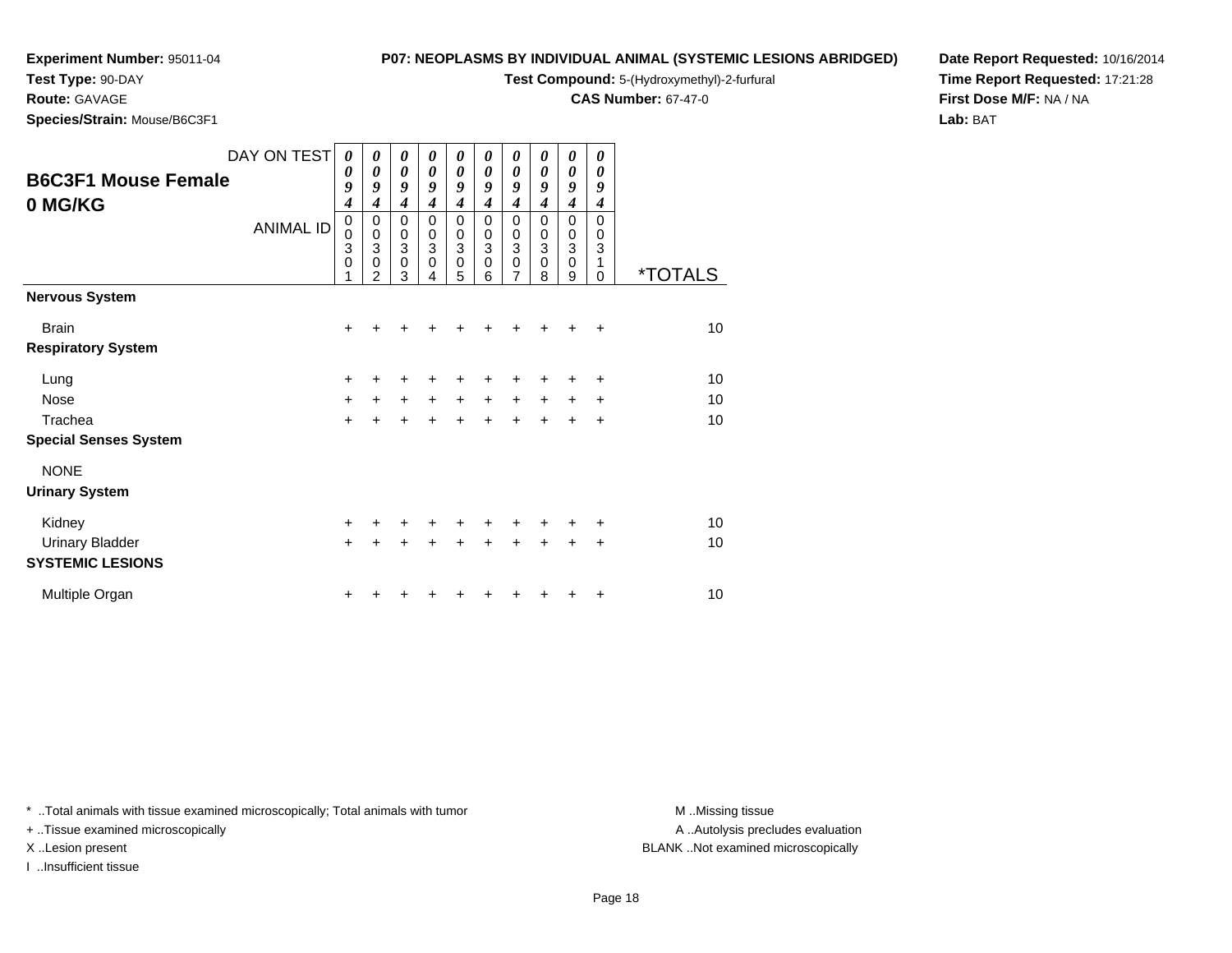**Route:** GAVAGE

**Species/Strain:** Mouse/B6C3F1

# **P07: NEOPLASMS BY INDIVIDUAL ANIMAL (SYSTEMIC LESIONS ABRIDGED)**

**Test Compound:** 5-(Hydroxymethyl)-2-furfural

**CAS Number:** 67-47-0

**Date Report Requested:** 10/16/2014**Time Report Requested:** 17:21:28**First Dose M/F:** NA / NA**Lab:** BAT

|                            | DAY ON TEST |        | $\boldsymbol{\theta}$ | 0      | "      | 0      | U      | $\boldsymbol{\theta}$ | $\boldsymbol{v}$ | $\boldsymbol{\theta}$ | $\boldsymbol{\theta}$ |                       |
|----------------------------|-------------|--------|-----------------------|--------|--------|--------|--------|-----------------------|------------------|-----------------------|-----------------------|-----------------------|
| <b>B6C3F1 Mouse Female</b> |             | 0<br>9 | Q                     | 0<br>9 | 0<br>9 | 0<br>9 | 0<br>9 | 0<br>9                | 0<br>9           | 0<br>9                | q                     |                       |
| 47 MG/KG                   |             | 4      |                       |        |        |        |        | 4                     |                  |                       |                       |                       |
| ANIMAL ID                  |             | 0      | 0                     | 0      | U      | 0      |        | 0                     |                  |                       |                       |                       |
|                            |             | 3      | 0<br>3                | 0<br>3 | 0<br>3 | 0<br>3 | 3      | 0<br>3                | 3                | 0<br>3                | 0<br>3                |                       |
|                            |             |        |                       |        |        |        |        |                       |                  |                       | ີ                     |                       |
|                            |             |        | ◠                     | 3      |        | 5      | 6      |                       | я                | 9                     |                       | <i><b>*TOTALS</b></i> |
| <b>Alimentary System</b>   |             |        |                       |        |        |        |        |                       |                  |                       |                       |                       |

NONE

**Cardiovascular System**

NONE

**Endocrine System**

NONE

**General Body System**

NONE

**Genital System**

NONE

**Hematopoietic System**

NONE

**Integumentary System**

NONE

**Musculoskeletal System**

NONE

**Nervous System**

NONE

\* ..Total animals with tissue examined microscopically; Total animals with tumor **M** ...Missing tissue M ...Missing tissue

+ ..Tissue examined microscopically

I ..Insufficient tissue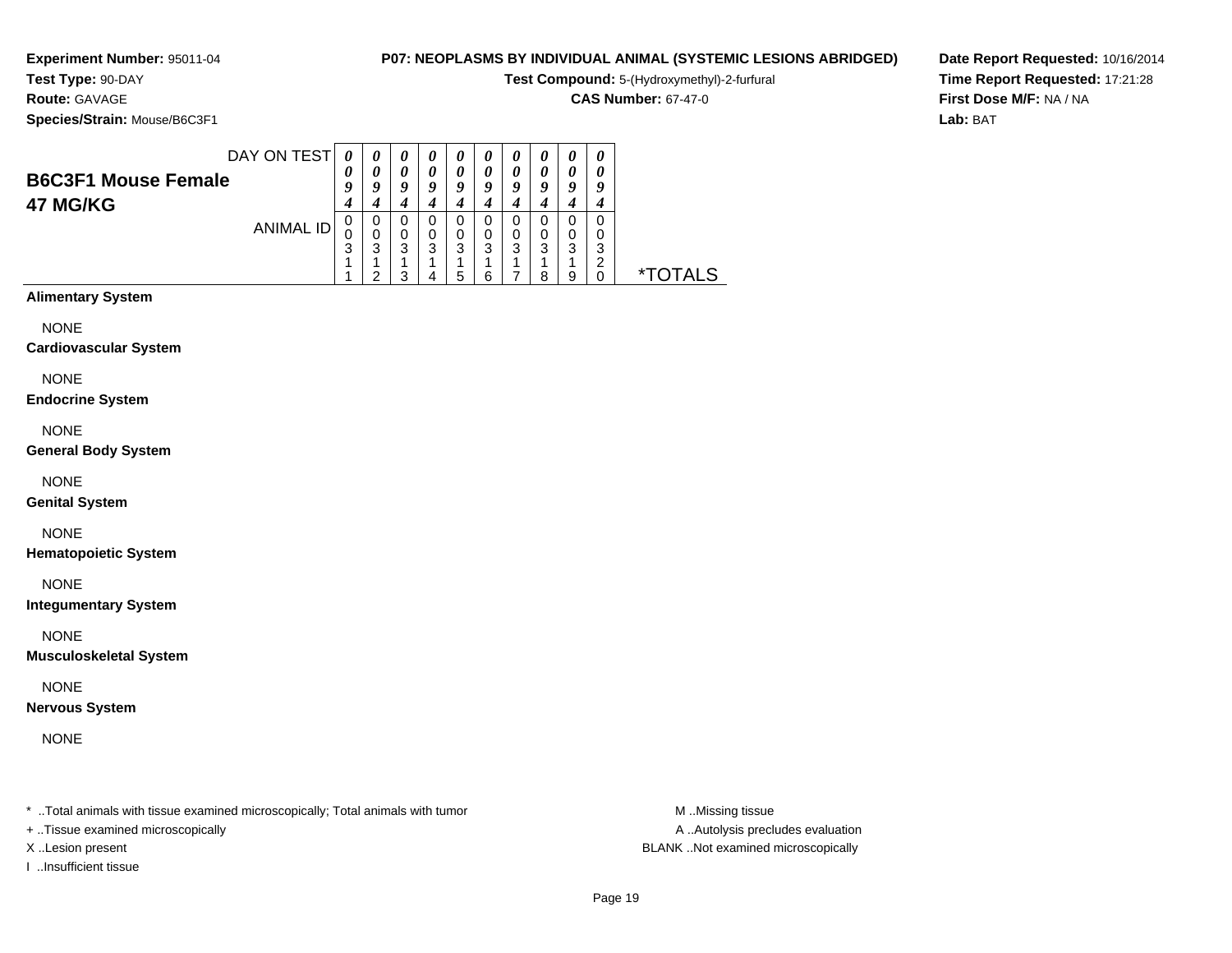# **Test Type:** 90-DAY**Route:** GAVAGE

**Species/Strain:** Mouse/B6C3F1

# **P07: NEOPLASMS BY INDIVIDUAL ANIMAL (SYSTEMIC LESIONS ABRIDGED)**

**Test Compound:** 5-(Hydroxymethyl)-2-furfural

**CAS Number:** 67-47-0

**Date Report Requested:** 10/16/2014**Time Report Requested:** 17:21:28**First Dose M/F:** NA / NA**Lab:** BAT

| <b>B6C3F1 Mouse Female</b><br>47 MG/KG                                   | DAY ON TEST<br><b>ANIMAL ID</b> | 0<br>0<br>9<br>$\boldsymbol{4}$<br>0<br>$\mathbf 0$<br>3<br>1 | 0<br>0<br>9<br>4<br>0<br>$\mathbf 0$<br>3<br>1<br>$\overline{2}$ | 0<br>0<br>9<br>4<br>0<br>$\mathbf 0$<br>3<br>3 | 0<br>0<br>9<br>4<br>0<br>0<br>3 | 0<br>0<br>9<br>4<br>0<br>$\boldsymbol{0}$<br>3<br>1 | 0<br>0<br>9<br>$\boldsymbol{4}$<br>0<br>$\mathbf 0$<br>3<br>1 | 0<br>0<br>9<br>$\boldsymbol{4}$<br>0<br>0<br>3<br>1<br>7 | N<br>0<br>9<br>4<br>0<br>0<br>3 | 0<br>0<br>9<br>4<br>0<br>0<br>3 | 0<br>0<br>9<br>4<br>0<br>0<br>3<br>2<br>$\Omega$ | <i><b>*TOTALS</b></i> |
|--------------------------------------------------------------------------|---------------------------------|---------------------------------------------------------------|------------------------------------------------------------------|------------------------------------------------|---------------------------------|-----------------------------------------------------|---------------------------------------------------------------|----------------------------------------------------------|---------------------------------|---------------------------------|--------------------------------------------------|-----------------------|
| <b>Respiratory System</b><br><b>NONE</b><br><b>Special Senses System</b> |                                 |                                                               |                                                                  |                                                |                                 | 5                                                   | 6                                                             |                                                          | 8                               | 9                               |                                                  |                       |
| <b>NONE</b><br><b>Urinary System</b><br>Kidney                           |                                 | $+$                                                           |                                                                  |                                                |                                 |                                                     |                                                               |                                                          |                                 |                                 | $\div$                                           | 10                    |
| <b>SYSTEMIC LESIONS</b><br>Multiple Organ                                |                                 | +                                                             |                                                                  |                                                |                                 |                                                     |                                                               |                                                          |                                 |                                 | +                                                | 10                    |

\* ..Total animals with tissue examined microscopically; Total animals with tumor **M** . Missing tissue M ..Missing tissue

+ ..Tissue examined microscopically

I ..Insufficient tissue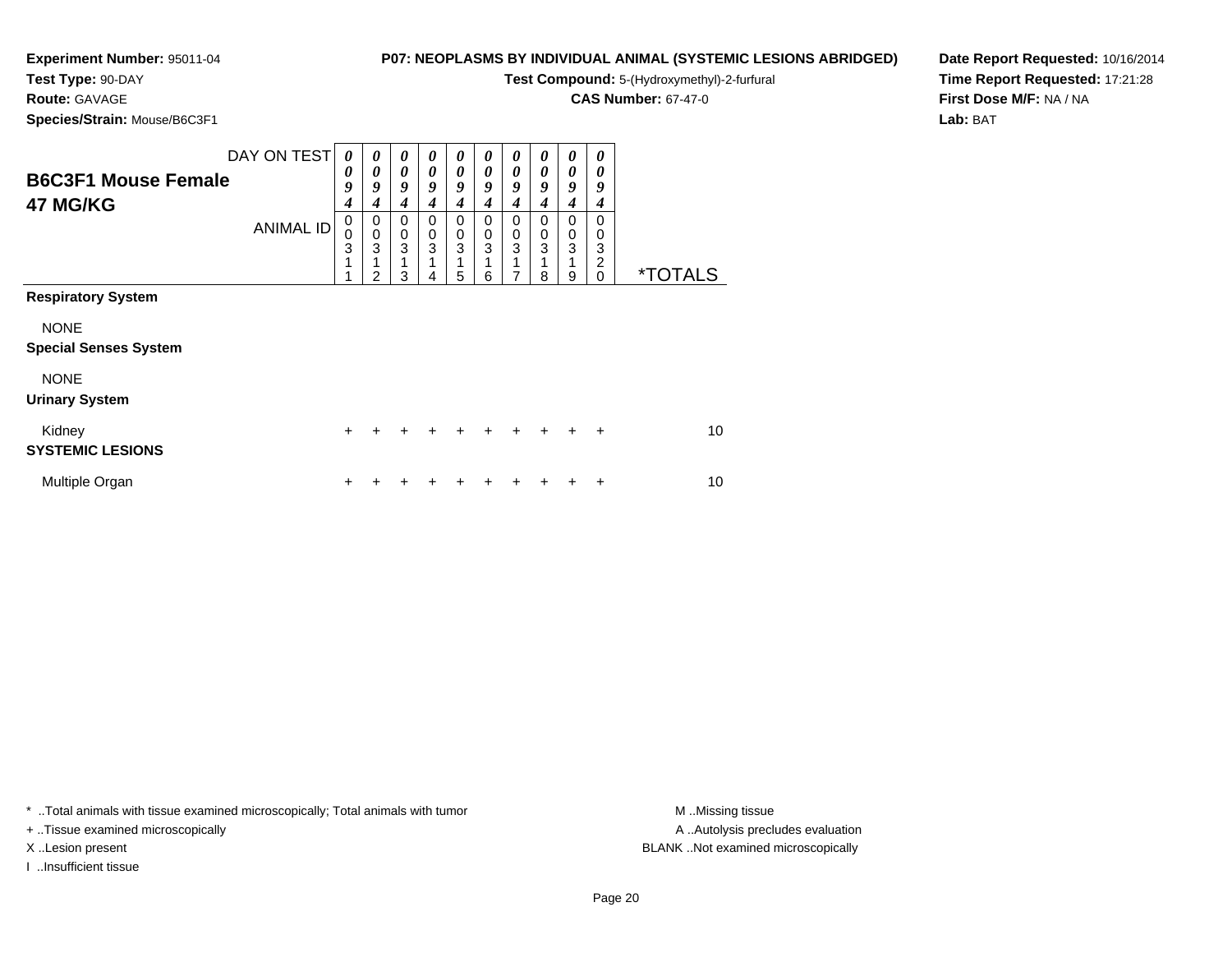# **Route:** GAVAGE

**Species/Strain:** Mouse/B6C3F1

## **P07: NEOPLASMS BY INDIVIDUAL ANIMAL (SYSTEMIC LESIONS ABRIDGED)**

**Test Compound:** 5-(Hydroxymethyl)-2-furfural

**CAS Number:** 67-47-0

**Date Report Requested:** 10/16/2014**Time Report Requested:** 17:21:28**First Dose M/F:** NA / NA**Lab:** BAT

| <b>B6C3F1 Mouse Female</b> | DAY ON TEST      | 0<br>0      | $\theta$<br>0<br>o | $\boldsymbol{\theta}$<br>0<br>9 | $\boldsymbol{\theta}$<br>0<br>о | $\boldsymbol{\theta}$<br>0<br>9 | $\boldsymbol{\theta}$<br>0<br>9 | $\boldsymbol{\theta}$<br>0<br>9 | $\boldsymbol{\theta}$<br>$\prime$<br>g | $\boldsymbol{\theta}$<br>0<br>9 | 0<br>0<br>9 |              |
|----------------------------|------------------|-------------|--------------------|---------------------------------|---------------------------------|---------------------------------|---------------------------------|---------------------------------|----------------------------------------|---------------------------------|-------------|--------------|
| <b>94 MG/KG</b>            |                  |             |                    |                                 |                                 |                                 |                                 |                                 |                                        |                                 |             |              |
|                            | <b>ANIMAL ID</b> | 0<br>0<br>З | 0<br>O<br>3        | O<br>0<br>3                     | O<br>3                          | 0<br>0<br>3                     | 0<br>3                          | 0<br>0<br>3                     | 0<br>0<br>3                            | 0<br>0<br>3                     | 0<br>0<br>3 |              |
|                            |                  | റ           | ົ                  | ົ<br>▵<br>◠                     | ⌒                               | 2<br>:5                         | っ<br>6                          | 2                               | റ<br>8                                 | 2<br>9                          | 3<br>0      | rotals<br>∗т |

# **Alimentary System**

NONE

#### **Cardiovascular System**

NONE

#### **Endocrine System**

NONE

#### **General Body System**

NONE

#### **Genital System**

NONE

#### **Hematopoietic System**

NONE

#### **Integumentary System**

NONE

#### **Musculoskeletal System**

NONE

#### **Nervous System**

NONE

\* ..Total animals with tissue examined microscopically; Total animals with tumor **M** ...Missing tissue M ...Missing tissue

+ ..Tissue examined microscopically

I ..Insufficient tissue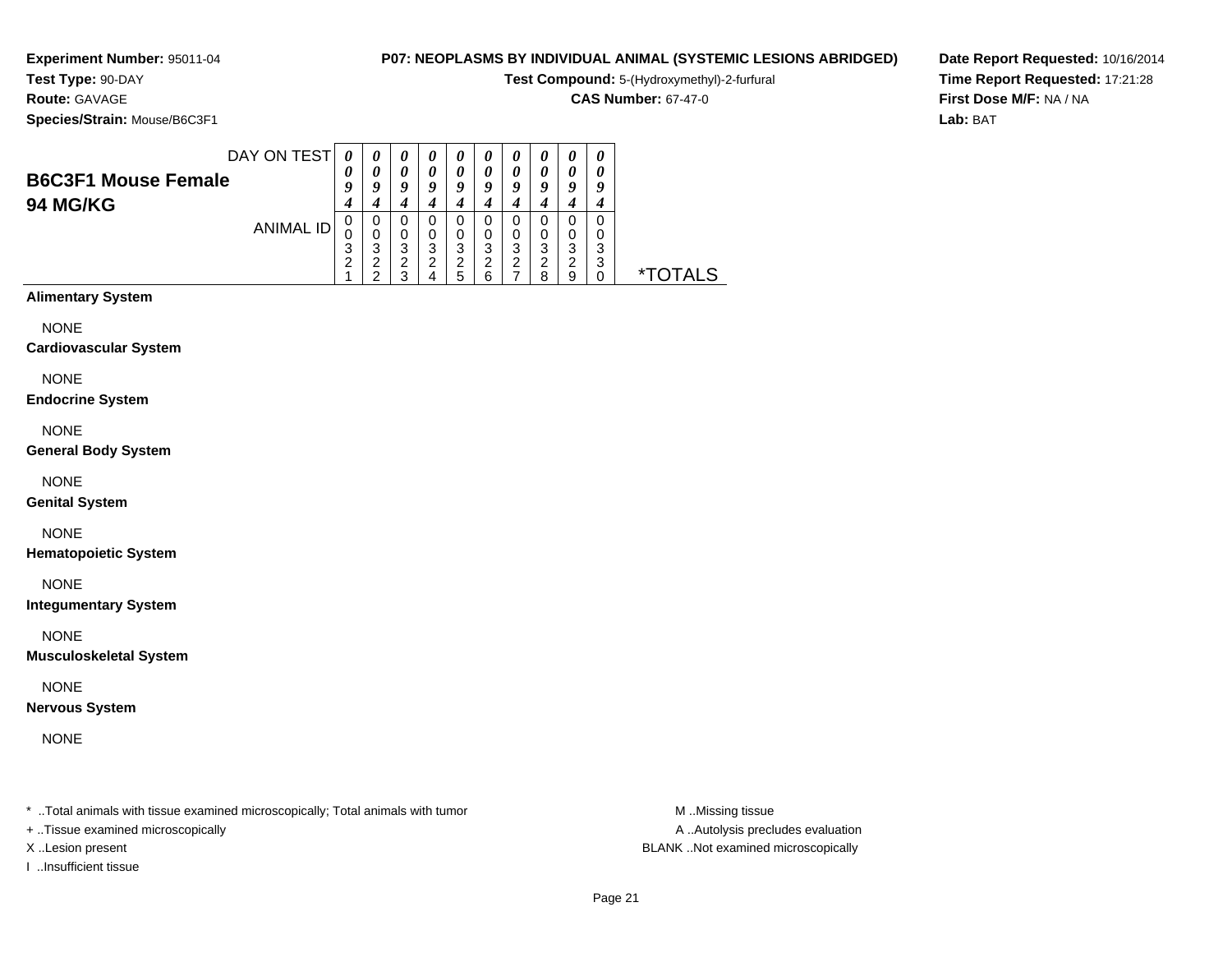# **Test Type:** 90-DAY

**Route:** GAVAGE

**Species/Strain:** Mouse/B6C3F1

# **P07: NEOPLASMS BY INDIVIDUAL ANIMAL (SYSTEMIC LESIONS ABRIDGED)**

**Test Compound:** 5-(Hydroxymethyl)-2-furfural

**CAS Number:** 67-47-0

**Date Report Requested:** 10/16/2014**Time Report Requested:** 17:21:29**First Dose M/F:** NA / NA**Lab:** BAT

| <b>B6C3F1 Mouse Female</b><br><b>94 MG/KG</b>                                           | DAY ON TEST<br><b>ANIMAL ID</b> | $\boldsymbol{\theta}$<br>0<br>9<br>$\boldsymbol{4}$<br>0<br>0<br>3<br>$\overline{c}$ | 0<br>0<br>9<br>4<br>0<br>$\mathbf 0$<br>3<br>$\overline{c}$<br>$\mathfrak{p}$ | 0<br>0<br>9<br>$\boldsymbol{4}$<br>0<br>$\pmb{0}$<br>3<br>$\overline{\mathbf{c}}$<br>3 | 0<br>0<br>9<br>4<br>0<br>$\pmb{0}$<br>$\ensuremath{\mathsf{3}}$<br>$\boldsymbol{2}$<br>4 | 0<br>0<br>9<br>4<br>0<br>$\pmb{0}$<br>3<br>$\frac{2}{5}$ | 0<br>0<br>9<br>4<br>0<br>0<br>3<br>2<br>6 | 0<br>0<br>9<br>4<br>0<br>$\boldsymbol{0}$<br>$\ensuremath{\mathsf{3}}$<br>$\frac{2}{7}$ | 0<br>0<br>9<br>4<br>0<br>0<br>$\ensuremath{\mathsf{3}}$<br>$\overline{\mathbf{c}}$<br>8 | 0<br>0<br>9<br>$\boldsymbol{4}$<br>0<br>0<br>3<br>$\overline{c}$<br>9 | 0<br>0<br>9<br>4<br>0<br>0<br>3<br>3<br>0 | <i><b>*TOTALS</b></i> |
|-----------------------------------------------------------------------------------------|---------------------------------|--------------------------------------------------------------------------------------|-------------------------------------------------------------------------------|----------------------------------------------------------------------------------------|------------------------------------------------------------------------------------------|----------------------------------------------------------|-------------------------------------------|-----------------------------------------------------------------------------------------|-----------------------------------------------------------------------------------------|-----------------------------------------------------------------------|-------------------------------------------|-----------------------|
| <b>Respiratory System</b><br><b>NONE</b><br><b>Special Senses System</b><br><b>NONE</b> |                                 |                                                                                      |                                                                               |                                                                                        |                                                                                          |                                                          |                                           |                                                                                         |                                                                                         |                                                                       |                                           |                       |
| <b>Urinary System</b><br>Kidney<br><b>SYSTEMIC LESIONS</b>                              |                                 | +                                                                                    |                                                                               |                                                                                        |                                                                                          |                                                          | +                                         |                                                                                         |                                                                                         |                                                                       | $\ddot{}$                                 | 10                    |
| Multiple Organ                                                                          |                                 | +                                                                                    |                                                                               |                                                                                        |                                                                                          |                                                          |                                           |                                                                                         |                                                                                         |                                                                       | ٠                                         | 10                    |

\* ..Total animals with tissue examined microscopically; Total animals with tumor **M** . Missing tissue M ..Missing tissue

+ ..Tissue examined microscopically

I ..Insufficient tissue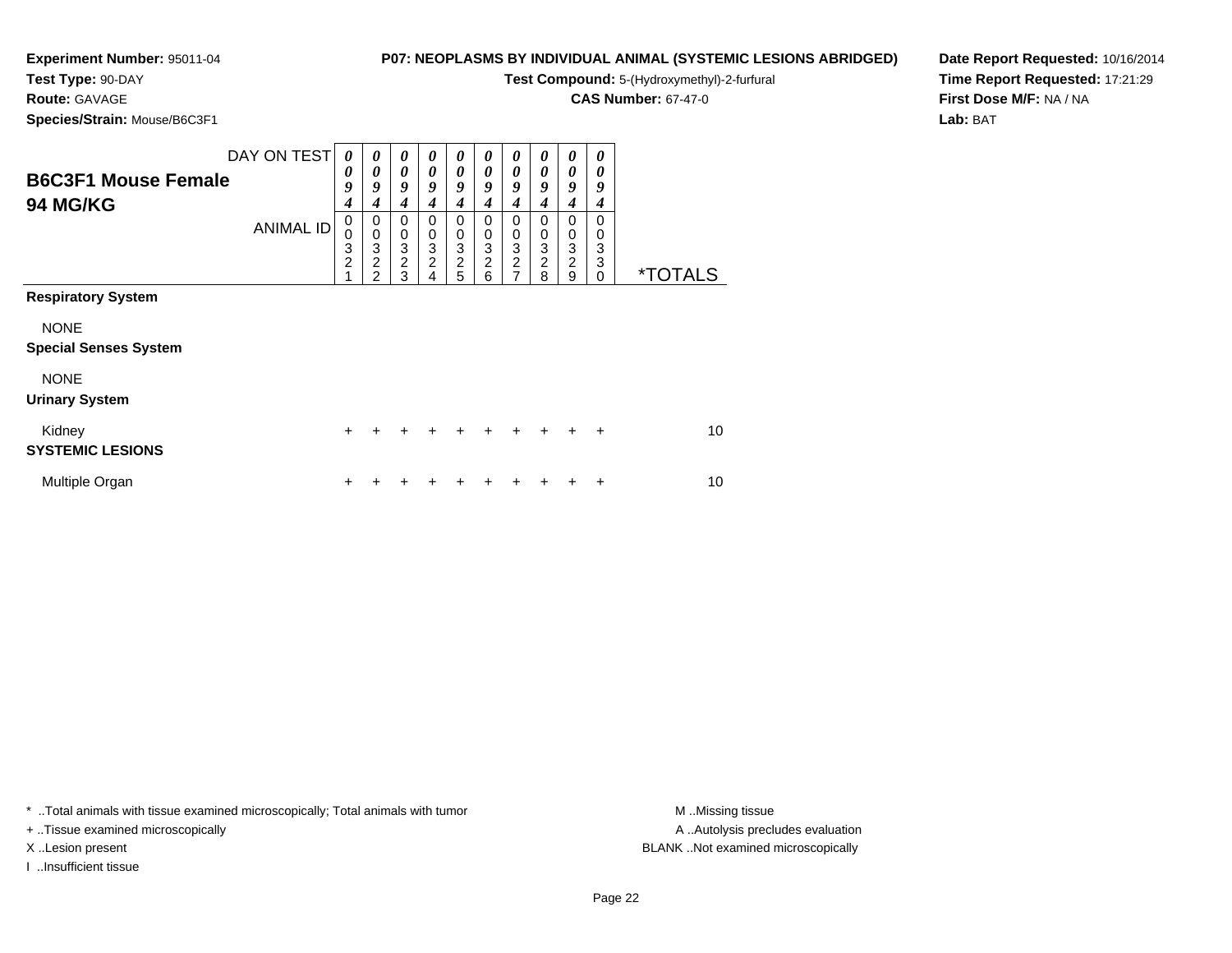# **P07: NEOPLASMS BY INDIVIDUAL ANIMAL (SYSTEMIC LESIONS ABRIDGED)**

**Test Compound:** 5-(Hydroxymethyl)-2-furfural

**CAS Number:** 67-47-0

**Date Report Requested:** 10/16/2014**Time Report Requested:** 17:21:29**First Dose M/F:** NA / NA**Lab:** BAT

**Species/Strain:** Mouse/B6C3F1

**Route:** GAVAGE

|                            | DAY ON TEST | 0           | $\theta$    | $\boldsymbol{\theta}$ | $\boldsymbol{\theta}$ | $\boldsymbol{\theta}$ | 0      | U           | U      | 0           |   |                       |
|----------------------------|-------------|-------------|-------------|-----------------------|-----------------------|-----------------------|--------|-------------|--------|-------------|---|-----------------------|
| <b>B6C3F1 Mouse Female</b> |             | U           | 0<br>o      | 0<br>Q                | 0<br>a                | 0<br>o                | 0<br>0 | 0<br>Q      | u      | 0<br>O      |   |                       |
| <b>MG/KG</b><br>188        |             | 4           |             | 4                     |                       |                       |        | 4           |        |             |   |                       |
|                            | ANIMAL ID   | U<br>ν<br>3 | 0<br>0<br>3 | 0<br>0<br>3           | 0<br>3                | 0<br>0<br>3           | O<br>ົ | 0<br>0<br>3 | O<br>ົ | 0<br>0<br>3 | ົ |                       |
|                            |             | 3           | 3<br>◠      | 3<br>◠                | 3                     | 3<br>5                | 3<br>6 | 3           | 3<br>я | 3<br>9      | 4 | <i><b>*TOTALS</b></i> |

# **Alimentary System**

NONE

#### **Cardiovascular System**

NONE

#### **Endocrine System**

NONE

#### **General Body System**

NONE

#### **Genital System**

NONE

#### **Hematopoietic System**

NONE

#### **Integumentary System**

NONE

#### **Musculoskeletal System**

NONE

#### **Nervous System**

NONE

\* ..Total animals with tissue examined microscopically; Total animals with tumor **M** ...Missing tissue M ...Missing tissue

+ ..Tissue examined microscopically

I ..Insufficient tissue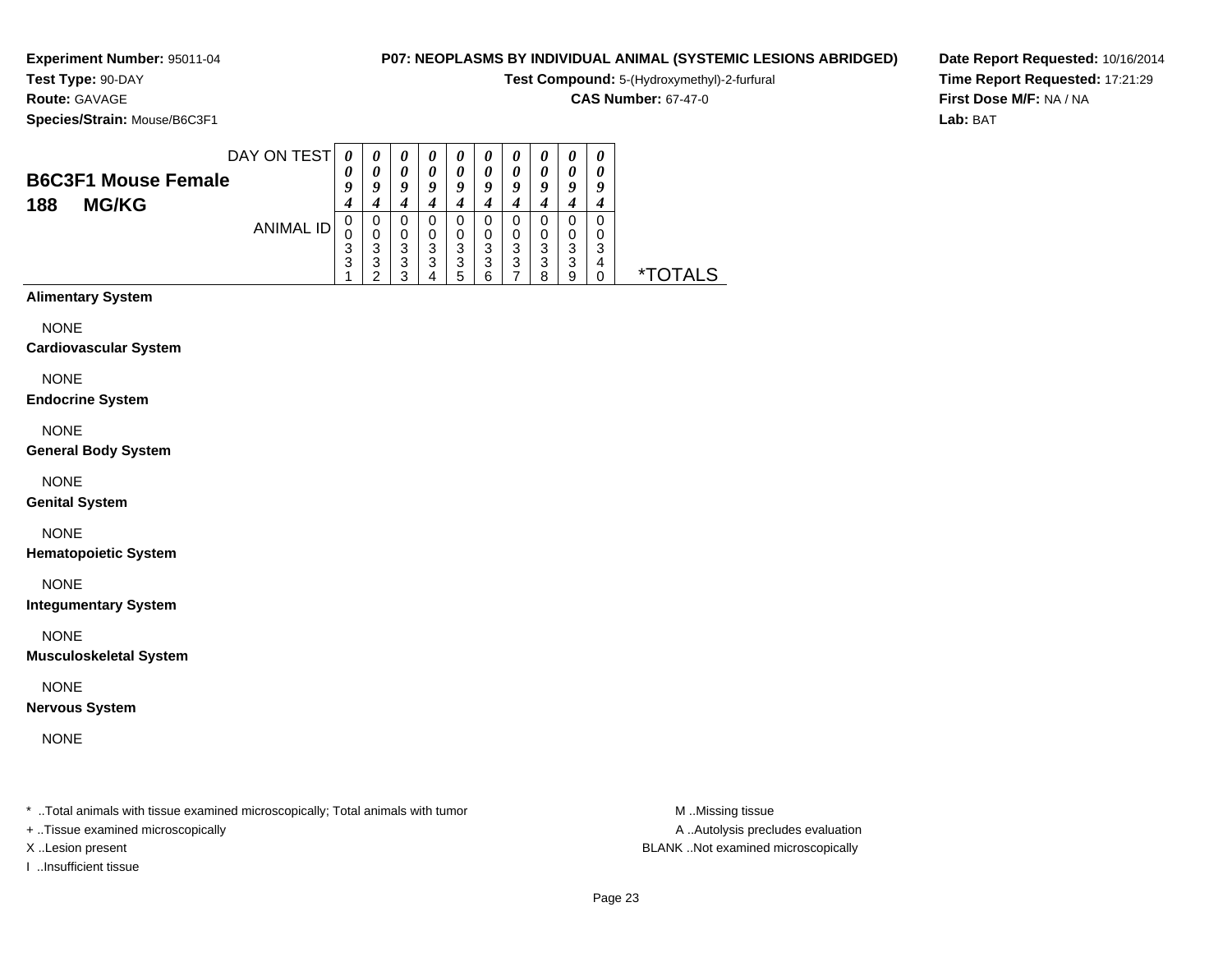# **P07: NEOPLASMS BY INDIVIDUAL ANIMAL (SYSTEMIC LESIONS ABRIDGED)**

**Test Compound:** 5-(Hydroxymethyl)-2-furfural

**CAS Number:** 67-47-0

**Date Report Requested:** 10/16/2014**Time Report Requested:** 17:21:29**First Dose M/F:** NA / NA**Lab:** BAT

**Species/Strain:** Mouse/B6C3F1

**Route:** GAVAGE

| <b>B6C3F1 Mouse Female</b><br><b>MG/KG</b><br>188 | DAY ON TEST      | 0<br>0<br>9<br>$\boldsymbol{4}$         | 0<br>0<br>9<br>$\boldsymbol{4}$ | 0<br>0<br>9<br>4                              | 0<br>0<br>9<br>4                  | 0<br>$\boldsymbol{\theta}$<br>$\boldsymbol{g}$<br>$\boldsymbol{4}$            | 0<br>0<br>9<br>4                                             | 0<br>0<br>9<br>4                | 0<br>0<br>9<br>$\boldsymbol{4}$                                                        | 0<br>0<br>9<br>4      | $\boldsymbol{\theta}$<br>0<br>9<br>4 |                       |
|---------------------------------------------------|------------------|-----------------------------------------|---------------------------------|-----------------------------------------------|-----------------------------------|-------------------------------------------------------------------------------|--------------------------------------------------------------|---------------------------------|----------------------------------------------------------------------------------------|-----------------------|--------------------------------------|-----------------------|
|                                                   | <b>ANIMAL ID</b> | 0<br>$\mathbf 0$<br>3<br>$\overline{3}$ | 0<br>$\pmb{0}$<br>3<br>3<br>っ   | 0<br>$\begin{matrix}0\\3\\3\end{matrix}$<br>3 | $\Omega$<br>$\mathbf 0$<br>3<br>3 | 0<br>$\pmb{0}$<br>$\ensuremath{\mathsf{3}}$<br>$\ensuremath{\mathsf{3}}$<br>5 | $\Omega$<br>$\mathbf 0$<br>$\mathbf{3}$<br>$\mathbf{3}$<br>6 | 0<br>$\mathbf 0$<br>3<br>3<br>7 | $\Omega$<br>$\mathbf 0$<br>$\ensuremath{\mathsf{3}}$<br>$\ensuremath{\mathsf{3}}$<br>8 | 0<br>0<br>3<br>3<br>9 | 0<br>0<br>3<br>4<br>$\mathbf 0$      | <i><b>*TOTALS</b></i> |
| <b>Respiratory System</b>                         |                  |                                         |                                 |                                               |                                   |                                                                               |                                                              |                                 |                                                                                        |                       |                                      |                       |
| <b>NONE</b><br><b>Special Senses System</b>       |                  |                                         |                                 |                                               |                                   |                                                                               |                                                              |                                 |                                                                                        |                       |                                      |                       |
| Eye<br><b>Urinary System</b>                      |                  |                                         |                                 |                                               |                                   |                                                                               |                                                              |                                 |                                                                                        |                       | M                                    | $\mathbf 0$           |
| Kidney<br><b>SYSTEMIC LESIONS</b>                 |                  | +                                       |                                 |                                               |                                   |                                                                               |                                                              | +                               | $\ddot{}$                                                                              | $\ddot{}$             | $\ddot{}$                            | 10                    |
| Multiple Organ                                    |                  | +                                       |                                 |                                               |                                   |                                                                               |                                                              |                                 |                                                                                        |                       | +                                    | 10                    |

\* ..Total animals with tissue examined microscopically; Total animals with tumor **M** . Missing tissue M ..Missing tissue

+ ..Tissue examined microscopically

I ..Insufficient tissue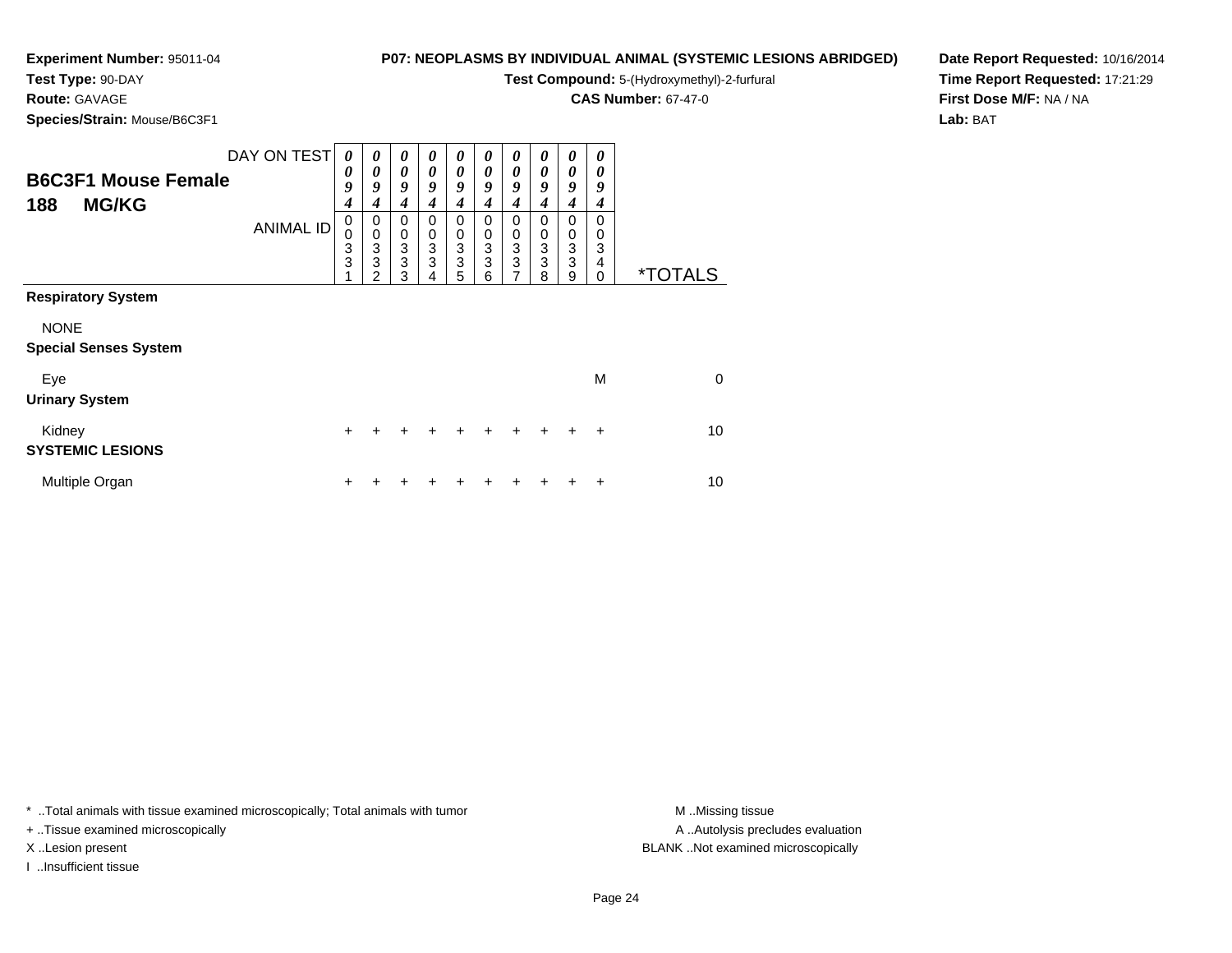**Test Type:** 90-DAY

# **Route:** GAVAGE

**Species/Strain:** Mouse/B6C3F1

# **P07: NEOPLASMS BY INDIVIDUAL ANIMAL (SYSTEMIC LESIONS ABRIDGED)**

**Test Compound:** 5-(Hydroxymethyl)-2-furfural

**CAS Number:** 67-47-0

**Date Report Requested:** 10/16/2014**Time Report Requested:** 17:21:29**First Dose M/F:** NA / NA**Lab:** BAT

|                              | DAY ON TEST      | 0                        | 0                                  | 0                                                       | 0                               | 0                             | 0                                                       | $\boldsymbol{\theta}$                                 | 0                               | 0                                                                    | 0                                          |                       |
|------------------------------|------------------|--------------------------|------------------------------------|---------------------------------------------------------|---------------------------------|-------------------------------|---------------------------------------------------------|-------------------------------------------------------|---------------------------------|----------------------------------------------------------------------|--------------------------------------------|-----------------------|
| <b>B6C3F1 Mouse Female</b>   |                  | 0<br>9                   | 0<br>9                             | 0<br>7                                                  | 0<br>9                          | 0<br>9                        | 0<br>9                                                  | 0<br>9                                                | $\boldsymbol{\theta}$<br>9      | 0<br>9                                                               | 0<br>9                                     |                       |
| <b>MG/KG</b><br>375          |                  | 4                        | 4                                  | 7                                                       | $\boldsymbol{4}$                | $\boldsymbol{4}$              | $\boldsymbol{4}$                                        | $\boldsymbol{4}$                                      | 4                               | 4                                                                    | 4                                          |                       |
|                              | <b>ANIMAL ID</b> | $\pmb{0}$<br>0<br>3<br>4 | 0<br>0<br>3<br>4<br>$\overline{2}$ | $\mathbf 0$<br>0<br>$\mathbf{3}$<br>$\overline{4}$<br>3 | $\mathbf 0$<br>0<br>3<br>4<br>4 | $\pmb{0}$<br>0<br>3<br>4<br>5 | $\mathbf 0$<br>0<br>$\ensuremath{\mathsf{3}}$<br>4<br>6 | $\pmb{0}$<br>0<br>$\mathbf{3}$<br>$\overline{4}$<br>7 | $\mathbf 0$<br>0<br>3<br>4<br>8 | $\pmb{0}$<br>0<br>$\ensuremath{\mathsf{3}}$<br>4<br>$\boldsymbol{9}$ | $\mathbf 0$<br>0<br>$\mathbf{3}$<br>5<br>0 | <i><b>*TOTALS</b></i> |
| <b>Alimentary System</b>     |                  |                          |                                    |                                                         |                                 |                               |                                                         |                                                       |                                 |                                                                      |                                            |                       |
| Esophagus                    |                  |                          |                                    | +                                                       |                                 |                               |                                                         |                                                       |                                 |                                                                      |                                            | 1                     |
| Gallbladder                  |                  |                          |                                    | M                                                       |                                 |                               |                                                         |                                                       |                                 |                                                                      |                                            | 0                     |
| Intestine Large, Cecum       |                  |                          |                                    | +                                                       |                                 |                               |                                                         |                                                       |                                 |                                                                      |                                            |                       |
| Intestine Large, Colon       |                  |                          |                                    | +                                                       |                                 |                               |                                                         |                                                       |                                 |                                                                      |                                            |                       |
| Intestine Large, Rectum      |                  |                          |                                    | +                                                       |                                 |                               |                                                         |                                                       |                                 |                                                                      |                                            |                       |
| Intestine Small, Duodenum    |                  |                          |                                    | +                                                       |                                 |                               |                                                         |                                                       |                                 |                                                                      |                                            |                       |
| Intestine Small, Ileum       |                  |                          |                                    | +                                                       |                                 |                               |                                                         |                                                       |                                 |                                                                      |                                            |                       |
| Intestine Small, Jejunum     |                  |                          |                                    | +                                                       |                                 |                               |                                                         |                                                       |                                 |                                                                      |                                            |                       |
| Liver                        |                  |                          |                                    | +                                                       |                                 |                               |                                                         |                                                       |                                 |                                                                      |                                            |                       |
| Pancreas                     |                  |                          |                                    | +                                                       |                                 |                               |                                                         |                                                       |                                 |                                                                      |                                            |                       |
| Salivary Glands              |                  |                          |                                    | +                                                       |                                 |                               |                                                         |                                                       |                                 |                                                                      |                                            |                       |
| Stomach, Forestomach         |                  |                          |                                    | +                                                       |                                 |                               |                                                         |                                                       |                                 |                                                                      |                                            |                       |
| Stomach, Glandular           |                  |                          |                                    | $\pm$                                                   |                                 |                               |                                                         |                                                       |                                 |                                                                      |                                            | 1                     |
| <b>Cardiovascular System</b> |                  |                          |                                    |                                                         |                                 |                               |                                                         |                                                       |                                 |                                                                      |                                            |                       |
| <b>Blood Vessel</b>          |                  |                          |                                    | +                                                       |                                 |                               |                                                         |                                                       |                                 |                                                                      |                                            | 1                     |
| Heart                        |                  |                          |                                    | +                                                       |                                 |                               |                                                         |                                                       |                                 |                                                                      |                                            | 1                     |
| <b>Endocrine System</b>      |                  |                          |                                    |                                                         |                                 |                               |                                                         |                                                       |                                 |                                                                      |                                            |                       |
| <b>Adrenal Cortex</b>        |                  |                          |                                    | +                                                       |                                 |                               |                                                         |                                                       |                                 |                                                                      |                                            | 1                     |
| Adrenal Medulla              |                  |                          |                                    | +                                                       |                                 |                               |                                                         |                                                       |                                 |                                                                      |                                            |                       |
| Islets, Pancreatic           |                  |                          |                                    | +                                                       |                                 |                               |                                                         |                                                       |                                 |                                                                      |                                            | 1                     |

\* ..Total animals with tissue examined microscopically; Total animals with tumor **M** . Missing tissue M ..Missing tissue

+ ..Tissue examined microscopically

I ..Insufficient tissue

A ..Autolysis precludes evaluation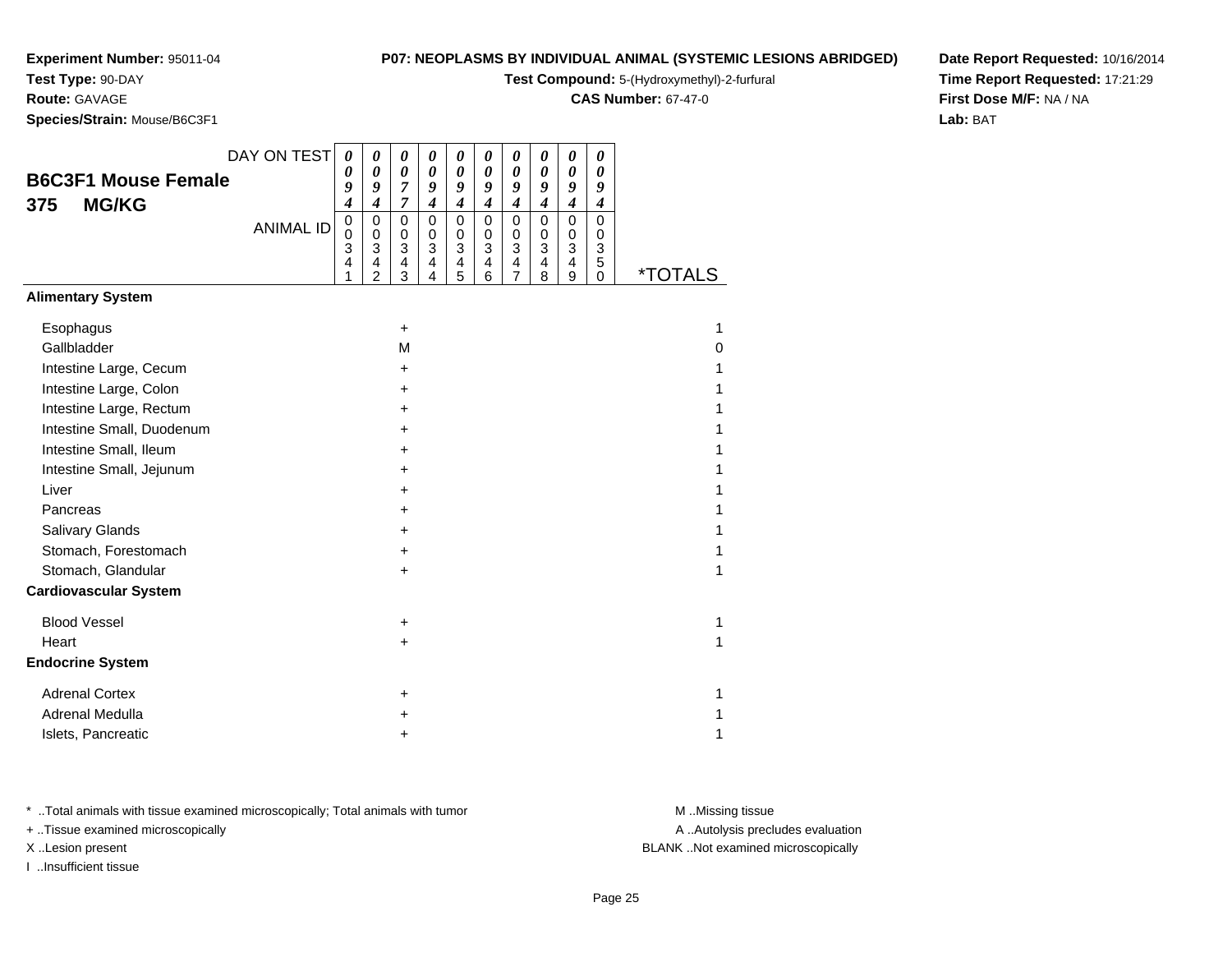**Test Type:** 90-DAY**Route:** GAVAGE

# **P07: NEOPLASMS BY INDIVIDUAL ANIMAL (SYSTEMIC LESIONS ABRIDGED)**

**Test Compound:** 5-(Hydroxymethyl)-2-furfural

**CAS Number:** 67-47-0

**Date Report Requested:** 10/16/2014**Time Report Requested:** 17:21:29**First Dose M/F:** NA / NA**Lab:** BAT

**Species/Strain:** Mouse/B6C3F1

|                               | DAY ON TEST      | 0                                | 0                                                                                | $\boldsymbol{\theta}$                                 | $\pmb{\theta}$                                                             | 0                                                                             | 0                                                                             | $\pmb{\theta}$                               | 0                                                     | $\boldsymbol{\theta}$                                   | 0                                                                              |                       |
|-------------------------------|------------------|----------------------------------|----------------------------------------------------------------------------------|-------------------------------------------------------|----------------------------------------------------------------------------|-------------------------------------------------------------------------------|-------------------------------------------------------------------------------|----------------------------------------------|-------------------------------------------------------|---------------------------------------------------------|--------------------------------------------------------------------------------|-----------------------|
| <b>B6C3F1 Mouse Female</b>    |                  | 0                                | $\pmb{\theta}$                                                                   | $\boldsymbol{\theta}$                                 | $\boldsymbol{\theta}$                                                      | $\boldsymbol{\theta}$                                                         | $\pmb{\theta}$                                                                | $\boldsymbol{\theta}$                        | 0                                                     | $\boldsymbol{\theta}$                                   | $\boldsymbol{\theta}$                                                          |                       |
| <b>MG/KG</b><br>375           |                  | 9<br>4                           | 9<br>$\boldsymbol{4}$                                                            | 7<br>$\overline{7}$                                   | 9<br>$\boldsymbol{4}$                                                      | 9<br>$\boldsymbol{4}$                                                         | 9<br>$\boldsymbol{4}$                                                         | 9<br>$\boldsymbol{4}$                        | 9<br>$\boldsymbol{4}$                                 | 9<br>$\boldsymbol{4}$                                   | 9<br>$\boldsymbol{4}$                                                          |                       |
|                               | <b>ANIMAL ID</b> | $\pmb{0}$<br>$\pmb{0}$<br>3<br>4 | 0<br>0<br>$\ensuremath{\mathsf{3}}$<br>$\overline{\mathbf{4}}$<br>$\overline{2}$ | $\mathbf 0$<br>0<br>3<br>$\overline{\mathbf{4}}$<br>3 | $\pmb{0}$<br>$\,0\,$<br>$\overline{3}$<br>$\overline{4}$<br>$\overline{4}$ | $\mathbf 0$<br>0<br>$\ensuremath{\mathsf{3}}$<br>$\overline{\mathbf{4}}$<br>5 | $\mathbf 0$<br>0<br>$\ensuremath{\mathsf{3}}$<br>$\overline{\mathbf{4}}$<br>6 | $\mathbf 0$<br>0<br>3<br>4<br>$\overline{7}$ | $\mathbf 0$<br>0<br>3<br>$\overline{\mathbf{4}}$<br>8 | $\mathbf 0$<br>0<br>$\mathbf{3}$<br>$\overline{4}$<br>9 | $\mathbf 0$<br>0<br>$\ensuremath{\mathsf{3}}$<br>$\overline{5}$<br>$\mathbf 0$ | <i><b>*TOTALS</b></i> |
| Parathyroid Gland             |                  |                                  |                                                                                  | M                                                     |                                                                            |                                                                               |                                                                               |                                              |                                                       |                                                         |                                                                                | $\Omega$              |
| <b>Pituitary Gland</b>        |                  |                                  |                                                                                  | +                                                     |                                                                            |                                                                               |                                                                               |                                              |                                                       |                                                         |                                                                                | 1                     |
| <b>Thyroid Gland</b>          |                  |                                  |                                                                                  | $\ddot{}$                                             |                                                                            |                                                                               |                                                                               |                                              |                                                       |                                                         |                                                                                |                       |
| <b>General Body System</b>    |                  |                                  |                                                                                  |                                                       |                                                                            |                                                                               |                                                                               |                                              |                                                       |                                                         |                                                                                |                       |
| <b>NONE</b>                   |                  |                                  |                                                                                  |                                                       |                                                                            |                                                                               |                                                                               |                                              |                                                       |                                                         |                                                                                |                       |
| <b>Genital System</b>         |                  |                                  |                                                                                  |                                                       |                                                                            |                                                                               |                                                                               |                                              |                                                       |                                                         |                                                                                |                       |
| <b>Clitoral Gland</b>         |                  |                                  |                                                                                  | $\ddot{}$                                             |                                                                            |                                                                               |                                                                               |                                              |                                                       |                                                         |                                                                                | 1                     |
| Ovary                         |                  |                                  |                                                                                  | $\ddot{}$                                             |                                                                            |                                                                               |                                                                               |                                              |                                                       |                                                         |                                                                                |                       |
| Teratoma Benign               |                  |                                  |                                                                                  | X                                                     |                                                                            |                                                                               |                                                                               |                                              |                                                       |                                                         |                                                                                |                       |
| <b>Uterus</b>                 |                  |                                  |                                                                                  | +                                                     |                                                                            |                                                                               |                                                                               |                                              |                                                       |                                                         |                                                                                | 1                     |
| <b>Hematopoietic System</b>   |                  |                                  |                                                                                  |                                                       |                                                                            |                                                                               |                                                                               |                                              |                                                       |                                                         |                                                                                |                       |
| <b>Bone Marrow</b>            |                  |                                  |                                                                                  | $\ddot{}$                                             |                                                                            |                                                                               |                                                                               |                                              |                                                       |                                                         |                                                                                | 1                     |
| Lymph Node, Mandibular        |                  |                                  |                                                                                  | $\ddot{}$                                             |                                                                            |                                                                               |                                                                               |                                              |                                                       |                                                         |                                                                                |                       |
| Lymph Node, Mesenteric        |                  |                                  |                                                                                  | $\ddot{}$                                             |                                                                            |                                                                               |                                                                               |                                              |                                                       |                                                         |                                                                                |                       |
| Spleen                        |                  |                                  |                                                                                  | +                                                     |                                                                            |                                                                               |                                                                               |                                              |                                                       |                                                         |                                                                                |                       |
| Thymus                        |                  |                                  |                                                                                  | $\ddot{}$                                             |                                                                            |                                                                               |                                                                               |                                              |                                                       |                                                         |                                                                                | 1                     |
| <b>Integumentary System</b>   |                  |                                  |                                                                                  |                                                       |                                                                            |                                                                               |                                                                               |                                              |                                                       |                                                         |                                                                                |                       |
| <b>Mammary Gland</b>          |                  |                                  |                                                                                  | +                                                     |                                                                            |                                                                               |                                                                               |                                              |                                                       |                                                         |                                                                                | 1                     |
| Skin                          |                  |                                  |                                                                                  | +                                                     |                                                                            |                                                                               |                                                                               |                                              |                                                       |                                                         |                                                                                | 1                     |
| <b>Musculoskeletal System</b> |                  |                                  |                                                                                  |                                                       |                                                                            |                                                                               |                                                                               |                                              |                                                       |                                                         |                                                                                |                       |

\* ..Total animals with tissue examined microscopically; Total animals with tumor **M** . Missing tissue M ..Missing tissue

+ ..Tissue examined microscopically

I ..Insufficient tissue

A ..Autolysis precludes evaluation

X ..Lesion present BLANK ..Not examined microscopically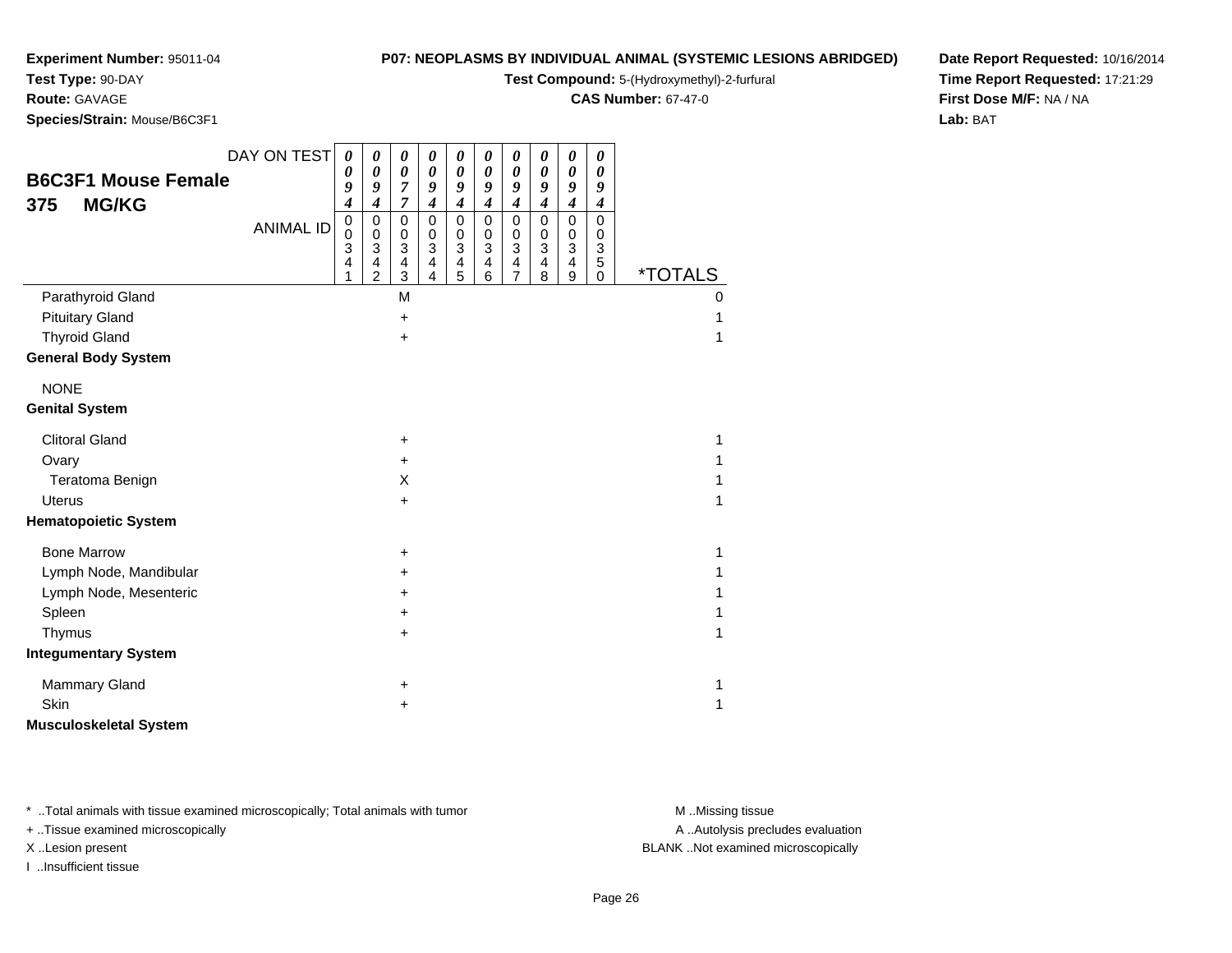# **Test Type:** 90-DAY

**Route:** GAVAGE

**Species/Strain:** Mouse/B6C3F1

## **P07: NEOPLASMS BY INDIVIDUAL ANIMAL (SYSTEMIC LESIONS ABRIDGED)**

**Test Compound:** 5-(Hydroxymethyl)-2-furfural

**CAS Number:** 67-47-0

**Date Report Requested:** 10/16/2014**Time Report Requested:** 17:21:29**First Dose M/F:** NA / NA**Lab:** BAT

| <b>B6C3F1 Mouse Female</b><br><b>MG/KG</b><br>375           | DAY ON TEST<br><b>ANIMAL ID</b> | 0<br>0<br>9<br>$\boldsymbol{4}$<br>$\pmb{0}$<br>$\mathbf 0$<br>$\overline{3}$<br>$\overline{\mathbf{4}}$<br>1 | 0<br>0<br>9<br>4<br>0<br>0<br>$\ensuremath{\mathsf{3}}$<br>$\overline{\mathbf{4}}$<br>$\overline{2}$ | 0<br>$\boldsymbol{\theta}$<br>$\overline{7}$<br>$\overline{7}$<br>0<br>$\mathbf 0$<br>$\overline{3}$<br>$\overline{4}$<br>3 | 0<br>0<br>9<br>4<br>0<br>0<br>3<br>4<br>4 | 0<br>0<br>9<br>4<br>0<br>0<br>3<br>4<br>5 | 0<br>0<br>9<br>4<br>$\mathbf 0$<br>0<br>3<br>$\overline{4}$<br>6 | 0<br>0<br>9<br>4<br>0<br>0<br>3<br>$\overline{\mathbf{4}}$<br>$\overline{7}$ | 0<br>0<br>9<br>4<br>0<br>0<br>$\mathbf{3}$<br>$\overline{\mathbf{4}}$<br>8 | 0<br>0<br>9<br>$\boldsymbol{4}$<br>$\mathbf 0$<br>$\mathbf 0$<br>3<br>$\overline{\mathbf{4}}$<br>$\boldsymbol{9}$ | 0<br>0<br>9<br>4<br>$\mathbf 0$<br>0<br>3<br>5<br>0 | <i><b>*TOTALS</b></i> |
|-------------------------------------------------------------|---------------------------------|---------------------------------------------------------------------------------------------------------------|------------------------------------------------------------------------------------------------------|-----------------------------------------------------------------------------------------------------------------------------|-------------------------------------------|-------------------------------------------|------------------------------------------------------------------|------------------------------------------------------------------------------|----------------------------------------------------------------------------|-------------------------------------------------------------------------------------------------------------------|-----------------------------------------------------|-----------------------|
| Bone                                                        |                                 |                                                                                                               |                                                                                                      | $\ddot{}$                                                                                                                   |                                           |                                           |                                                                  |                                                                              |                                                                            |                                                                                                                   |                                                     | 1                     |
| <b>Nervous System</b>                                       |                                 |                                                                                                               |                                                                                                      |                                                                                                                             |                                           |                                           |                                                                  |                                                                              |                                                                            |                                                                                                                   |                                                     |                       |
| <b>Brain</b>                                                |                                 |                                                                                                               |                                                                                                      | $+$                                                                                                                         |                                           |                                           |                                                                  |                                                                              |                                                                            |                                                                                                                   |                                                     | 1                     |
| <b>Respiratory System</b>                                   |                                 |                                                                                                               |                                                                                                      |                                                                                                                             |                                           |                                           |                                                                  |                                                                              |                                                                            |                                                                                                                   |                                                     |                       |
| Lung                                                        |                                 |                                                                                                               |                                                                                                      | $\ddot{}$                                                                                                                   |                                           |                                           |                                                                  |                                                                              |                                                                            |                                                                                                                   |                                                     | 1                     |
| <b>Nose</b>                                                 |                                 |                                                                                                               |                                                                                                      | $+$                                                                                                                         |                                           |                                           |                                                                  |                                                                              |                                                                            |                                                                                                                   |                                                     | 1                     |
| Trachea                                                     |                                 |                                                                                                               |                                                                                                      | $\ddot{}$                                                                                                                   |                                           |                                           |                                                                  |                                                                              |                                                                            |                                                                                                                   |                                                     | 1                     |
| <b>Special Senses System</b>                                |                                 |                                                                                                               |                                                                                                      |                                                                                                                             |                                           |                                           |                                                                  |                                                                              |                                                                            |                                                                                                                   |                                                     |                       |
| <b>NONE</b>                                                 |                                 |                                                                                                               |                                                                                                      |                                                                                                                             |                                           |                                           |                                                                  |                                                                              |                                                                            |                                                                                                                   |                                                     |                       |
| <b>Urinary System</b>                                       |                                 |                                                                                                               |                                                                                                      |                                                                                                                             |                                           |                                           |                                                                  |                                                                              |                                                                            |                                                                                                                   |                                                     |                       |
| Kidney<br><b>Urinary Bladder</b><br><b>SYSTEMIC LESIONS</b> |                                 | $\ddot{}$                                                                                                     |                                                                                                      | ٠                                                                                                                           |                                           |                                           |                                                                  |                                                                              |                                                                            |                                                                                                                   |                                                     | 10<br>1               |
| Multiple Organ                                              |                                 |                                                                                                               |                                                                                                      |                                                                                                                             |                                           |                                           |                                                                  |                                                                              |                                                                            |                                                                                                                   |                                                     | 10                    |

\* ..Total animals with tissue examined microscopically; Total animals with tumor **M** . Missing tissue M ..Missing tissue

+ ..Tissue examined microscopically

I ..Insufficient tissue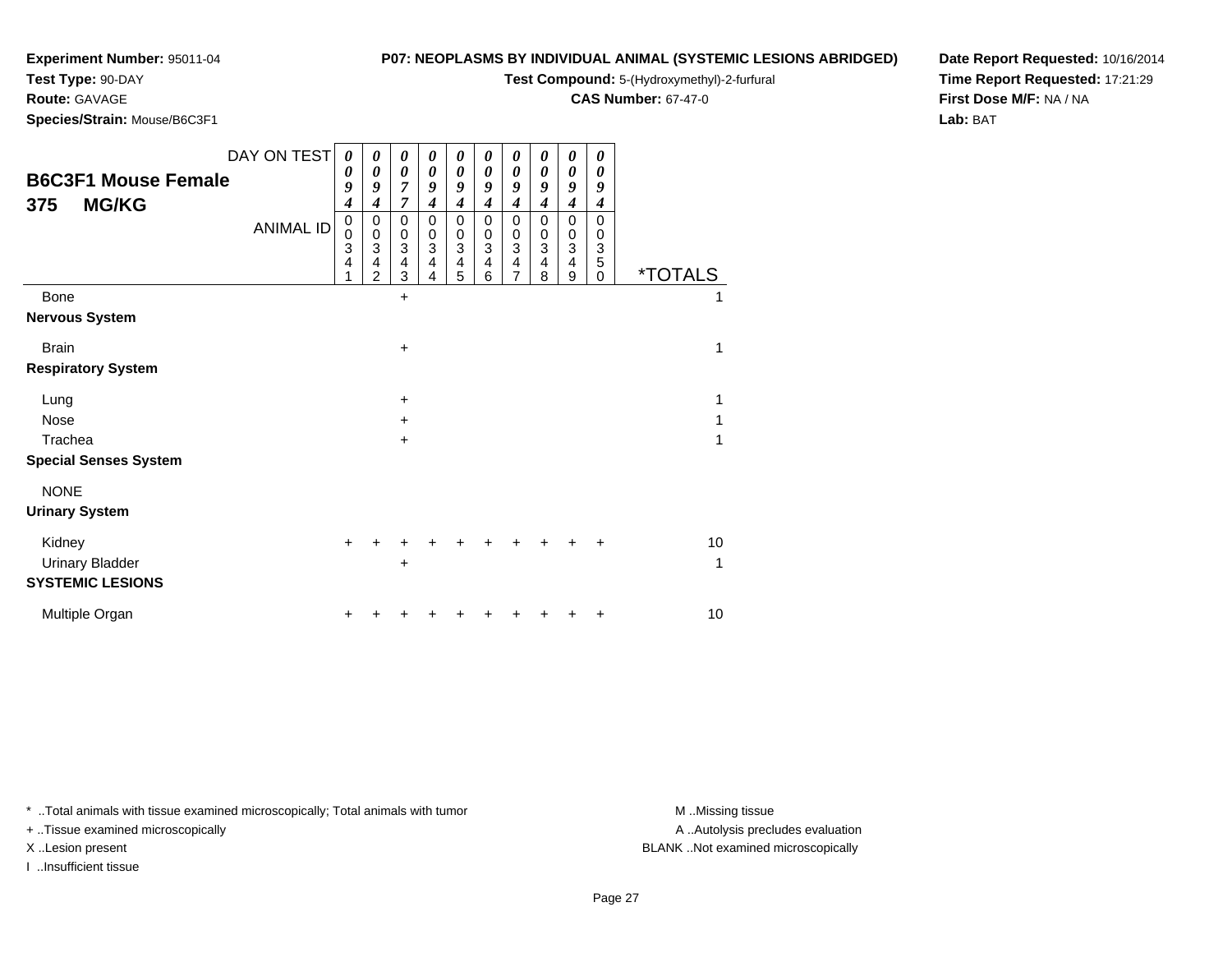# **Test Type:** 90-DAY

**Route:** GAVAGE

**Species/Strain:** Mouse/B6C3F1

## **P07: NEOPLASMS BY INDIVIDUAL ANIMAL (SYSTEMIC LESIONS ABRIDGED)**

**Test Compound:** 5-(Hydroxymethyl)-2-furfural

**CAS Number:** 67-47-0

**Date Report Requested:** 10/16/2014**Time Report Requested:** 17:21:29**First Dose M/F:** NA / NA**Lab:** BAT

| <b>B6C3F1 Mouse Female</b><br><b>MG/KG</b><br>750 | DAY ON TEST<br><b>ANIMAL ID</b> | $\boldsymbol{\theta}$<br>$\theta$<br>9<br>4<br>$\overline{0}$<br>0<br>3<br>5<br>1 | 0<br>$\boldsymbol{\theta}$<br>9<br>$\boldsymbol{4}$<br>$\mathbf 0$<br>$\mathbf 0$<br>3<br>5<br>$\mathfrak{p}$ | $\boldsymbol{\theta}$<br>$\boldsymbol{\theta}$<br>9<br>$\boldsymbol{4}$<br>$\mathbf 0$<br>$\mathbf 0$<br>3<br>$\frac{5}{3}$ | 0<br>$\boldsymbol{\theta}$<br>9<br>$\boldsymbol{4}$<br>$\mathbf 0$<br>$\mathbf 0$<br>$\overline{3}$<br>$\overline{5}$<br>4 | 0<br>$\boldsymbol{\theta}$<br>9<br>$\boldsymbol{4}$<br>$\mathbf 0$<br>$\pmb{0}$<br>$\ensuremath{\mathsf{3}}$<br>$\frac{5}{5}$ | 0<br>$\boldsymbol{\theta}$<br>9<br>$\boldsymbol{4}$<br>$\mathbf 0$<br>$\mathbf 0$<br>$\mathfrak{S}$<br>5<br>6 | 0<br>$\boldsymbol{\theta}$<br>9<br>$\boldsymbol{4}$<br>$\mathbf 0$<br>$\mathbf 0$<br>3<br>$\frac{5}{7}$ | 0<br>$\boldsymbol{\theta}$<br>9<br>$\boldsymbol{4}$<br>$\mathbf 0$<br>$\mathbf 0$<br>$\mathbf{3}$<br>5<br>8 | 0<br>$\boldsymbol{\theta}$<br>9<br>$\boldsymbol{4}$<br>$\mathbf 0$<br>$\begin{array}{c} 0 \\ 3 \\ 5 \\ 9 \end{array}$ | 0<br>$\boldsymbol{\theta}$<br>9<br>$\boldsymbol{4}$<br>$\overline{0}$<br>$\mathbf 0$<br>3<br>6<br>$\Omega$ | <i><b>*TOTALS</b></i> |
|---------------------------------------------------|---------------------------------|-----------------------------------------------------------------------------------|---------------------------------------------------------------------------------------------------------------|-----------------------------------------------------------------------------------------------------------------------------|----------------------------------------------------------------------------------------------------------------------------|-------------------------------------------------------------------------------------------------------------------------------|---------------------------------------------------------------------------------------------------------------|---------------------------------------------------------------------------------------------------------|-------------------------------------------------------------------------------------------------------------|-----------------------------------------------------------------------------------------------------------------------|------------------------------------------------------------------------------------------------------------|-----------------------|
| <b>Alimentary System</b>                          |                                 |                                                                                   |                                                                                                               |                                                                                                                             |                                                                                                                            |                                                                                                                               |                                                                                                               |                                                                                                         |                                                                                                             |                                                                                                                       |                                                                                                            |                       |
| Esophagus<br>Gallbladder                          |                                 | +<br>+                                                                            | +<br>$\ddot{}$                                                                                                | +<br>+                                                                                                                      | +<br>+                                                                                                                     | +<br>+                                                                                                                        | +<br>+                                                                                                        | +<br>+                                                                                                  | +<br>+                                                                                                      | +<br>+                                                                                                                | +<br>÷                                                                                                     | 10<br>10              |
| Intestine Large, Cecum                            |                                 | +                                                                                 | $\ddot{}$                                                                                                     | $\ddot{}$                                                                                                                   | $\ddot{}$                                                                                                                  | $\ddot{}$                                                                                                                     | $\ddot{}$                                                                                                     | +                                                                                                       | +                                                                                                           | +                                                                                                                     | +                                                                                                          | 10                    |
| Intestine Large, Colon                            |                                 | $\ddot{}$                                                                         | $\ddot{}$                                                                                                     | $\ddot{}$                                                                                                                   | $\ddot{}$                                                                                                                  | $\ddot{}$                                                                                                                     | $\ddot{}$                                                                                                     | $\ddot{}$                                                                                               | $\ddot{}$                                                                                                   | $\ddot{}$                                                                                                             | $\ddot{}$                                                                                                  | 10                    |
| Intestine Large, Rectum                           |                                 | $\ddot{}$                                                                         | $\ddot{}$                                                                                                     | $\ddot{}$                                                                                                                   | $\ddot{}$                                                                                                                  | +                                                                                                                             | $\ddot{}$                                                                                                     | $\ddot{}$                                                                                               | $\ddot{}$                                                                                                   | $\ddot{}$                                                                                                             | $\ddot{}$                                                                                                  | 10                    |
| Intestine Small, Duodenum                         |                                 | $\ddot{}$                                                                         | $\ddot{}$                                                                                                     | $\ddot{}$                                                                                                                   | $\ddot{}$                                                                                                                  | +                                                                                                                             | $\ddot{}$                                                                                                     | $\ddot{}$                                                                                               | $\ddot{}$                                                                                                   | $+$                                                                                                                   | $\ddot{}$                                                                                                  | 10                    |
| Intestine Small, Ileum                            |                                 | $\ddot{}$                                                                         | $\ddot{}$                                                                                                     | $\ddot{}$                                                                                                                   | $\ddot{}$                                                                                                                  | $\ddot{}$                                                                                                                     | $\ddot{}$                                                                                                     | $\ddot{}$                                                                                               | $+$                                                                                                         | $\ddot{}$                                                                                                             | $\ddot{}$                                                                                                  | 10                    |
| Intestine Small, Jejunum<br>Liver                 |                                 | $\ddot{}$                                                                         | $\ddot{}$                                                                                                     | $\ddot{}$                                                                                                                   | $\ddot{}$                                                                                                                  | $\ddot{}$                                                                                                                     | $\ddot{}$                                                                                                     | $\ddot{}$                                                                                               | $\ddot{}$                                                                                                   | $\ddot{}$                                                                                                             | $\ddot{}$                                                                                                  | 10<br>10              |
| Pancreas                                          |                                 | +                                                                                 | $\ddot{}$                                                                                                     | $\ddot{}$                                                                                                                   | $\ddot{}$                                                                                                                  | +                                                                                                                             | $\ddot{}$                                                                                                     | $\ddot{}$                                                                                               | $\ddot{}$                                                                                                   | $\ddot{}$                                                                                                             | $\ddot{}$                                                                                                  | 10                    |
| Salivary Glands                                   |                                 | +<br>+                                                                            | +<br>$\ddot{}$                                                                                                | +<br>$\ddot{}$                                                                                                              | +<br>$\ddot{}$                                                                                                             | +<br>$\ddot{}$                                                                                                                | +<br>$\ddot{}$                                                                                                | +<br>$\ddot{}$                                                                                          | $\ddot{}$<br>$\ddot{}$                                                                                      | $\ddot{}$<br>$+$                                                                                                      | $\ddot{}$<br>$\ddot{}$                                                                                     | 10                    |
| Stomach, Forestomach                              |                                 | $\ddot{}$                                                                         | $\ddot{}$                                                                                                     | $\ddot{}$                                                                                                                   | +                                                                                                                          | +                                                                                                                             | $\ddot{}$                                                                                                     | $\ddot{}$                                                                                               | $\ddot{}$                                                                                                   | $+$                                                                                                                   | $\ddot{}$                                                                                                  | 10                    |
| Stomach, Glandular                                |                                 | $\ddot{}$                                                                         |                                                                                                               |                                                                                                                             |                                                                                                                            | $\ddot{}$                                                                                                                     | $\ddot{}$                                                                                                     | $\ddot{}$                                                                                               | ÷                                                                                                           | $\ddot{}$                                                                                                             | $\ddot{}$                                                                                                  | 10                    |
| <b>Cardiovascular System</b>                      |                                 |                                                                                   |                                                                                                               |                                                                                                                             |                                                                                                                            |                                                                                                                               |                                                                                                               |                                                                                                         |                                                                                                             |                                                                                                                       |                                                                                                            |                       |
| <b>Blood Vessel</b>                               |                                 | +                                                                                 | +                                                                                                             | +                                                                                                                           | +                                                                                                                          | +                                                                                                                             | +                                                                                                             | +                                                                                                       | +                                                                                                           | +                                                                                                                     | +                                                                                                          | 10                    |
| Heart                                             |                                 | $\ddot{}$                                                                         |                                                                                                               |                                                                                                                             |                                                                                                                            |                                                                                                                               |                                                                                                               | Ŧ.                                                                                                      |                                                                                                             |                                                                                                                       | $\ddot{}$                                                                                                  | 10                    |
| <b>Endocrine System</b>                           |                                 |                                                                                   |                                                                                                               |                                                                                                                             |                                                                                                                            |                                                                                                                               |                                                                                                               |                                                                                                         |                                                                                                             |                                                                                                                       |                                                                                                            |                       |
| <b>Adrenal Cortex</b>                             |                                 | +                                                                                 | +                                                                                                             | +                                                                                                                           | +                                                                                                                          | +                                                                                                                             | +                                                                                                             | +                                                                                                       | +                                                                                                           | +                                                                                                                     | ٠                                                                                                          | 10                    |
| Adrenal Medulla                                   |                                 | +                                                                                 |                                                                                                               | +                                                                                                                           |                                                                                                                            | +                                                                                                                             | $\ddot{}$                                                                                                     | +                                                                                                       | +                                                                                                           | +                                                                                                                     | ÷                                                                                                          | 10                    |
| Islets, Pancreatic                                |                                 | +                                                                                 | +                                                                                                             | +                                                                                                                           | +                                                                                                                          | +                                                                                                                             | +                                                                                                             | +                                                                                                       | +                                                                                                           | +                                                                                                                     | +                                                                                                          | 10                    |

\* ..Total animals with tissue examined microscopically; Total animals with tumor **M** . Missing tissue M ..Missing tissue

+ ..Tissue examined microscopically

I ..Insufficient tissue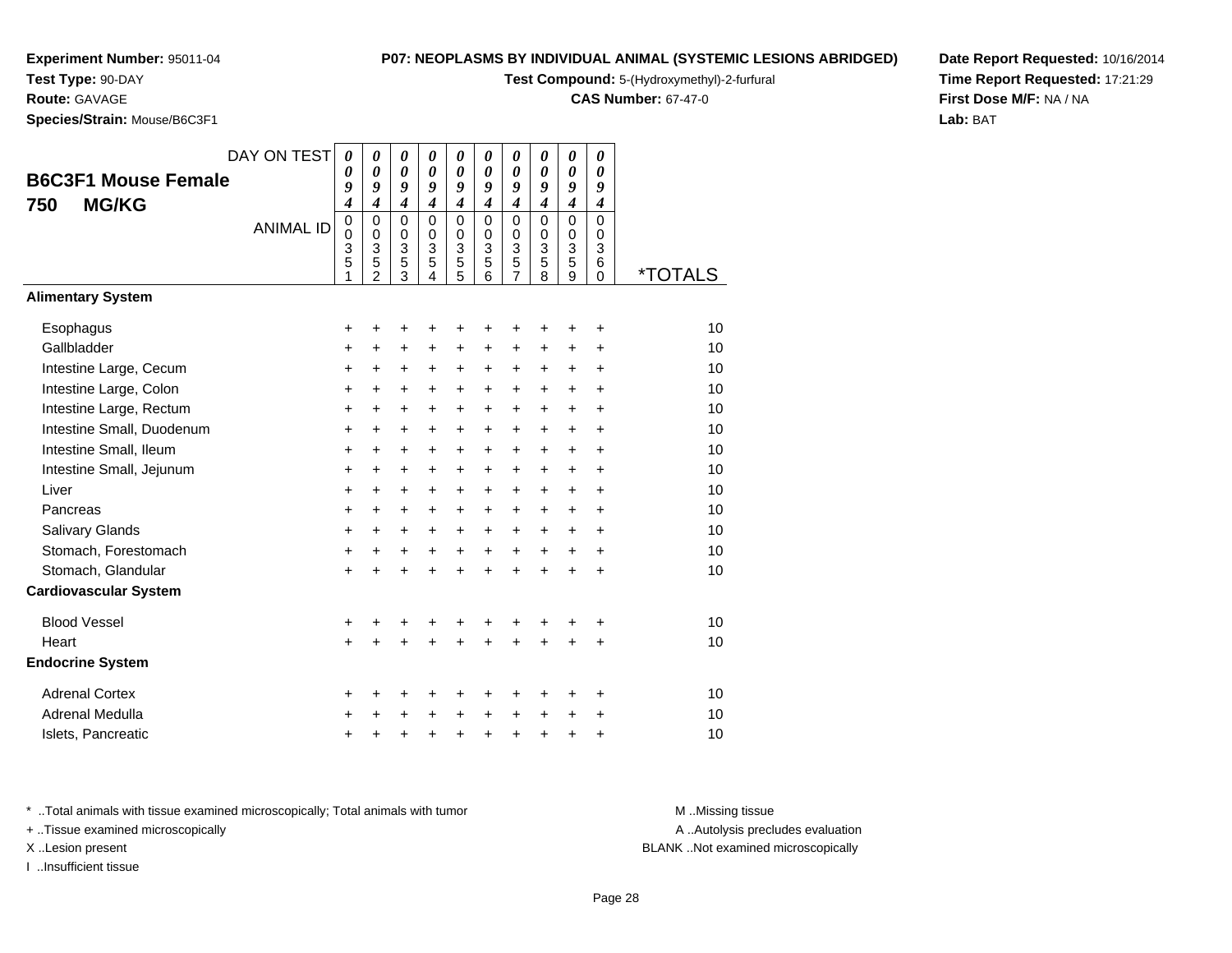# **Test Type:** 90-DAY

**Route:** GAVAGE

**Species/Strain:** Mouse/B6C3F1

## **P07: NEOPLASMS BY INDIVIDUAL ANIMAL (SYSTEMIC LESIONS ABRIDGED)**

**Test Compound:** 5-(Hydroxymethyl)-2-furfural

**CAS Number:** 67-47-0

**Date Report Requested:** 10/16/2014**Time Report Requested:** 17:21:29**First Dose M/F:** NA / NA**Lab:** BAT

| <b>B6C3F1 Mouse Female</b><br><b>MG/KG</b><br>750 | DAY ON TEST<br><b>ANIMAL ID</b> | $\boldsymbol{\theta}$<br>0<br>9<br>4<br>$\pmb{0}$<br>$\pmb{0}$<br>3<br>$\overline{5}$<br>1 | 0<br>0<br>9<br>$\boldsymbol{4}$<br>$\mathbf 0$<br>$\mathbf 0$<br>3<br>$\overline{5}$<br>$\overline{2}$ | 0<br>$\boldsymbol{\theta}$<br>9<br>$\boldsymbol{4}$<br>$\mathbf 0$<br>$\pmb{0}$<br>$\frac{3}{5}$<br>$\overline{3}$ | 0<br>0<br>9<br>$\boldsymbol{4}$<br>$\mathbf 0$<br>0<br>3<br>5<br>4 | $\boldsymbol{\theta}$<br>$\boldsymbol{\theta}$<br>9<br>$\boldsymbol{4}$<br>$\mathbf 0$<br>$\pmb{0}$<br>$\frac{3}{5}$<br>$\overline{5}$ | 0<br>0<br>9<br>$\boldsymbol{4}$<br>$\Omega$<br>$\mathbf 0$<br>3<br>5<br>6 | $\boldsymbol{\theta}$<br>$\boldsymbol{\theta}$<br>9<br>$\boldsymbol{4}$<br>$\mathbf 0$<br>$\pmb{0}$<br>$\frac{3}{5}$<br>$\overline{7}$ | 0<br>0<br>9<br>$\boldsymbol{4}$<br>$\Omega$<br>0<br>3<br>5<br>8 | $\boldsymbol{\theta}$<br>$\boldsymbol{\theta}$<br>9<br>$\boldsymbol{4}$<br>$\mathbf 0$<br>$\pmb{0}$<br>$\frac{3}{5}$<br>$\overline{9}$ | 0<br>0<br>9<br>$\boldsymbol{4}$<br>$\Omega$<br>0<br>3<br>$\,6$<br>0 | <i><b>*TOTALS</b></i> |
|---------------------------------------------------|---------------------------------|--------------------------------------------------------------------------------------------|--------------------------------------------------------------------------------------------------------|--------------------------------------------------------------------------------------------------------------------|--------------------------------------------------------------------|----------------------------------------------------------------------------------------------------------------------------------------|---------------------------------------------------------------------------|----------------------------------------------------------------------------------------------------------------------------------------|-----------------------------------------------------------------|----------------------------------------------------------------------------------------------------------------------------------------|---------------------------------------------------------------------|-----------------------|
| Parathyroid Gland                                 |                                 | M                                                                                          | $\ddot{}$                                                                                              | $+$                                                                                                                | M                                                                  | $\ddot{}$                                                                                                                              | +                                                                         | $\ddot{}$                                                                                                                              | M                                                               | $\ddot{}$                                                                                                                              | $\ddot{}$                                                           | 7                     |
| <b>Pituitary Gland</b>                            |                                 | +                                                                                          | +                                                                                                      | +                                                                                                                  | +                                                                  | $\ddot{}$                                                                                                                              | $\ddot{}$                                                                 | $\ddot{}$                                                                                                                              | $\ddot{}$                                                       | $\ddot{}$                                                                                                                              | $\ddot{}$                                                           | 10                    |
| <b>Thyroid Gland</b>                              |                                 | $\ddot{}$                                                                                  |                                                                                                        | $\ddot{}$                                                                                                          | $\ddot{}$                                                          | $\ddot{}$                                                                                                                              | $\ddot{}$                                                                 | $\ddot{}$                                                                                                                              | $\ddot{}$                                                       | $\ddot{}$                                                                                                                              | $\ddot{}$                                                           | 10                    |
| <b>General Body System</b>                        |                                 |                                                                                            |                                                                                                        |                                                                                                                    |                                                                    |                                                                                                                                        |                                                                           |                                                                                                                                        |                                                                 |                                                                                                                                        |                                                                     |                       |
| <b>NONE</b>                                       |                                 |                                                                                            |                                                                                                        |                                                                                                                    |                                                                    |                                                                                                                                        |                                                                           |                                                                                                                                        |                                                                 |                                                                                                                                        |                                                                     |                       |
| <b>Genital System</b>                             |                                 |                                                                                            |                                                                                                        |                                                                                                                    |                                                                    |                                                                                                                                        |                                                                           |                                                                                                                                        |                                                                 |                                                                                                                                        |                                                                     |                       |
| <b>Clitoral Gland</b>                             |                                 | +                                                                                          |                                                                                                        |                                                                                                                    |                                                                    |                                                                                                                                        |                                                                           |                                                                                                                                        |                                                                 |                                                                                                                                        | +                                                                   | 10                    |
| Ovary                                             |                                 | $\ddot{}$                                                                                  | +                                                                                                      | $\ddot{}$                                                                                                          | $\ddot{}$                                                          | +                                                                                                                                      | $\ddot{}$                                                                 | +                                                                                                                                      | +                                                               | +                                                                                                                                      | ٠                                                                   | 10                    |
| <b>Uterus</b>                                     |                                 | $+$                                                                                        |                                                                                                        | $\ddot{}$                                                                                                          | ÷.                                                                 | $\ddot{}$                                                                                                                              | $\ddot{}$                                                                 | $\ddot{}$                                                                                                                              | ÷                                                               | +                                                                                                                                      | $\ddot{}$                                                           | 10                    |
| <b>Hematopoietic System</b>                       |                                 |                                                                                            |                                                                                                        |                                                                                                                    |                                                                    |                                                                                                                                        |                                                                           |                                                                                                                                        |                                                                 |                                                                                                                                        |                                                                     |                       |
| <b>Bone Marrow</b>                                |                                 | +                                                                                          | +                                                                                                      | +                                                                                                                  | +                                                                  | +                                                                                                                                      | +                                                                         | +                                                                                                                                      | +                                                               | +                                                                                                                                      | +                                                                   | 10                    |
| Lymph Node, Mandibular                            |                                 | $\ddot{}$                                                                                  | +                                                                                                      | $+$                                                                                                                | $\ddot{}$                                                          | $\ddot{}$                                                                                                                              | $\ddot{}$                                                                 | $\ddot{}$                                                                                                                              | $\ddot{}$                                                       | $\pm$                                                                                                                                  | +                                                                   | 10                    |
| Lymph Node, Mesenteric                            |                                 | $\ddot{}$                                                                                  | $\ddot{}$                                                                                              | M                                                                                                                  | $\ddot{}$                                                          | $\ddot{}$                                                                                                                              | +                                                                         | +                                                                                                                                      | +                                                               | +                                                                                                                                      | +                                                                   | 9                     |
| Spleen                                            |                                 | +                                                                                          | +                                                                                                      | +                                                                                                                  | +                                                                  | +                                                                                                                                      | +                                                                         | +                                                                                                                                      | $\ddot{}$                                                       | +                                                                                                                                      | $\ddot{}$                                                           | 10                    |
| Thymus                                            |                                 | $\pm$                                                                                      |                                                                                                        | +                                                                                                                  | +                                                                  | $\ddot{}$                                                                                                                              | $\ddot{}$                                                                 | $\ddot{}$                                                                                                                              | $\ddot{}$                                                       | +                                                                                                                                      | $\ddot{}$                                                           | 10                    |
| <b>Integumentary System</b>                       |                                 |                                                                                            |                                                                                                        |                                                                                                                    |                                                                    |                                                                                                                                        |                                                                           |                                                                                                                                        |                                                                 |                                                                                                                                        |                                                                     |                       |
| Mammary Gland                                     |                                 | +                                                                                          |                                                                                                        | +                                                                                                                  | +                                                                  | +                                                                                                                                      | +                                                                         | +                                                                                                                                      | +                                                               | +                                                                                                                                      | +                                                                   | 10                    |
| Skin                                              |                                 | $\ddot{}$                                                                                  |                                                                                                        |                                                                                                                    |                                                                    |                                                                                                                                        |                                                                           | +                                                                                                                                      |                                                                 | +                                                                                                                                      | $\ddot{}$                                                           | 10                    |
| <b>Musculoskeletal System</b>                     |                                 |                                                                                            |                                                                                                        |                                                                                                                    |                                                                    |                                                                                                                                        |                                                                           |                                                                                                                                        |                                                                 |                                                                                                                                        |                                                                     |                       |
| <b>Bone</b>                                       |                                 | +                                                                                          |                                                                                                        |                                                                                                                    |                                                                    |                                                                                                                                        | ٠                                                                         | +                                                                                                                                      | +                                                               | +                                                                                                                                      | +                                                                   | 10                    |

\* ..Total animals with tissue examined microscopically; Total animals with tumor **M** . Missing tissue M ..Missing tissue + ..Tissue examined microscopically X ..Lesion present BLANK ..Not examined microscopically

I ..Insufficient tissue

A ..Autolysis precludes evaluation